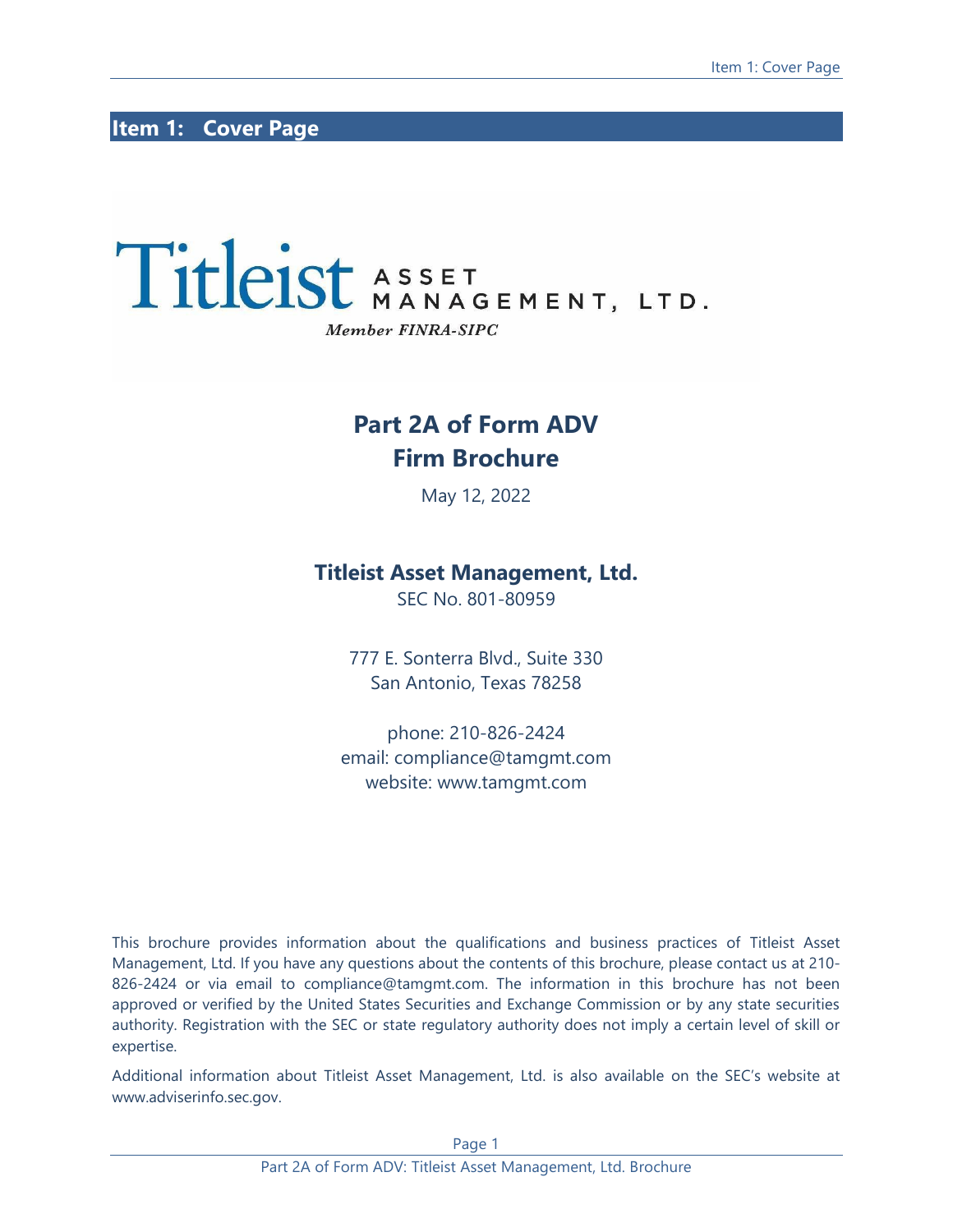# <span id="page-1-0"></span>**Item 2: Material Changes**

This Firm Brochure is our disclosure document prepared according to regulatory requirements and rules. Consistent with the rules, we will ensure that you receive a summary of any material changes to this and subsequent Brochures within 120 days of the close of our business fiscal year. Furthermore, we will provide you with other interim disclosures about material changes as necessary. At this time there are no material changes from the last update of this disclosure statement issued on March 31, 2022.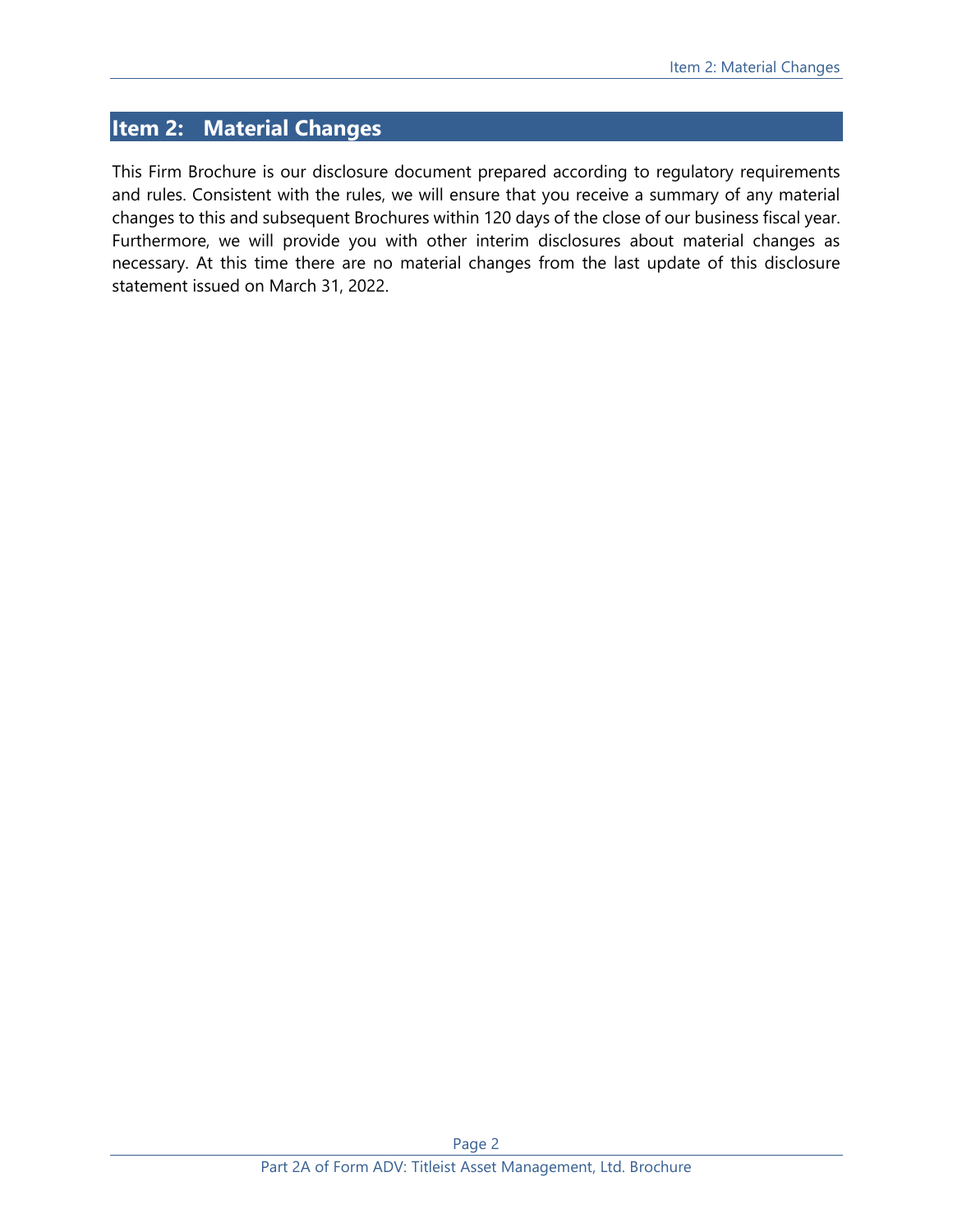# <span id="page-2-0"></span>Item 3: Table of Contents

| Item 1: |                                                                                        |  |
|---------|----------------------------------------------------------------------------------------|--|
| Item 2: |                                                                                        |  |
| Item 3: |                                                                                        |  |
| Item 4: |                                                                                        |  |
| Item 5: |                                                                                        |  |
| Item 6: |                                                                                        |  |
| Item 7: |                                                                                        |  |
| Item 8: |                                                                                        |  |
| Item 9: |                                                                                        |  |
|         |                                                                                        |  |
|         | Item 11: Code of Ethics, Participation or Interest in Client Transactions and Personal |  |
|         |                                                                                        |  |
|         |                                                                                        |  |
|         |                                                                                        |  |
|         |                                                                                        |  |
|         |                                                                                        |  |
|         |                                                                                        |  |
|         |                                                                                        |  |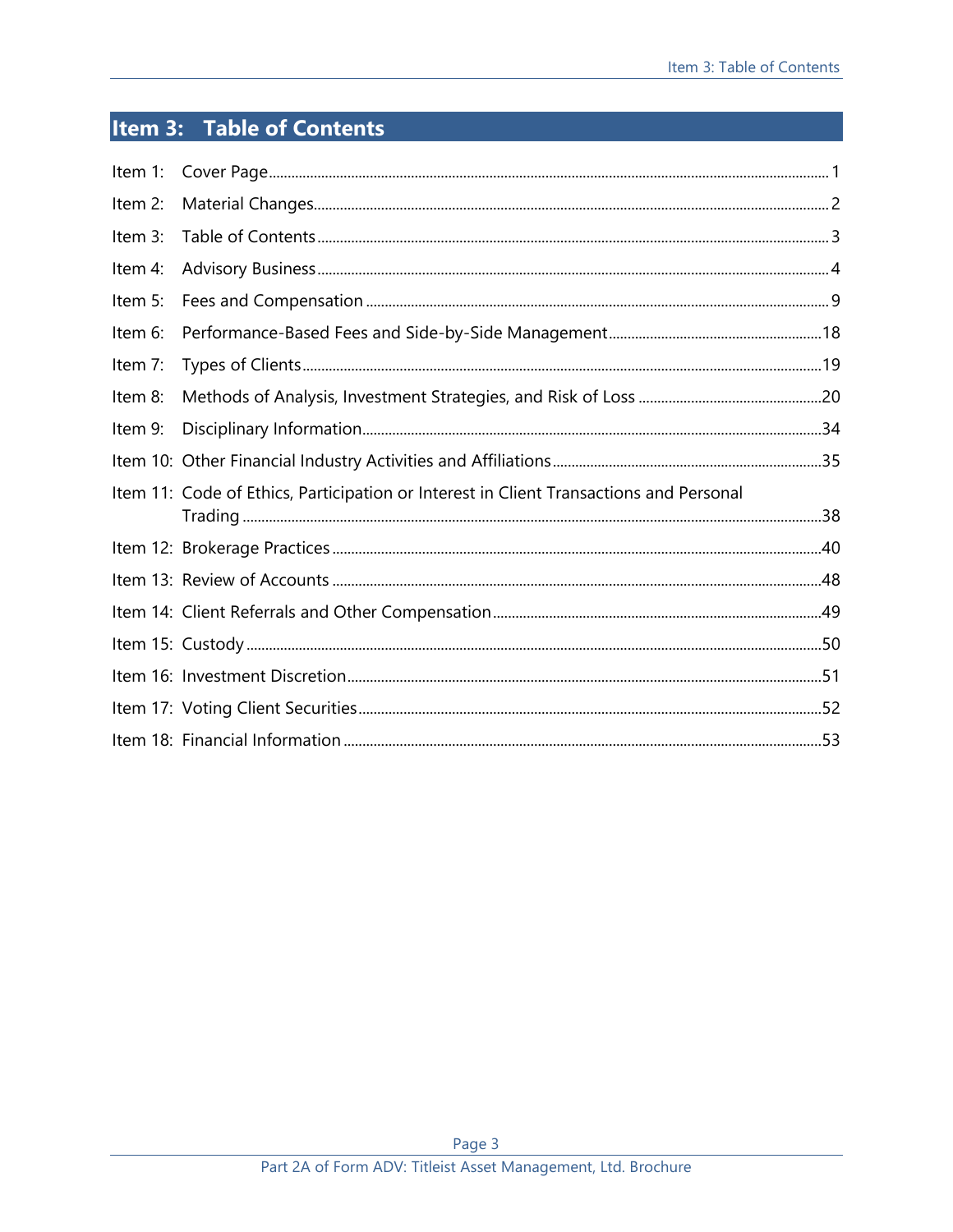# <span id="page-3-0"></span>**Item 4: Advisory Business**

# **A. Ownership/Advisory History**

Titleist Asset Management, Ltd. (referred hereinafter to as "TAM" or the "firm") was incorporated in the State of Texas in 2003 and is registered with the SEC as a Registered Investment Advisor ("RIA"). TAM is also registered with the SEC as a Broker-Dealer ("BD"). Fields and O'Banion Investments, LLC, established in 2003, is the General Partner of TAM's RIA and BD. Mr. Byron L. Fields and Mr. Joe-Ben O'Banion are Managing Partners of the General Partner and TAM.

As of 12/31/2021, all assets being serviced by TAM including both RIA and BD total \$1,162,877,548. At the present time, the investment advisory assets under management are \$1,001,016,141. The brokerage assets being serviced total \$161,861,407. This amount is comprised of securities such as mutual funds, annuities, and alternative investments.

# **B. Advisory Services Offered**

## **Investment Management Services**

Investment Management Services begin by TAM assisting each new client in determining the client's investment objectives. TAM will analyze each client's current investments, investment objectives, goals, time horizon, financial circumstances, investment experience, investment restrictions and limitations, and risk tolerance to implement a portfolio consistent with such investment objectives, goals, risk tolerance and related financial circumstances. In addition, TAM may utilize third-party software to analyze individual security holdings and separate account managers utilized within the client's portfolio.

Once a portfolio is established, the Investment Advisor Representative ("IAR"), in a fiduciary capacity, manages each client's investments in a manner consistent with the client's objectives and risk tolerance. When discretionary authority is granted by a client, TAM is free to select the securities to buy and sell, the amount to buy and sell, and when to buy and sell. TAM will be restricted to having limited trading authorization.

TAM offers a customized and individualized investment program for clients. A specific asset allocation strategy is crafted to focus on the specific client's goals and objectives. TAM offers the following types of strategies, which are described in detail in Item 8 of this brochure:

- **■** Titleist Allocation Strategies
- **E** Titleist Dividend Growth Strategy
- Avocet Strategy (managed by Shorebird Capital, LP, an affiliate of TAM)

Clients have the right to provide the firm with any reasonable investment restrictions that should be imposed on the management of their portfolio, and should promptly notify the firm in writing of any changes in such restrictions or in the client's personal financial circumstances, investment objectives, goals and tolerance for risk. TAM will remind clients of their obligation to inform the firm of any such changes or any restrictions that should be imposed on the management of the client's account. TAM will also contact clients at least annually to determine whether there have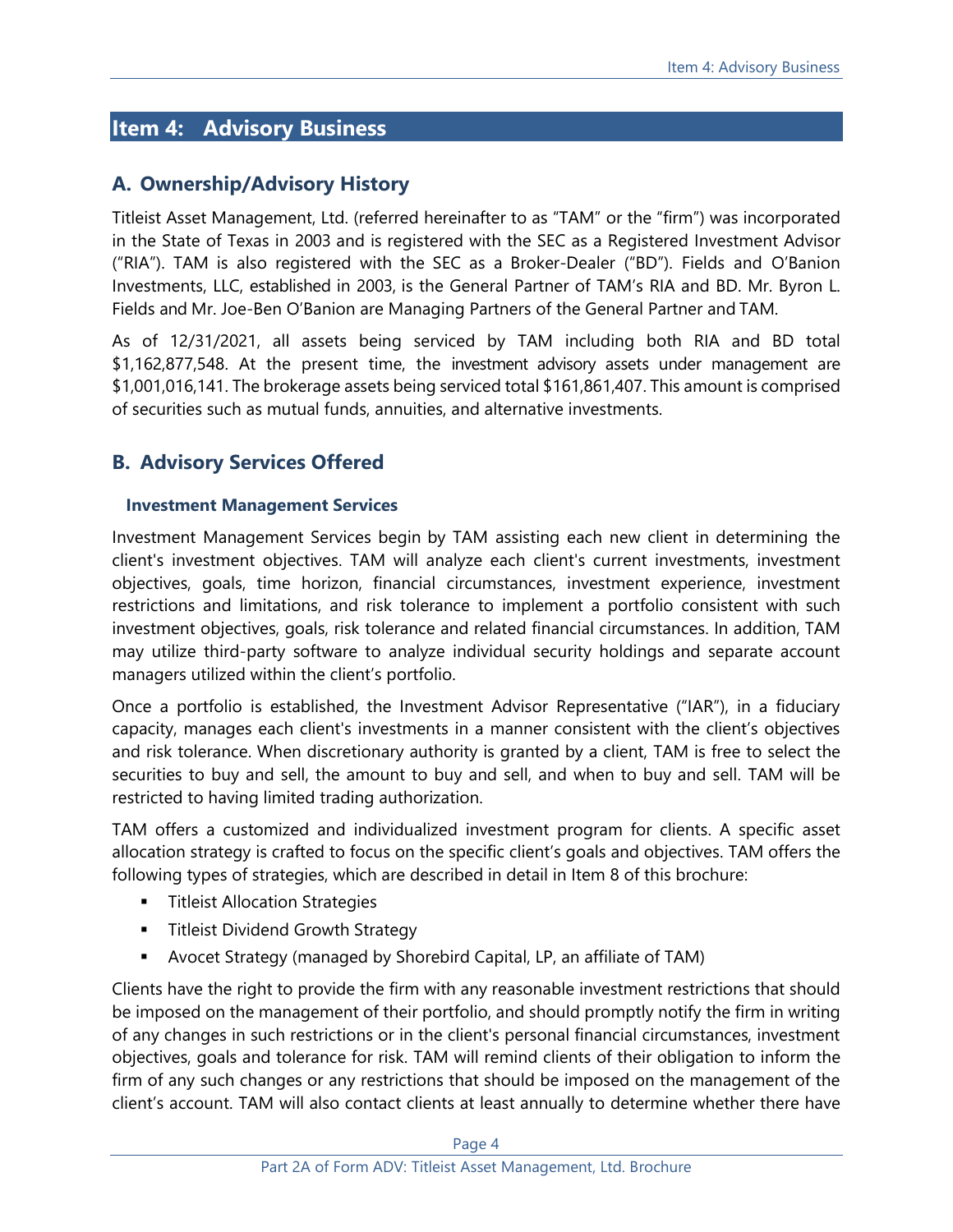been any changes in a client's personal financial circumstances, investment objectives and tolerance for risk.

Also, it is important to note that the Avocet model portfolio is managed by its affiliate, Shorebird Capital, L.P., a registered investment adviser. TAM has an economic interest in utilizing strategies and managed products of its affiliate. Clients are under no obligation to utilize such affiliate strategy. Please refer to Item 10 of this brochure for additional conflict-of-interest disclosures.

## **Separately Managed Accounts**

Separately Managed Accounts ("SMA") are managed on a discretionary basis by independent third-party professional money managers ("PMM"). PMMs offer a variety of investment portfolio strategies from which clients to choose. The selected PMM invests and manages the customer's assets on a discretionary basis, meaning the PMM selects investments for the customer without prior approval from the customer or the IAR. SMAs may have additional fees to those charged by TAM for its investment management services. TAM accesses SMAs through the SEI Investments Platform.

Each PMM maintains a separate disclosure document that will be provided directly to the client from the PMM in those instances in which the client contracts directly with the PMM. In those cases where the PMM serves as sub-adviser to TAM, then TAM shall provide the PMM disclosure documents. The client should carefully review the disclosure document for information regarding fees, risks and investment strategies, and conflicts of interest. The PMM will charge fees to the client, which fees will be in addition to the fees charged by us.

#### **Financial Planning Services**

TAM provides financial planning services to meet clients' goals consistent with their financial status, investment objectives, and tax status. These services include, but are not limited to:

- **EXECT** Financial planning for retirement, education, major purchases, debt management, savings needs and goals, insurance needs, long-term care needs, business planning, and legacy, succession, and estate planning.
- Budget considerations for immediate and future needs
- Reviewing employer-provided benefits / planning benefits for self-employed
- **■** Analyzing financial impact of potential life changes or options to help the client make decisions

TAM will obtain and analyze the necessary financial data from the client to provide the abovementioned services. The client will receive a written plan and recommendations based on their current financial position and information obtained in meetings with the client.

The client will be required to complete an overall assessment or questionnaire to assist TAM in formulating the client's financial planning objectives. The client's active participation in the formulation and implementation of the financial planning objectives is required for TAM's preparation of the client's financial plan. Certain documents such as financial statements, tax returns, etc., may be requested by TAM to perform a more complete and thorough evaluation of client's financial position.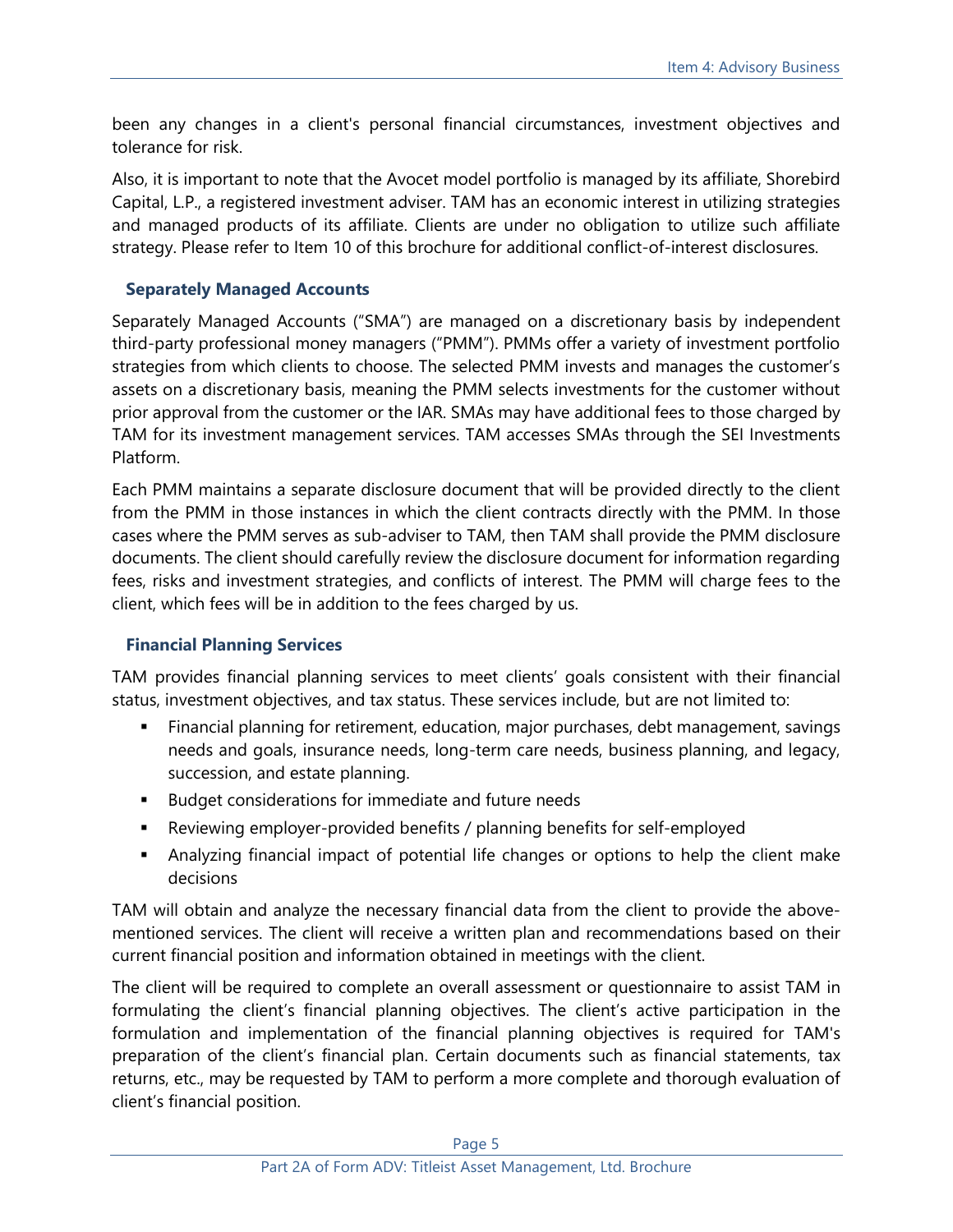After completing the initial financial planning process, the client may choose to continue using TAM to help implement the recommendations and strategies in the financial plan. We are available to assist in a variety of ways. If you specifically request, TAM, acting in a sales capacity, will recommend specific insurance and products through which your financial plan can be implemented. Purchasing insurance products may result in additional fees or commissions. We will work with other professionals that the client specifically requests in order to help facilitate the implementation of the plan; such request must be made in writing.

TAM does not provide tax or legal advice, and recommends clients consult with their tax and/or legal professional for such guidance. TAM is not qualified to prepare accounting or legal documents for the implementation of client's financial plans which includes but is not limited to legal advice, opinions, determinations, documents, or tax returns and accounting documents.

# **Retirement Plan Investment Advisory Consulting Services**

TAM provides investment advisory consulting services to qualified 3(21) and 3(38) plans.

## **3(21) Retirement Plans**

TAM provides non-discretionary ERISA Section 3(21) services to its Plan clients that may involve one or more of the following:

- **•** TAM will select a diverse portfolio of securities and inform the Plan of the securities selected.
- **The Plan will select, monitor, and change the securities included in the portfolios offered** to Plan Participants from time-to-time as determined by the Plan in its sole discretion.
- **TAM will serve as a non-discretionary investment manager of the Plan as defined in Section** 3(21) of the Employee Retirement Income Security Act of 1974, as amended ("ERISA"), when it is providing the services described above and acknowledges that it is a co-fiduciary to the Plan in providing such services.
- **■** TAM will act as a non-discretionary, co-fiduciary only with respect to this investment management function, and not in regard to the administration of the Plan. The Plan Administrator, as defined in ERISA and as appointed under the Plan document, or its delegate, is responsible for the Plan's administration, and any fiduciary services not specifically delegated to TAM under the agreement.
- The Plan's record-keeper will provide quarterly performance reports to the Plan representatives regarding the performance of the products in the Plan.

## **3(38) Retirement Plans**

TAM may provide ERISA Section 3(38) discretionary services to 3(38) Plans involve the following:

- **■** TAM will select a diverse suite of investment options and inform the Plan of the securities selected.
- **TAM will select, monitor, and change the securities included in the portfolios offered to** Plan participants from time-to-time as determined by TAM in its sole discretion. Portfolios generally will include multiple asset classes of mutual funds and exchange-traded funds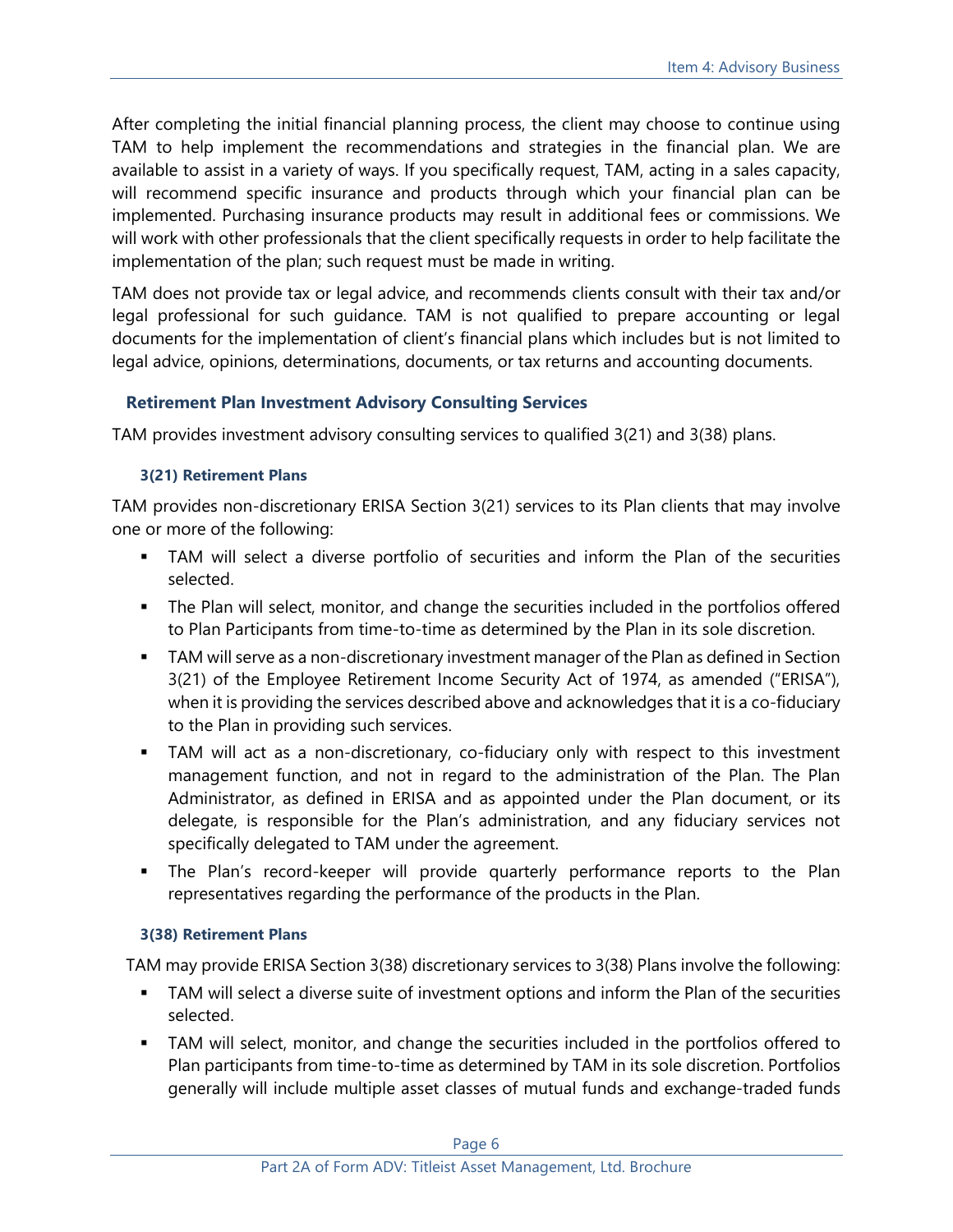sponsored by established fund families. The Plan representatives acknowledge that the selection of available investments is subject to change from time-to-time, and funds may be merged or closed at any time without notice to TAM. In such an event, TAM will make changes and replace closed funds when deemed necessary or desirable by TAM.

- In those instances in which the Plan representatives do not have an established relationship with a qualified record-keeper, TAM will assist the Plan representatives in establishing a relationship with an independent, qualified record-keeper on behalf of the Plan. In such instances, TAM, from time to time, in its sole discretion, will direct the recordkeeper to rebalance account balances of Plan participants to the extent necessary to comply with the current allocation of the TAM's portfolios.
- TAM will serve as a discretionary investment manager of the Plan as defined in Section 3(38) of the Employee Retirement Income Security Act of 1974, as amended ("ERISA"), when it is providing the services described above and acknowledges that it is a fiduciary to the Plan in providing such services.
- **■** TAM will provide discretionary fiduciary investment management services as an investment manager for the Plan, as such term is defined in Section 3(38) of the Employee Retirement Income Security Act of 1974, as amended ("ERISA").
- **TAM will act as a discretionary fiduciary only with respect to this investment management** function, and not in regard to the administration of the Plan. The Plan Administrator, as defined in ERISA and as appointed under the Plan document, or its delegate, is responsible for the Plan's administration, and any fiduciary services not specifically delegated to TAM under this Agreement.
- **TAM** has no responsibility to provide any services and does not serve in any fiduciary capacity with regard to the following types of assets unless such types of assets are included in an investment option selected by the sub-adviser: employer securities, real estate (but excluding real estate funds and publicly traded REITS), non-publicly traded securities or assets, or other illiquid assets (collectively, "Non-Traditional Assets"). TAM has no responsibility to provide any investment advisory services with regard to investment options selected by the Plan representatives or any other advisor or manager on their behalf, including, but not limited to, investments offered through an open architecture brokerage window or an investment or investments chosen by the Plan representatives or a third party.). The Non-Traditional Assets will be included in determining the fees payable to TAM, and the fees will be calculated only on total plan assets.
- The Plan's record-keeper will provide quarterly performance reports to the Plan representatives regarding the performance of the products in the Plan.

# **TrueShares Low Volatility Equity Income ETF (DIVZ)**

TAM has entered into a sub-advisory agreement to serve as sub-adviser to TrueMark Investments, the adviser to TrueShares Low Volatility Equity Income ETF (DIVZ) (the "Fund"). Detailed information on the Fund is provided in the Fund's prospectus and statements of additional information ("SAI").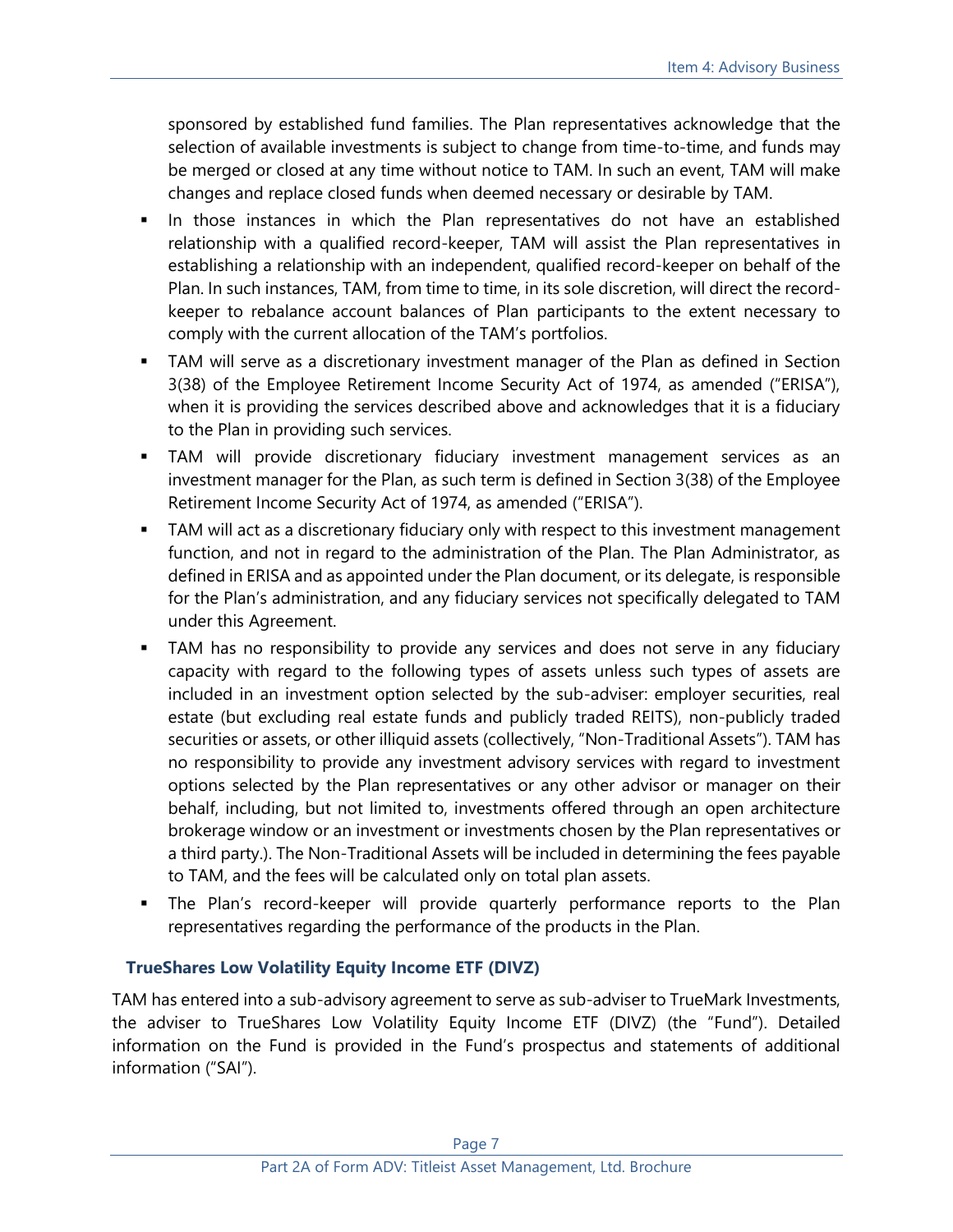# **C. Client-Tailored Services and Client-Imposed Restrictions**

Each client's account will be managed on the basis of the client's financial situation and investment objectives and in accordance with any reasonable restrictions imposed by the client on the management of the account—for example, restricting the type or amount of security to be purchased in the portfolio.

# **D. Wrap Fee Programs**

TAM is the sponsor and manager for its proprietary wrap fee program, where brokerage commissions and transaction costs are included in the asset-based fee charged to the client. TAM provides clients the option of participating in wrap or non-wrap fee arrangements. Refer to the ADV Part 2, Appendix 1, Wrap Fee Brochure for a full description of wrap program services and fees.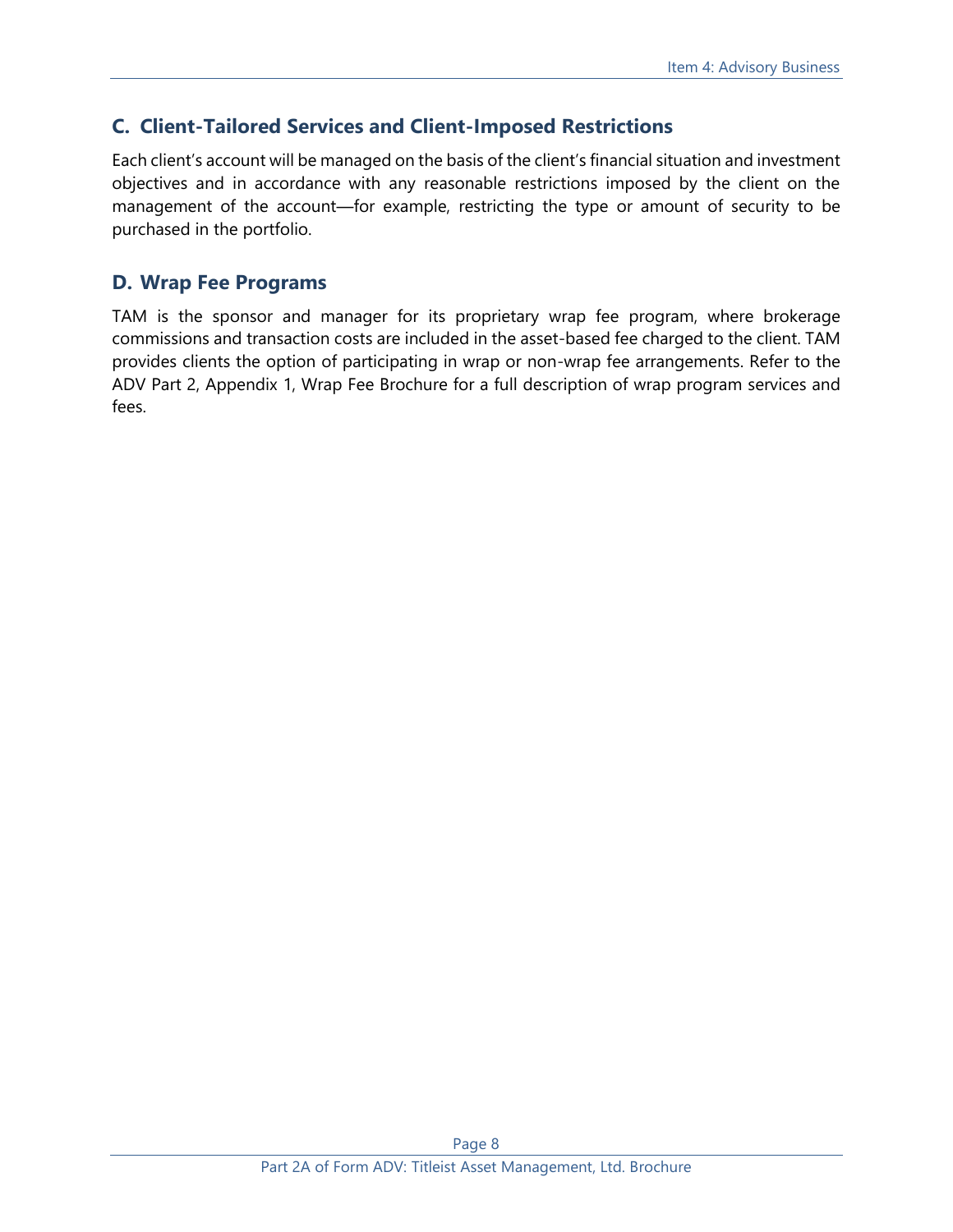# <span id="page-8-0"></span>**Item 5: Fees and Compensation**

# **A. Methods of Compensation and Fee Schedule**

### **Investment Management Services Fees**

Clients are charged for TAM's investment management services based on a percentage of assets under management or as flat annual fee billed quarterly. All fees may be negotiated but are generally assessed according to the following fee schedule, which represents the maximum fees charged:

| Asset Value of Account    | Maximum Annual Fee |
|---------------------------|--------------------|
| Up to \$1,000,000         | 1.50%              |
| $$1,000,001 - $3,000,000$ | 1.25%              |
| \$3,000,001 or greater    | 1.00%              |

TAM does not impose a minimum account balance for the opening of an account. Multiple accounts of immediately related family members, at the same mailing address, may be considered one consolidated account for billing purposes.

TAM may utilize leverage in the management of its clients' accounts and calculates its fees on the gross value of the portfolio. Although we strive to place our clients' interests first, this practice creates an economic incentive for a firm to utilize leverage in order to increase its fee revenue.

Fees are charged quarterly, in arrears unless otherwise agreed to by the firm and client in writing. Payments are due and will be assessed within 30 days after the beginning of each calendar quarter, based on the quarter ending balance of the account(s) under management for the preceding quarter. Fees will not be prorated for contributions or withdrawals to a client's portfolio for the quarter in which the change occurs.

TAM may modify the fee at any time upon 30 days' written notice to the client. In the event the client has an ERISA-governed plan, fee modifications must be approved in writing by the client.

#### **Titleist Allocation Strategy Fees**

Clients invested in a TAM model strategy will be charged a portfolio management fee of up to 0.50% (annualized) on assets invested in such strategy. This fee is negotiated on a client-by-client basis. This portfolio management fee is in addition to the advisory fee charged by TAM.

**Example:** A client has assets under management of \$500,000 and invests \$50,000 in the Titleist Allocation Strategy in an existing advisory account or new advisory account. The respective advisory agreement between TAM and client indicates a 1.5%, or \$7,500, annual advisory fee based on total assets under management. The portion of those assets in the Strategy, \$50,000, would incur an additional .5%, or \$250, management fee charged by TAM to be paid to Shorebird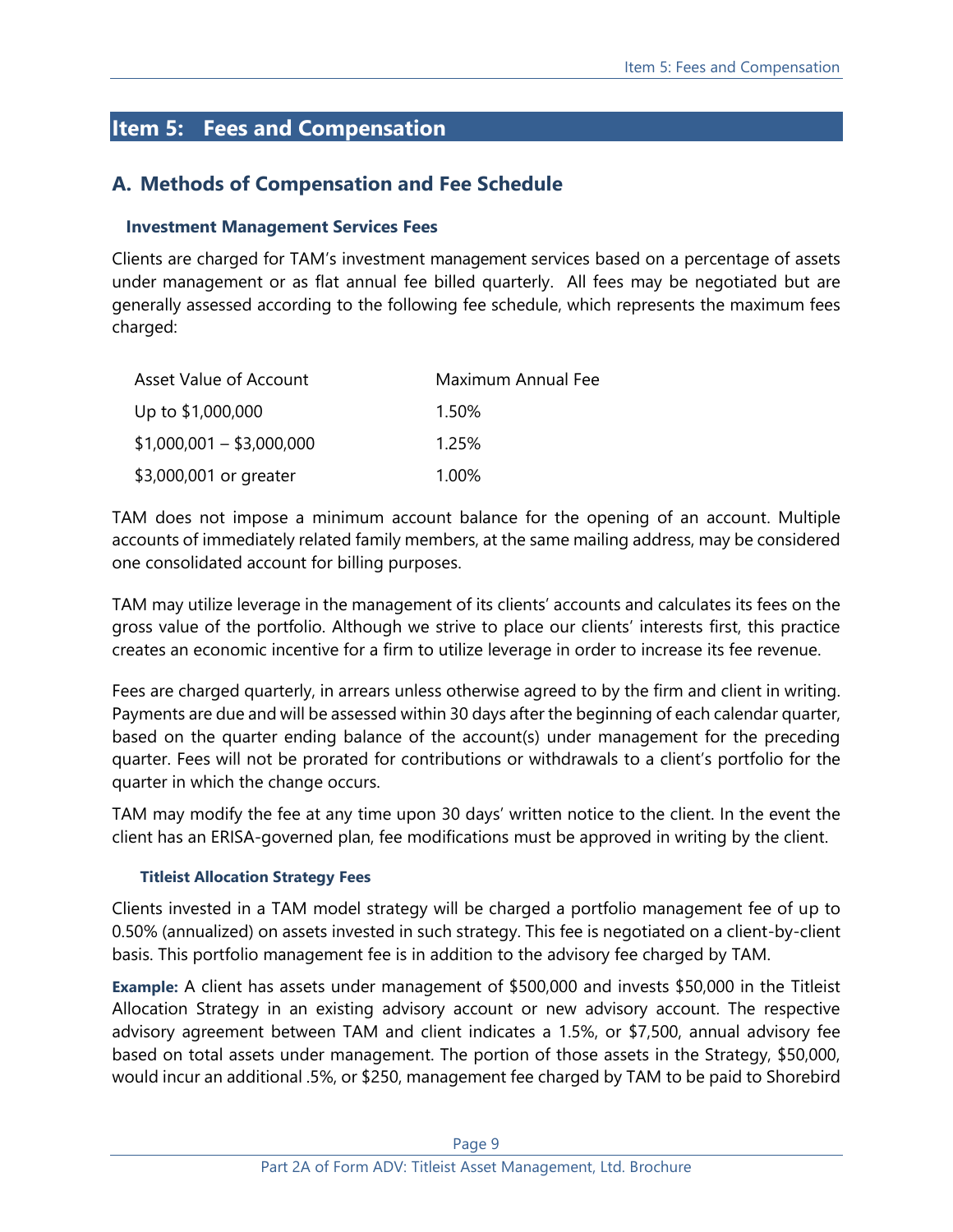Capital, LP for the management of the strategy. The total advisory fee in this example would be \$7,750 or 1.55%.

Although we strive to place our clients' interests first, depending upon the amount of assets committed to a particular strategy, the firm will be economically to recommend the strategy with the highest economic benefit to itself.

#### **Titleist Dividend Growth Strategy Fees**

Neither TAM nor its IARs will be paid a commission for the sale of the strategy, but may include those assets in the strategy in the assets under management calculation, as agreed upon in the client's advisory agreement. Clients invested in the Titleist Dividend Growth Strategy will be charged under the following annualized fee structure, which are in addition to TAM's standard advisory fees:

| <b>Invested Assets</b> | <b>Annual Fee</b> |
|------------------------|-------------------|
| First \$100,000        | $0.60\%$          |
| next \$400,000         | 0.55%             |
| over \$400,000         | 0.50%             |

**Example:** A client has assets under management of \$500,000 and invests \$50,000 in the Titleist Dividend Growth Strategy in an existing advisory account or new advisory account. The respective advisory agreement between TAM and client indicates a 1.5%, or \$7,500, annual advisory fee based on total assets under management. The portion of those assets in the Strategy, \$50,000, would incur an additional .60%, or \$300, management fee charged by TAM to be paid to Shorebird Capital, LP for the management of the strategy. The total annual advisory fee in this example would be \$7,800 or 1.56%.

Although we strive to place our clients' interests first, depending upon the amount of assets committed to a particular strategy, the firm will be economically to recommend the strategy with the highest economic benefit to itself.

#### **Avocet Strategy Fees**

The Avocet Strategy can be deployed in an existing customer's account or in a separate account. For these services, a 1.5% fee is charged for the client's portion of assets that participate in this Strategy, which is in addition to TAM's standard advisory fee. This fee is in addition to the IAR and client's existing investment advisory fee agreement based on assets under management. Please see the following example for illustrative purposes:

**Example:** A client has assets under management of \$500,000 and invests \$50,000 in the Avocet Strategy in an existing advisory account or new advisory account. The respective advisory agreement between TAM and client indicates a 1.5%, or \$7,500, annual advisory fee based on total assets under management. The portion of those assets in the Strategy, \$50,000, would incur an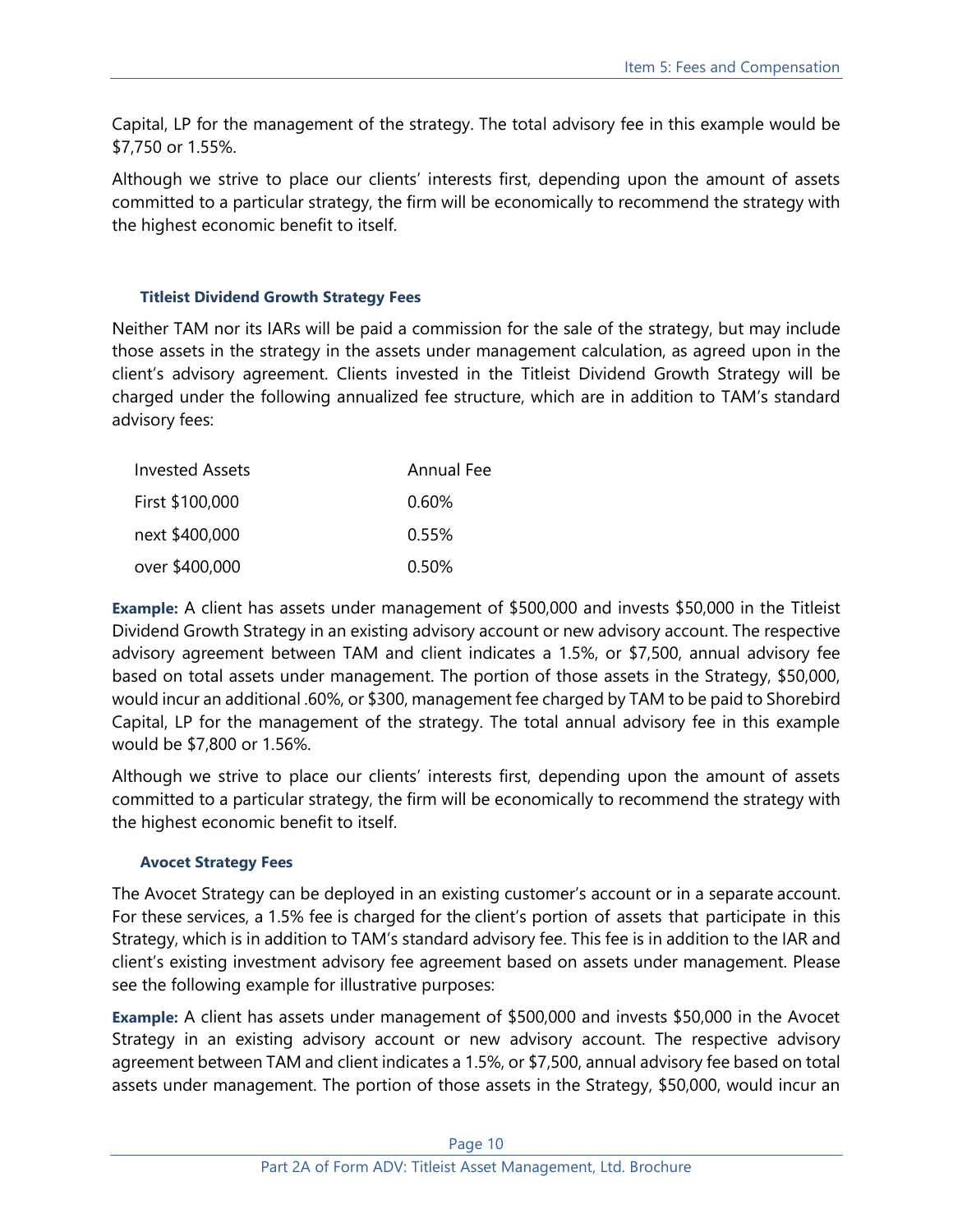additional 1.5%, or \$750, management fee charged by TAM to be paid to Shorebird Capital, LP for the management of the strategy. The total advisory fee would be \$8,250 or 1.65%.

Although we strive to place our clients' interests first, depending upon the amount of assets committed to a particular strategy, the firm will be economically incentivized to recommend the strategy that yields the highest economic benefit.

#### **Financial Planning Fees**

TAM may charge a fixed annual fee for financial planning services. The terms and conditions of the financial planning engagement are set forth in the client agreement. Clients will be billed quarterly in advance. The firm does not take receipt of \$1200 or more in prepaid fees in excess of six months in advance of services rendered.

The financial planning agreement provides for ongoing financial planning services and will automatically renew after the first anniversary date unless written notice is provided by either party. The type of planning to be done and the amount of the fee, if applicable, will be set forth in the agreement and a separate invoice sent to the client. Both parties retain the right not to renew.

#### **Retirement Plan Investment Advisory Consulting Fees**

#### **ERISA Plans Tiered Fee Schedule**

Ongoing asset-based fees are calculated based on a percentage of Plan assets under management and billed quarterly in arrears. The quarter-end Plan assets under management are defined as total plan assets on the last trading day of the quarter. Once Plan assets exceed a tiered breakpoint, the annual management fee will be reduced the following quarter and applied to all plan assets.

Fees shall be accrued and paid quarterly billing period by the Plan in arrears. If the agreement becomes effective or terminates before the end of quarter, the fee for the period from the effective date to the end of the billing period or from the beginning of such billing period to the date of termination, as the case may be, shall be prorated for the portion of time that the management agreement was in effect.

| <b>Total Assets Under Management</b> | Maximum Annual Fee |
|--------------------------------------|--------------------|
| Up to \$3,000,000                    | 1.00%              |
| \$3,000,001 - \$5,000,000            | 0.60%              |
| \$5,000,001 - \$10,000,000           | 0.45%              |
| $$10,000,001 - $25,000,000$          | 0.30%              |
| \$25,000,001 - \$50,000,000          | 0.25%              |
| \$50,000,001 or more                 | Negotiable         |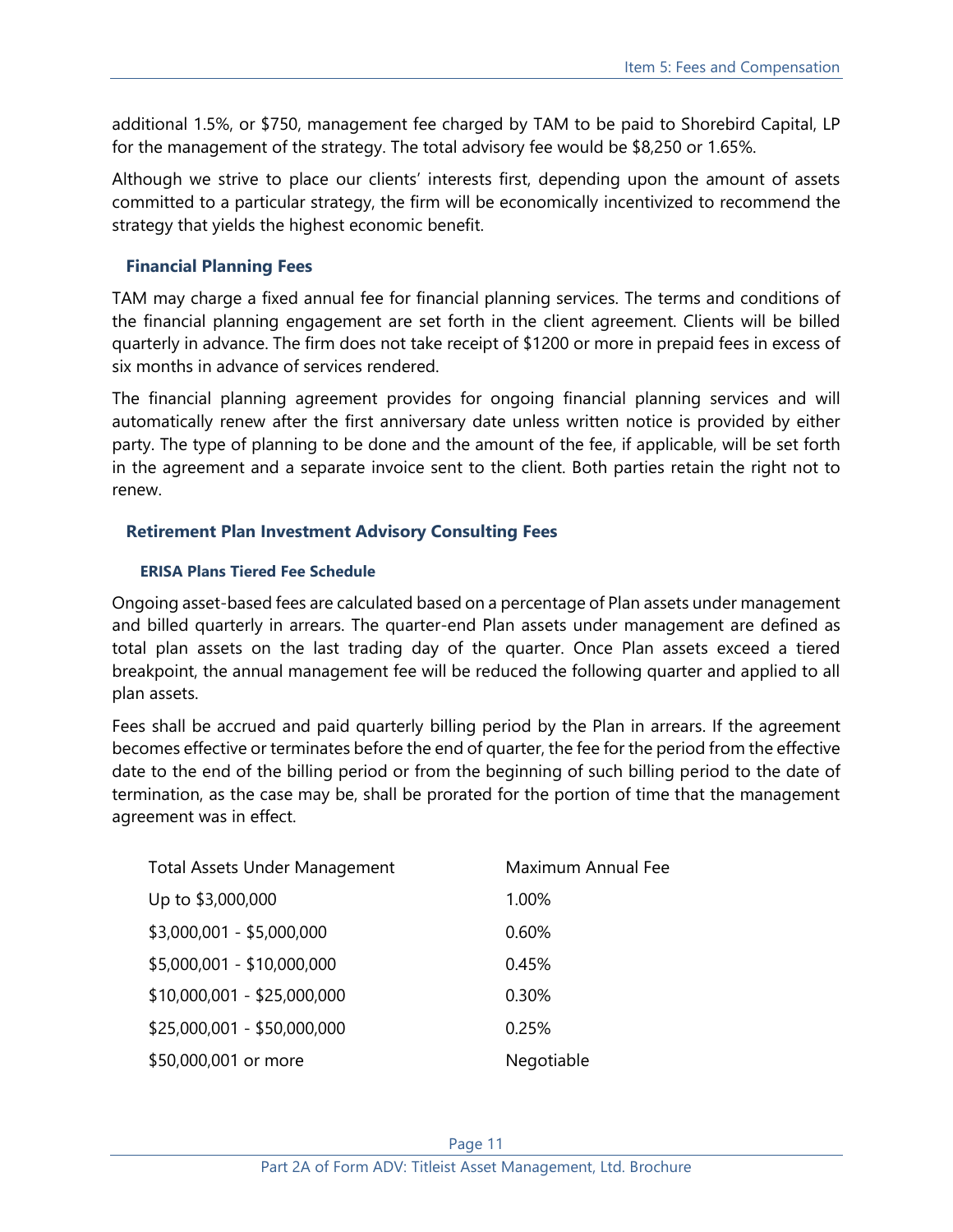Example: Plan assets close March 31 with a balance of \$3,050,000. Beginning April 1 (second quarter), the new annual management fee will be reduced from 0.50% to 0.45%, applied on quarterly basis of 0.1125% billed in June after the second quarter ends.

# **B. Client Payment of Fees**

#### **Investment Management Fees**

Investment management fees will generally be billed and payable quarterly in arrears unless otherwise agreed to by the firm and client in writing.

Quarterly fees billed in arrears at the beginning of each calendar quarter based on the value of assets under management at the end of the previous quarter and is payable within 30 days after the beginning of each calendar quarter. Should the advisory agreement be terminated, the client will be charged a prorated fee in accordance with the number of days that have elapsed from the end of the last billed quarter through the date of termination.

Quarterly fees billed in advance in each following calendar quarter based on the value of assets under management at the end of the previous quarter and is payable within 30 days after the beginning of each following calendar quarter. Should the advisory agreement be terminated, the client will be refunded a prorated fee in accordance with the number of days that have elapsed from the date of termination through the end of the quarter.

TAM requires clients to authorize the direct debit of fees from their accounts. Exceptions may be granted subject to the firm's consent for clients to be billed directly for our fees. For directly debited fees, the custodian's periodic statements will show each fee deduction from the account. Clients may withdraw this authorization for direct billing of these fees at any time by notifying us or their custodian in writing.

TAM will deduct advisory fees directly from the client's account provided that (i) the client provides written authorization to the qualified custodian, and (ii) the qualified custodian sends the client a statement, at least quarterly, indicating all amounts disbursed from the account. The client is responsible for verifying the accuracy of the fee calculation, as the client's custodian will not verify the calculation.

A client investment advisory agreement may be terminated by either party with a thirty (30) day written notice to the other. Upon termination, any unearned, prepaid fees will be promptly refunded and any earned, unpaid fees will be immediately due and payable.

#### **Financial Planning Fees**

The terms and conditions of the financial planning engagement are set forth in the client agreement. Clients will be billed quarterly in advance. The firm does not take receipt of \$1,200 or more in prepaid fees in excess of six months in advance of services rendered. Client may pay by personal check, or fees may be deducted directly from the client's custodial account (Third Party Check Request and/or ACH Authorization Agreement required).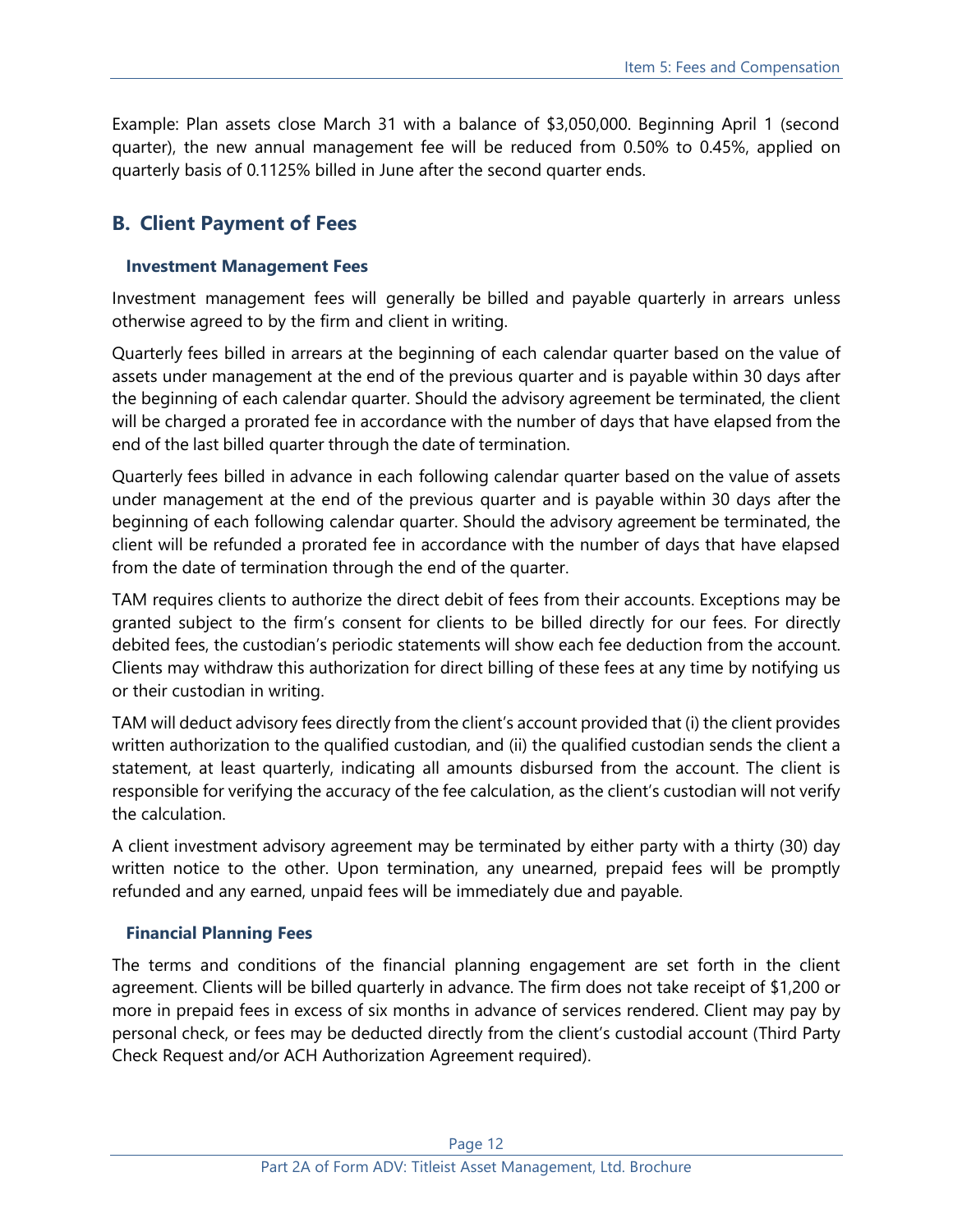The agreement may be terminated with no penalty by any party effective upon receipt of written notice to the other parties. TAM will provide the client with a prorated refund of fees paid in advance. The refund will be based on the number of days service was provided during the quarter. TAM will provide a billing statement summarizing all charges and an explanation of the prorated refund due to client or the prorated charges due from client.

## **Retirement Plan Investment Advisory Consulting Fees**

Fees shall be accrued and paid quarterly by the Plan in arrears. If the agreement becomes effective or terminates before the end of quarter, the fee for the period from the effective date to the end of the billing period or from the beginning of such billing period to the date of termination, as the case may be, shall be prorated for the portion of time that the management agreement was in effect. The Plan representatives will be responsible for verifying the accuracy of the fee computation. The Plan's custodian will provide the Plan representatives with regular statements indicating all amounts disbursed from the Plan's account, including the amount of fees paid.

The Plan representatives, on the Plan's behalf, have the option to either pay a fee to TAM or pass along to Plan participant accounts based on each participant's account balance. Custody of Plan assets will be maintained in account(s) with a qualified custodian selected by the Plan representatives. TAM will not take or accept physical custody of any assets in the account. The Plan will be solely responsible for paying all fees or charges of the Plan's custodian and recordkeeper. The Plan representatives authorize TAM to instruct the custodian to deduct the fee directly from the Plan or participant's account.

The agreement may be terminated at any time, without penalty, by the Plan representatives or by TAM with 30 days' advance written notice to the other party. Upon termination, the Plan representatives will issue to TAM written instructions regarding the Plan assets held in the account, and the Plan representatives shall be responsible for monitoring the assets in the account. TAM will be under no obligation to the Plan to recommend any action after termination.

# **C. Additional Client Fees Charged**

All fees paid for investment advisory services are separate and distinct from the fees and expenses charged by exchange-traded funds, mutual funds, separate account managers, private placement, pooled investment vehicles, broker-dealers, and custodians retained by clients. Such fees and expenses are described in each exchange-traded fund and mutual fund's prospectus, each separate account manager's Form ADV and Brochure and Brochure Supplement or similar disclosure statement, each private placement or pooled investment vehicle's confidential offering memoranda, and by any broker-dealer or custodian retained by the client. Clients are advised to read these materials carefully before investing. If a mutual fund also imposes sales charges, a client may pay an initial or deferred sales charge as further described in the mutual fund's prospectus. A client using TAM may be precluded from using certain mutual funds or separate account managers because they may not be offered by the client's custodian.

Please refer to the Brokerage Practices section (Item 12) for additional information regarding the firm's brokerage practices.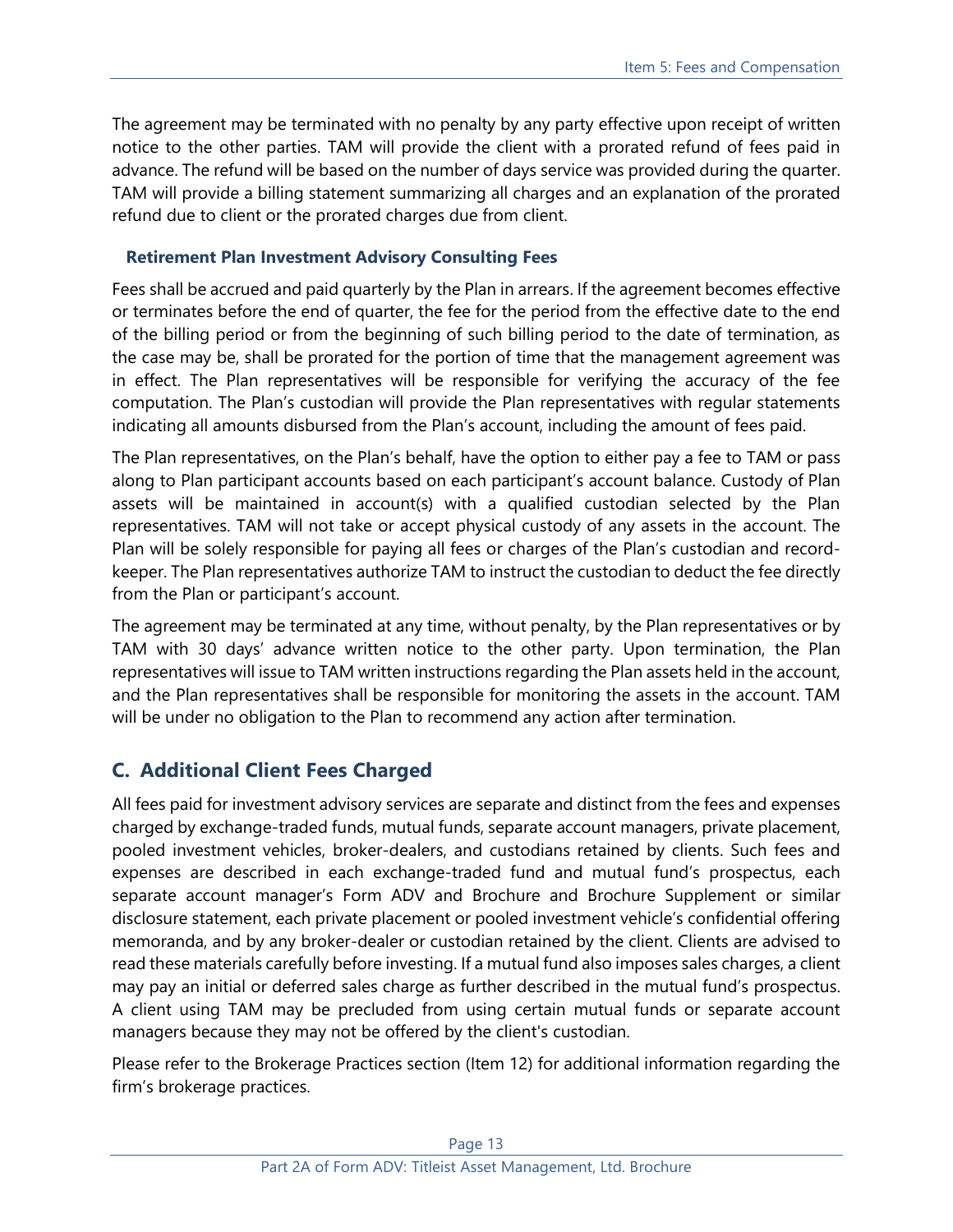# **D. External Compensation for the Sale of Securities to Clients / Conflicts of Interest**

TAM primarily utilizes third-party institutional custodians to establish and maintain advisory accounts. In doing so, TAM can access a variety of investment programs, including some that offer certain compensation and fee structures that create conflicts of interest of which clients should be aware. Firms like TAM that are dually registered as both investment advisors and brokerdealers face certain inherent conflicts when providing services to clients.

A discussion of some of these conflicts follows, but clients are always encouraged to discuss applicable conflicts, fees, and related matters with their TAM Representative. Please also refer to *Item 12. Brokerage Practices* for additional information about these and other conflicts of interest faced by TAM in connection with the services it provides.

#### **Transaction Fee and Distribution Payment**

To the extent AXOS Clearing is utilized for advisory accounts, please review the following:

The management fee clients pay TAM does not cover transaction costs incurred as a result of implementing its advice or strategies, such as fees charged by the broker-dealers involved in executing the transactions. AXOS Clearing charges TAM set fees that vary based on the type of security to execute securities transactions on its behalf.

In its capacity as an introducing broker-dealer to AXOS Clearing, TAM is able to control transaction costs passed along to clients and has opted to set a flat fee for all securities transactions, which involves a markup for TAM. For its securities transactions, such as equities, ETFs, and mutual funds, transaction costs charged by AXOS Clearing are lower than the flat fee charged by TAM.

Depending on the particular transaction, the flat transaction fee charged by TAM results in TAM either covering a portion of the transaction costs otherwise borne by clients or receiving a premium over the direct costs charged by AXOS Clearing for the transaction. This structure creates an economic incentive for TAM to recommend certain types of securities over others.

#### **Custodian Investment Programs**

Please be advised that certain of the firm's investment advisor representatives are registered with a broker-dealer and/or the firm is a broker-dealer or affiliated with a broker-dealer. Under these arrangements, TAM can access certain investment programs offered through the broker-dealer that offer certain compensation and fee structures that create conflicts of interest of which clients need to be aware. As such, the investment advisor representative and/or the firm may have an economic incentive to recommend the purchase of 12b-1 or revenue share class mutual funds offered through the broker-dealer platform rather than from the investment advisor platform. Ultimately, it is the client's decision to open an account through the broker-dealer or investment advisor platform. Factors clients should consider are the size of the portfolio, number of portfolio securities and the expected number of transactions to be effected. Clients should discuss with their financial advisor the pros and cons of each platform.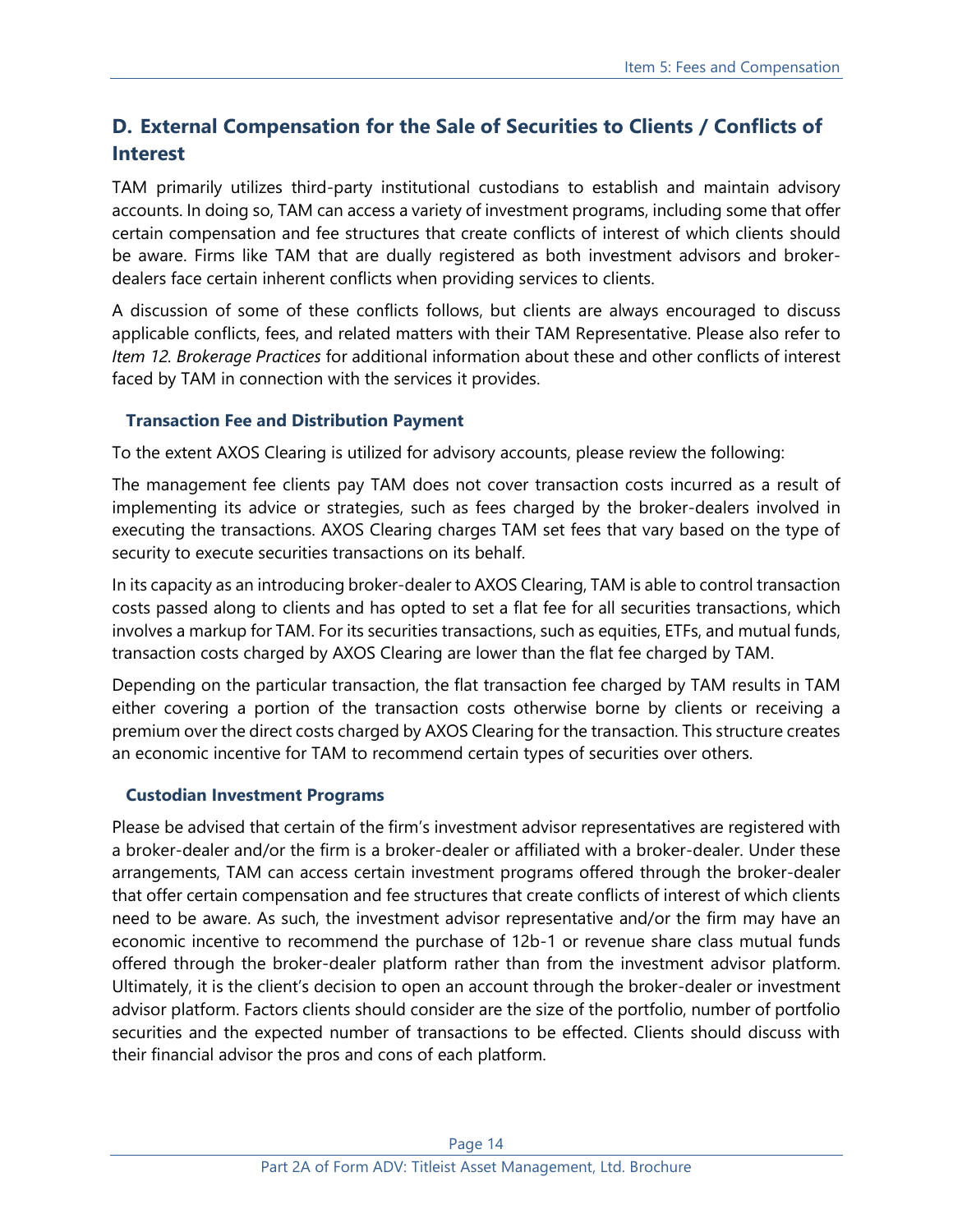#### **Limitation on Mutual Fund Universe for Custodian Investment Programs:**

TAM participates in certain programs offered by AXOS Clearing that limit the universe of mutual funds and mutual fund share classes available to only those for which AXOS Clearing has negotiated the receipt of 12b-1 fees or other revenue-sharing payments, including shareholder servicing fees ("*Distribution Fees*") from the mutual fund issuer or sponsor. Distribution fees are deducted from the net asset value of the fund and are incorporated in the price clients pay for the security. Because of this, if *everything* else is equal, funds that pay Distribution Fees will earn lower rates of return than funds not paying such fees. For many funds available within these programs, AXOS Clearing shares a portion of the Distribution Fees it receives with TAM in its capacity as a FINRA member broker-dealer. Receiving these fees presents a conflict of interest for TAM because it creates an incentive for TAM to recommend that clients open a brokerage account and select funds from the limited universe of options available through these programs as doing so may lead to increased revenue.

#### **Mutual Fund Servicing Revenue**

Among the programs described immediately above is the no-transaction-fee program. Through this program, TAM is able to offer participating mutual funds ("*NTF Funds*") at no transaction cost to the client. NTF Funds, however, generally pay distribution fees to AXOS Clearing and to TAM in its capacity as a FINRA member broker-dealer. The amount of these fees varies based on the terms of the distribution agreement between AXOS Clearing and the fund's sponsor. TAM, in its capacity as an SEC-registered investment advisor has opted to credit to the client accounts any distribution fees that it receives from participation in this program. However, clients should be aware that AXOS Clearing, as the custodian to TAM's clients' accounts, benefits economically from TAM choosing funds on the NTF platform, which creates a conflict of interest.

The potential to receive distribution fees creates an incentive for TAM to recommend NTF Funds over comparable funds that do not share such fees with TAM. This presents a conflict of interest for TAM because NTF Funds may be more expensive to hold (because of higher internal mutual fund expenses, including the distribution fee) than other available mutual funds—even after incorporating the cost of the transaction fee that would otherwise be avoided. TAM also has an incentive to recommend NTF Funds over other funds offering similar strategies even if the NTF Funds are lower performing because of the receipt of revenue-sharing payments.

#### **AXOS Clearing – To the Extent Utilized for TAM Advisory Clients**

AXOS Clearing is generally not utilized for TAM's advisory clients; however, if it were to be used, please note that AXOS Clearing offers thousands of mutual funds in which it earns sales and distribution fees and shares with TAM in its capacity as a FINRA member broker-dealer. TAM, however, in its capacity as an SEC-registered investment adviser has opted out of receiving revenue from this program. However, as custodian, AXOS Clearing benefits economically, which impacts the amount of services AXOS Clearing is willing to provide TAM. In other words, TAM has an economic incentive in limiting its recommendations to those available through the AXOS Clearing platform.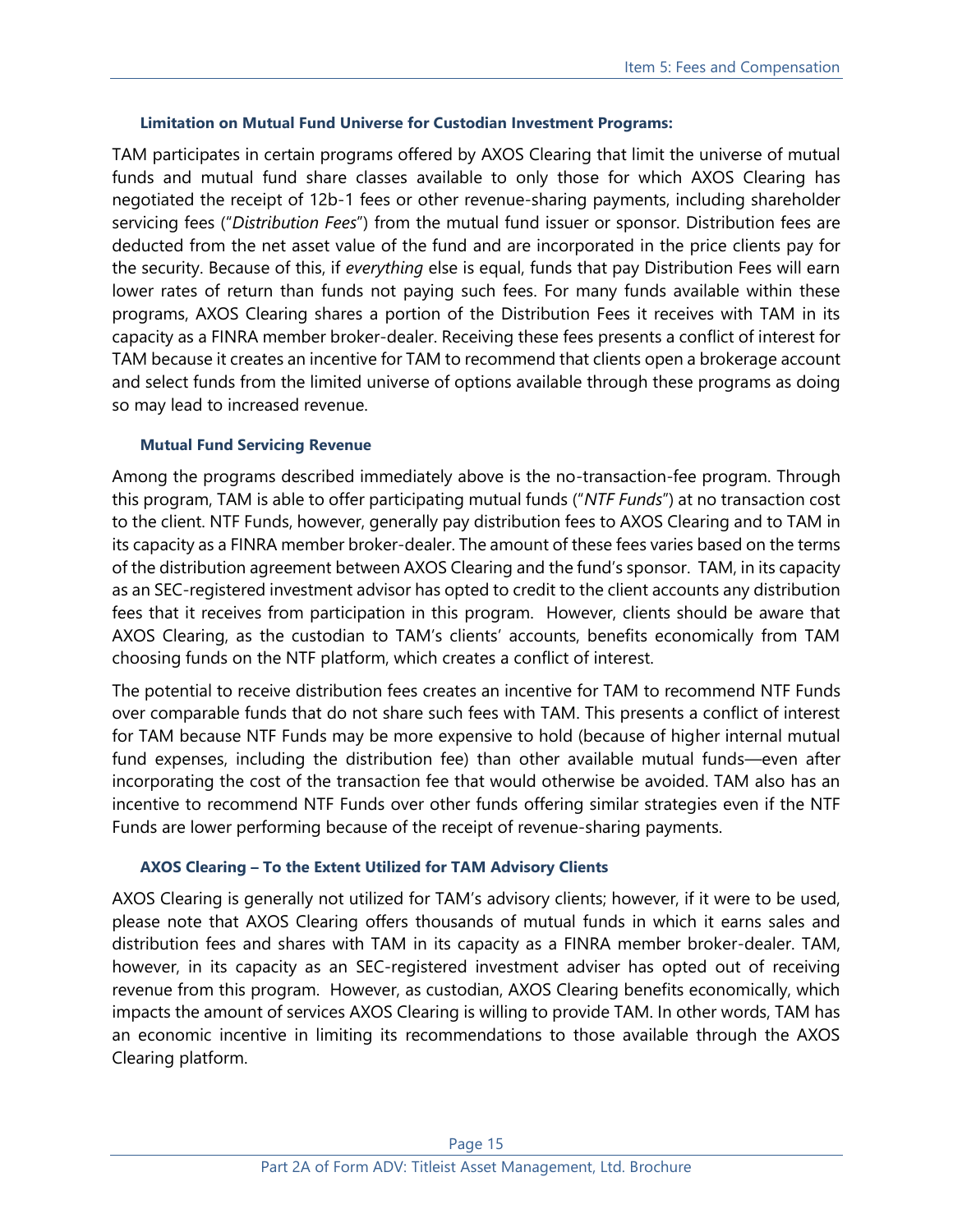## **Retirement Plan Rollovers**

When employees invested in employer-provided retirement plans retire or leave for a new job, they typically have the following four options: (1) leave the money in the former employer's plan (if permitted); (2) roll the assets over to the new employer's plan (if the new employer offers a plan and permits rollovers); (3) roll the assets over to an individual retirement account (IRA); or (4) cash out the account value (which could result in adverse tax consequences, depending upon the former employee's age).

If a TAM Representative makes a recommendation to roll over assets held in a retirement plan to an account to be managed by TAM, before taking action, clients should discuss the current investment options, allocations, and fees applicable to the plan and determine whether remaining in the plan is an option. Making such a recommendation could also be seen as a conflict of interest between TAM and the client as TAM would earn new (or increase current) compensation resulting from the increase in assets under management. *No client is ever under any obligation to roll over retirement plan assets to an account managed by TAM.*

## **Conversion from a Brokerage Relationship**

Titleist is registered as both a FINRA broker-dealer and an SEC registered investment adviser. As such, there are conflicts of interest in recommending which platform is appropriate for the client, Due to different compensation structures between a brokerage relationship and an advisory relationship, a client could experience higher fees depending on the platform utilized, the number of portfolio securities and the frequency of trading. Our goal is to recommend the platform that is in the best interest of the client.

#### **Additional Disclosure Concerning Wrap Programs**

To the extent that we either sponsor or recommend wrap fee programs, please be advised that certain wrap fee programs may (i) allow our investment adviser representatives to select mutual fund classes that either have no transaction fee costs associated with them but include embedded 12b-1 fees that lower the investor's return ("sometimes referred to as "A-Shares," depending on the mutual fund issuer), or (ii) allow the use of mutual fund classes that have transaction fees associated with them but do not carry embedded 12b-1 fees (sometimes referred to as "I-Shares," depending on the mutual fund sponsor). Wrap fee programs offer investment services and related transaction services for one all-inclusive fee (except as may be described in the applicable wrap fee program brochure). The trading costs are typically absorbed by the firm and/or the investment representative. If a client's account holds A-Shares within a wrap fee program, the firm and/or its investment adviser representative avoids paying the transaction fees charged by other mutual fund classes, which in effect decreases the firm's costs and increases its revenues from the account. Effectively, the cost is transferred to the client from the firm in the form of a lower rate of return on the specific mutual fund. This creates an incentive for the firm or investment adviser representative to utilize such funds as opposed to those funds that may be equally appropriate for a client but do not carry the additional cost of 12b-1 fees. As a policy matter, the firm does not allow funds that impose 12b-1 or revenue sharing fees on the client's investment within its wrap fee programs. Clients should understand and discuss with their investment adviser representative the types of mutual fund share classes available in the wrap fee program and the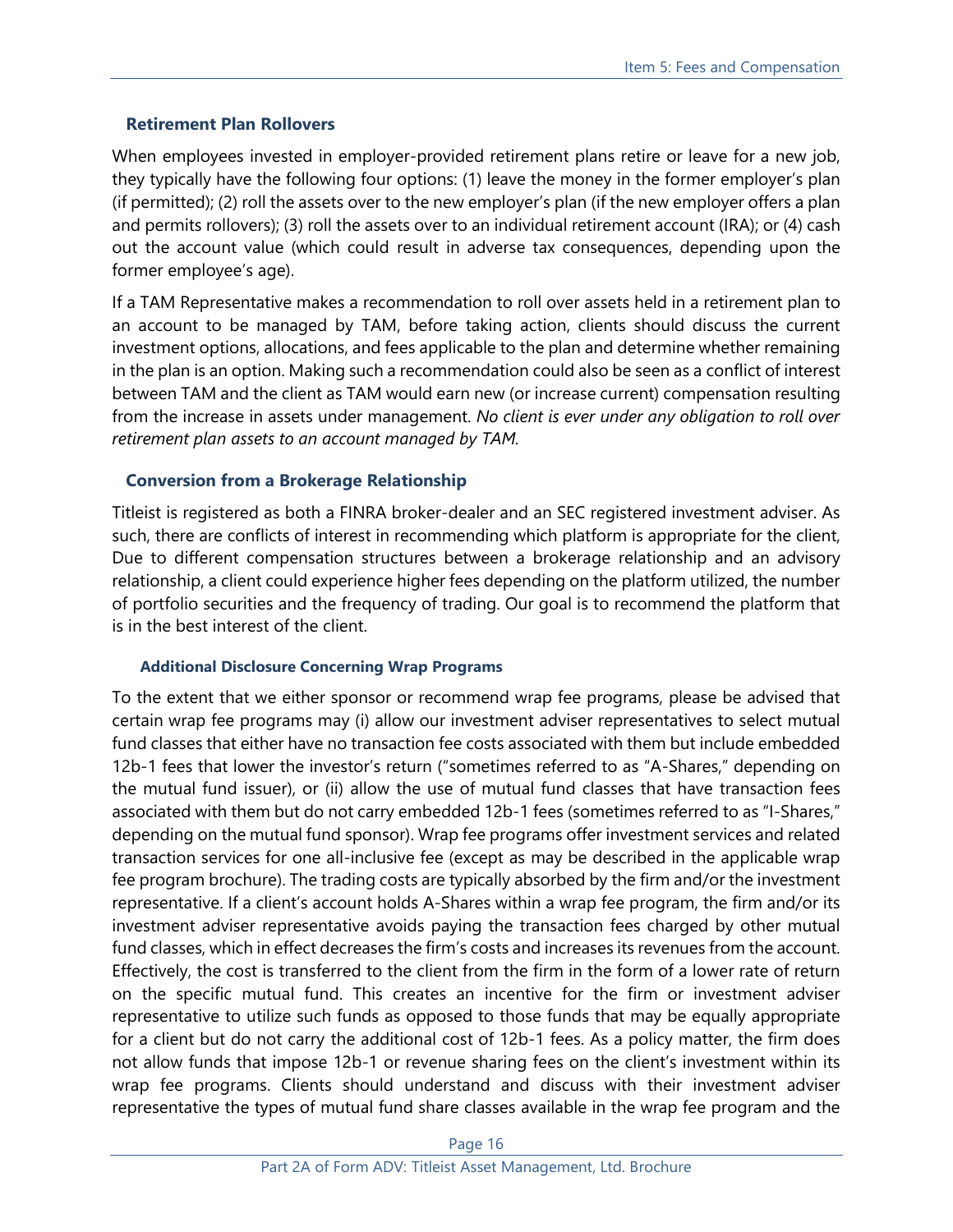basis for using one share class over another in accordance with their individual circumstances and priorities.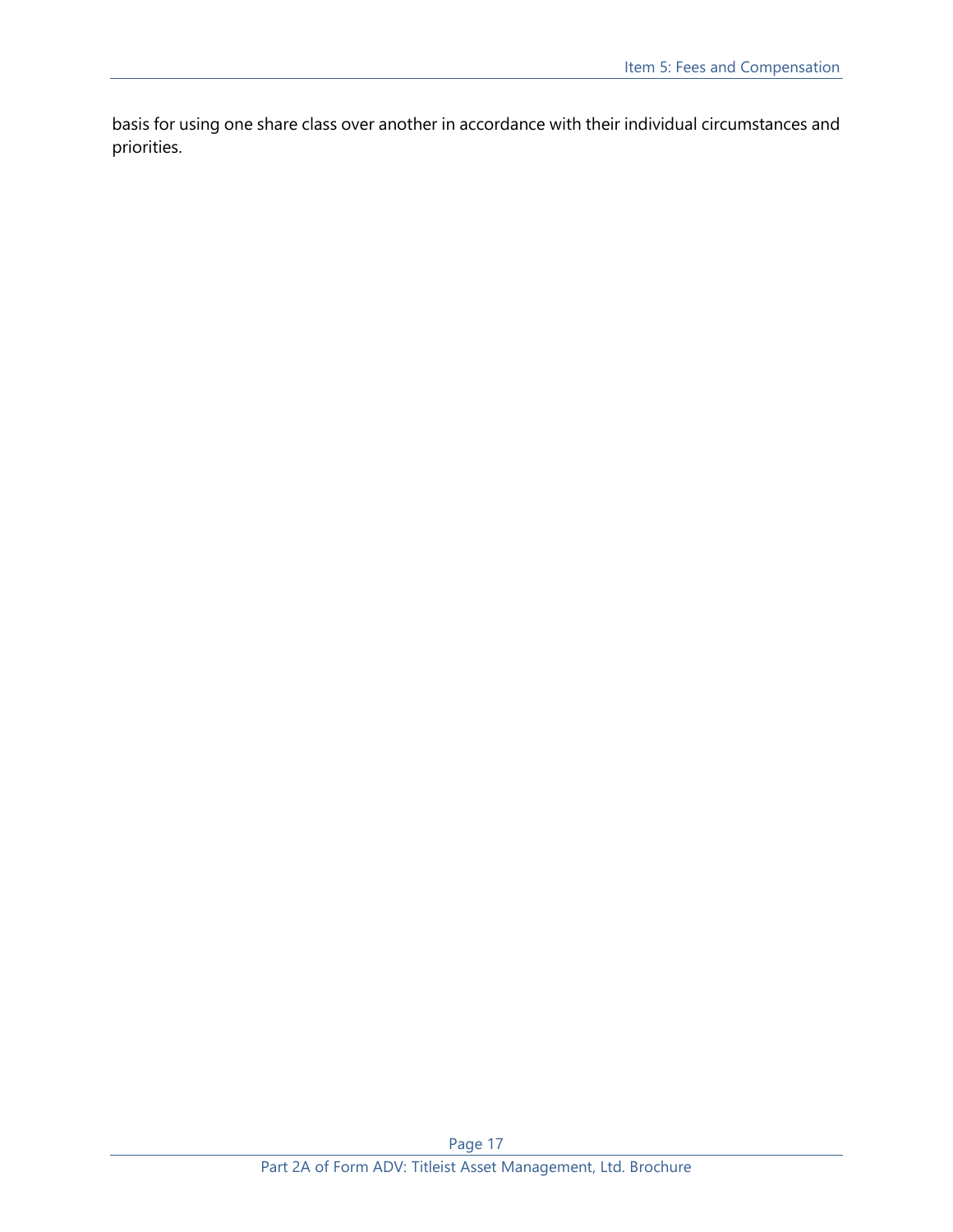# <span id="page-17-0"></span>**Item 6: Performance-Based Fees and Side-by-Side Management**

TAM does not charge performance-based fees and therefore has no economic incentive to manage clients' portfolios in any way other than what is in their best interests.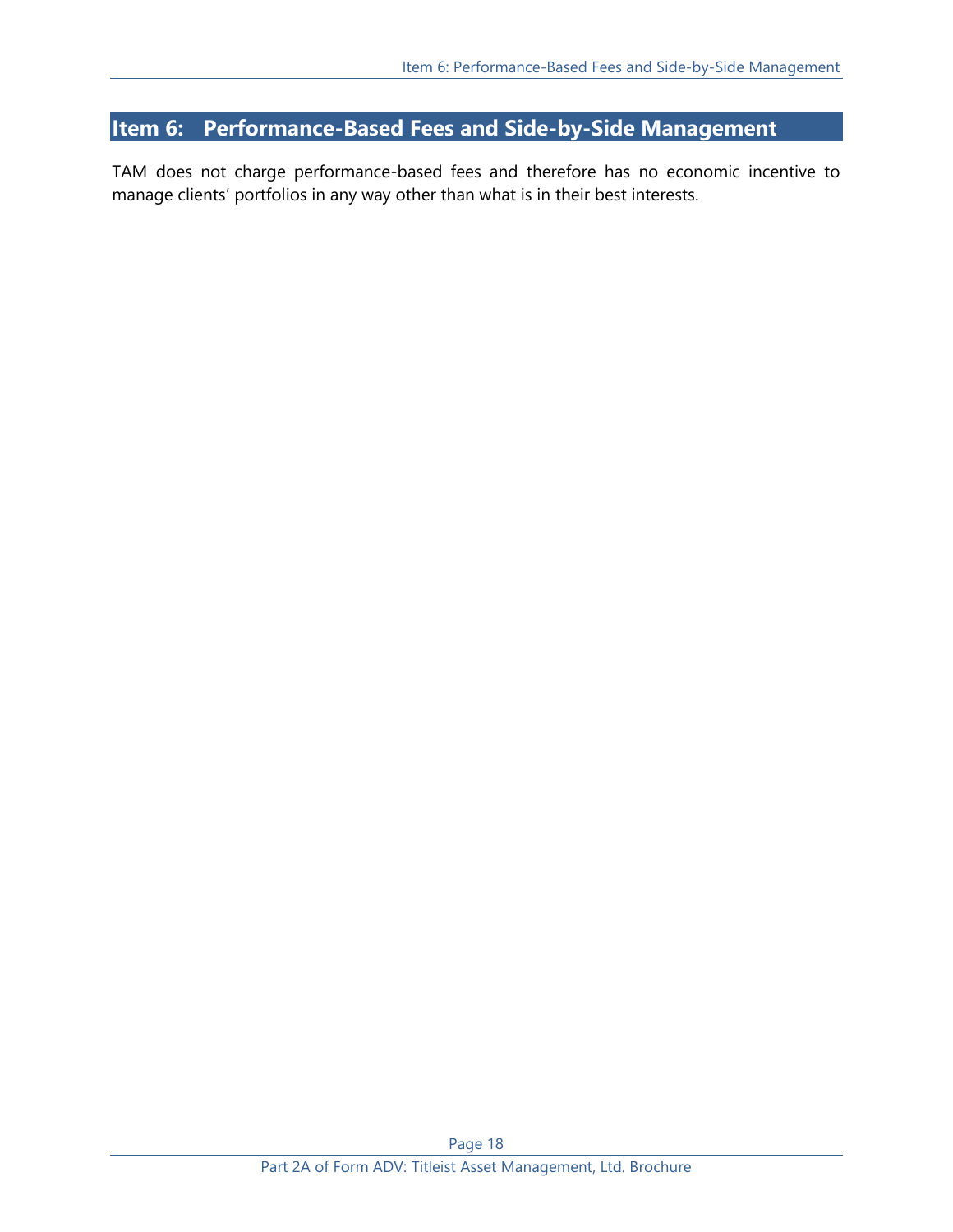# <span id="page-18-0"></span>**Item 7: Types of Clients**

The types of clients TAM generally provides investment advice to include, but are not limited to, individuals, high net worth individuals, trusts, estates, corporate retirement plans, charitable organizations, LLCs, and corporations or businesses. TAM does not have a minimum account size requirement.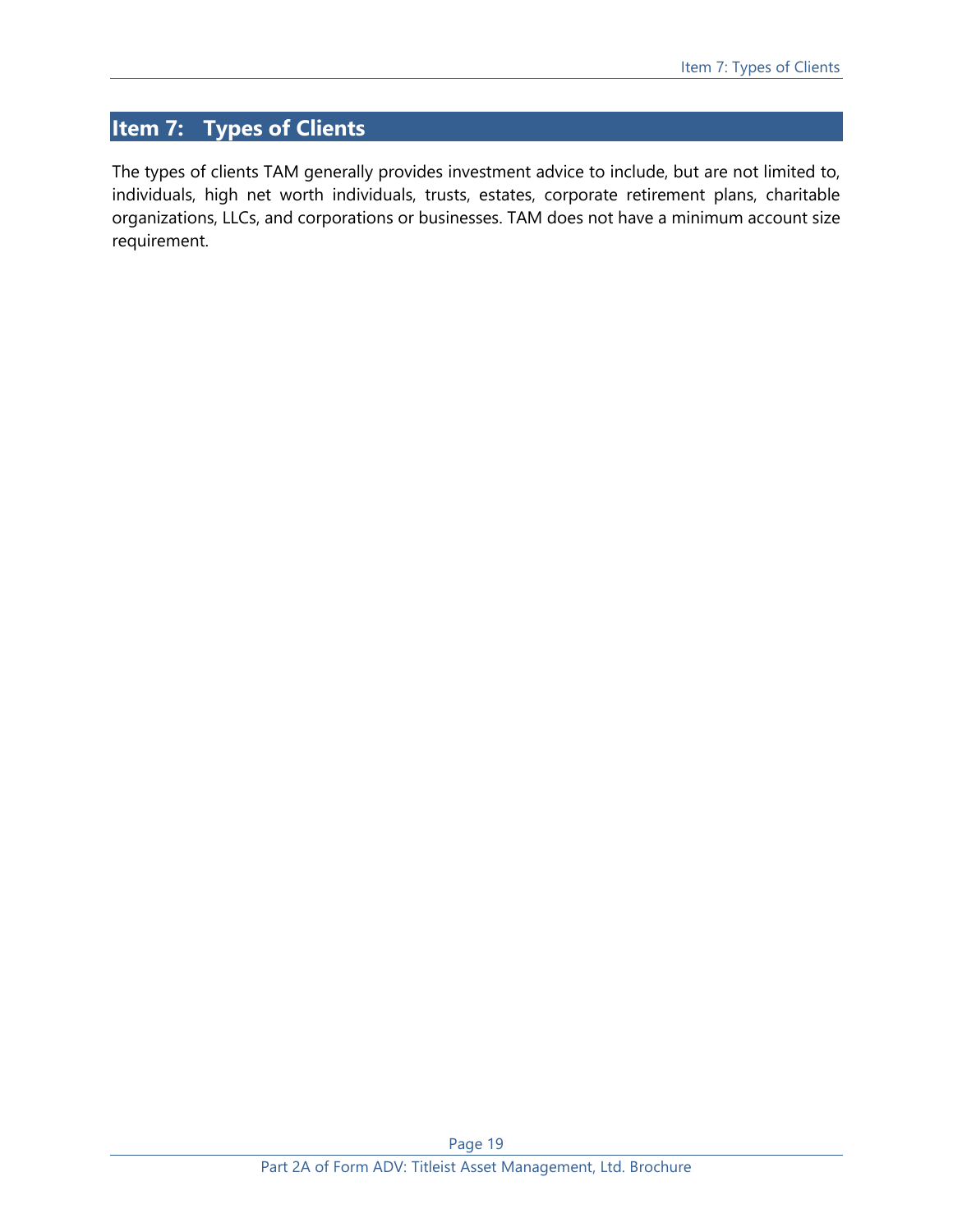# <span id="page-19-0"></span>**Item 8: Methods of Analysis, Investment Strategies, and Risk of Loss**

# **A. Methods of Analysis and Investment Strategies**

Investing in securities involves a risk of loss that you, as a client, should be prepared to bear. There is no guarantee that any specific investment or strategy will be profitable for a particular client.

### **Methods of Analysis**

TAM uses a variety of sources of data to conduct its economic, investment and market analysis, which may include economic and market research materials prepared by others, conference calls hosted by individual companies or mutual funds, corporate rating services, annual reports, prospectuses, and company press releases, and financial newspapers and magazines. It is important to keep in mind that there is no specific approach to investing that guarantees success or positive returns; investing in securities involves risk of loss that clients should be prepared to bear.

TAM and its investment adviser representatives are responsible for identifying and implementing the methods of analysis used in formulating investment recommendations to clients. The methods of analysis may include quantitative methods for optimizing client portfolios, computer-based risk/return analysis, technical analysis, and statistical and/or computer models utilizing long-term economic criteria.

- **•** Optimization involves the use of mathematical algorithms to determine the appropriate mix of assets given the firm's current capital market rate assessment and a particular client's risk tolerance.
- Quantitative methods include analysis of historical data such as price and volume statistics, performance data, standard deviation and related risk metrics, how the security performs relative to the overall stock market, earnings data, price to earnings ratios, and related data.
- **EXED** Technical analysis involves charting price and volume data as reported by the exchange where the security is traded to look for price trends.
- **EX Computer models may be used to derive the future value of a security based on** assumptions of various data categories such as earnings, cash flow, profit margins, sales, and a variety of other company specific metrics.

In addition, TAM reviews research material prepared by others, as well as corporate filings, corporate rating services, and a variety of financial publications. TAM may employ outside vendors or utilize third-party software to assist in formulating investment recommendations to clients.

#### **Investment Strategies**

TAM provides numerous investment management styles and strategies, including large and small cap equity, international equity, fixed income, and a broad spectrum of mutual funds and exchange traded funds, either individually or in combination. Generally, TAM recommends and provides clients a diversified investment strategy incorporating domestic and international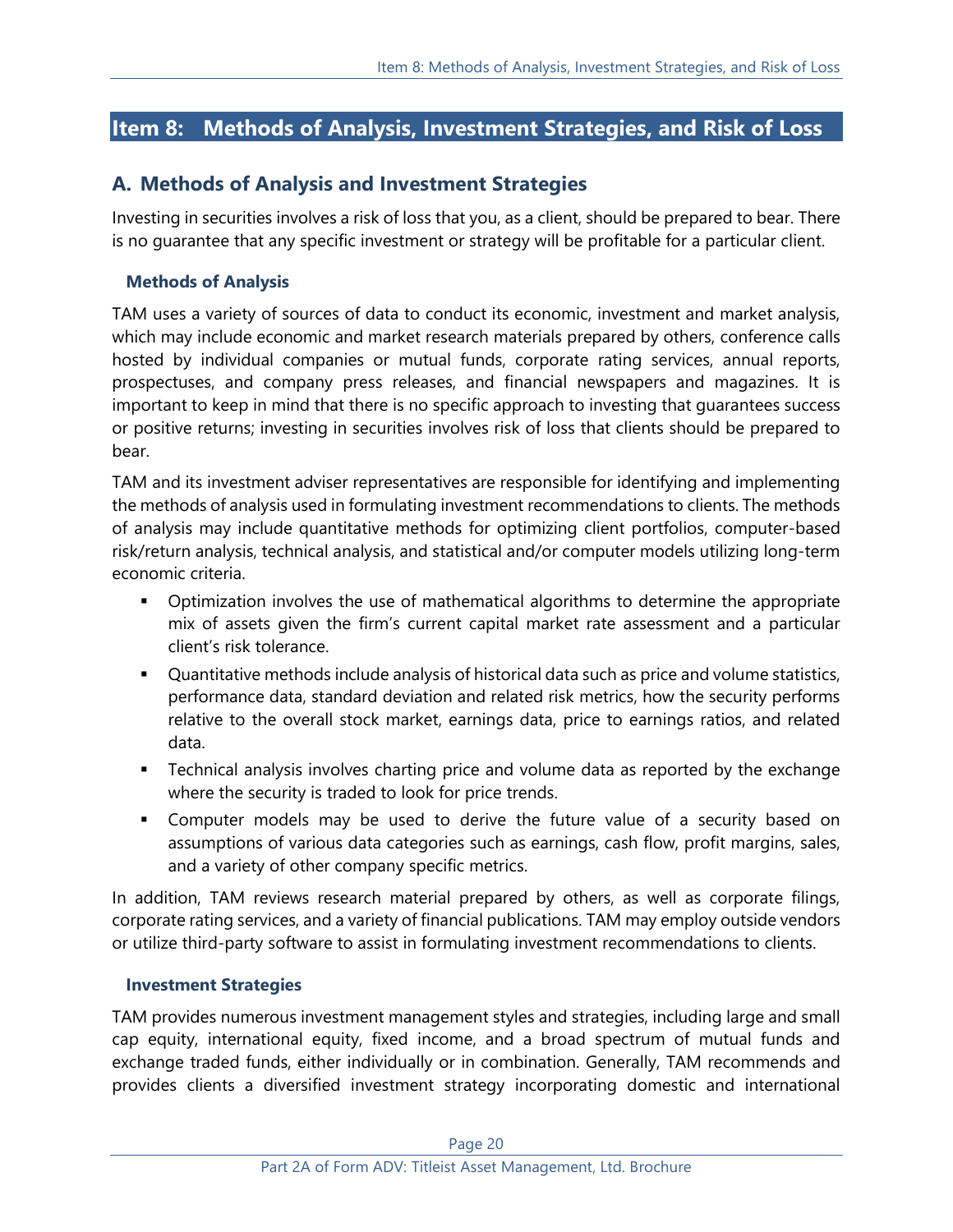equities, fixed income, mutual funds, exchange-traded funds, unit investment trusts among other asset classes.

The exact composition of recommended programs and investment strategies will be determined by the client's legal and tax considerations and greatly influenced by the client's liquidity needs and tolerance for risk.

## **Titleist Allocation Strategies**

TAM offers custom allocation strategies tailored to individual client risk tolerance including conservative, moderate, moderate aggressive, and aggressive strategies. The strategies utilize common and preferred stocks, mutual funds, ETFs, warrants, rights, and bonds to implement a customized portfolio. These portfolios are based upon the respective clients risk tolerance, investment objectives, time horizon, and other similar investment needs or requests.

## **Titleist Dividend Growth Strategy**

TAM offers the Titleist Dividend Growth Strategy which seeks to deliver long-term total returns and dividend income for invested customers. This strategy may be deployed in an existing customer's account or in a separately managed account. We believe meaningful total returns can be generated by investing in a focused portfolio of well-established, dividend paying stocks. Our investment analysis aims to identify companies with stable business models, attractive valuations and the ability and willingness to pay dividends. Importantly, we perform deep fundamental analysis, including building financial models and reviewing financial statements, to assess a company's ability to generate cash flows and pay dividends. The Titleist Dividend Growth Strategy may periodically maintain all or a portion of its assets in money market instruments and other cash equivalents. TAM allows its IARs to white label the strategy offered by TAM.

The strategy is currently being offered only to investment advisory clients TAM who have accounts at Charles Schwab, TD Ameritrade, Raymond James & Associates Inc., and Fidelity Investments.

#### **Avocet Strategy**

TAM offers the Avocet Strategy, which is managed by Shorebird Capital, LP. The Avocet Strategy can be deployed in an existing customer's account or in a separate account. The strategy's objective is to generate above-market returns and long-term capital appreciation by investing principally in publicly traded, marketable securities of U.S. and non-U.S. companies. The Avocet Strategy intends to employ a disciplined investment process utilizing public information and fundamental analysis to identify securities that are mispriced by the market. Based on fundamental analysis, the Avocet Strategy will purchase securities that are undervalued and sell securities that are overvalued in the best interest of the Strategy, without regard to turnover. The Avocet Strategy may periodically maintain all or a portion of its assets in money market instruments and other cash equivalents.

For further clarification on fees assessed to clients who participate in the Avocet Strategy or the Titleist Dividend Growth Strategy, please refer to "Item 5: Fees and Compensation." Important disclosure, conflicts of interest, and information regarding TAM and Shorebird Capital, LP can be found in "Item 10: Other Financial Industry Activities and Affiliations."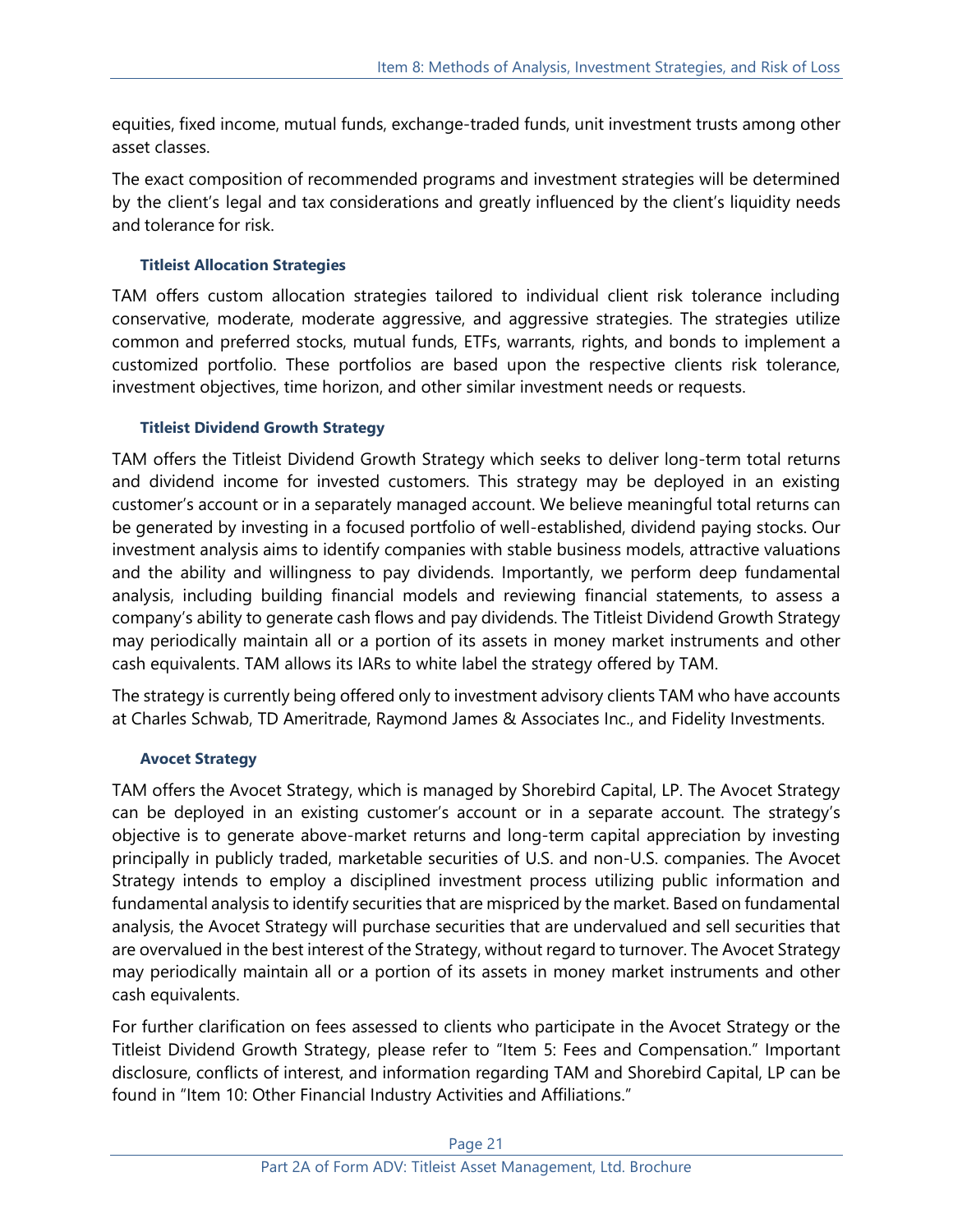## **Mutual Funds and Third-Party Separate Account Managers, and Pooled Investment Vehicles**

TAM may recommend "institutional share class" mutual funds, individual securities (including fixed income instruments), and pooled investment vehicles. TAM may also assist the client in selecting one or more appropriate manager(s) for all or a portion of the client's portfolio. Such managers will typically manage assets for clients who commit to the manager a minimum amount of assets established by that manager—a factor that TAM will take into account when recommending managers to clients.

A description of the criteria to be used in formulating an investment recommendation for mutual funds, ETFs, individual securities (including fixed-income securities), managers, and pooled investment vehicles is set forth below.

TAM has formed relationships with third-party vendors that

- **•** provide a technological platform for separate account management
- **•** prepare performance reports
- **•** perform or distribute research of individual securities
- **•** perform billing and certain other administrative tasks

TAM may utilize additional independent third parties to assist it in recommending and monitoring individual securities, mutual funds, managers and pooled investment vehicles to clients as appropriate under the circumstances.

TAM reviews certain quantitative and qualitative criteria related to mutual funds and managers and to formulate investment recommendations to its clients. Quantitative criteria may include

- the performance history of a mutual fund or manager evaluated against that of its peers and other benchmarks
- an analysis of risk-adjusted returns
- an analysis of the manager's contribution to the investment return (e.g., manager's alpha), standard deviation of returns over specific time periods, sector and style analysis
- the fund, sub-advisor or manager's fee structure
- the relevant portfolio manager's tenure

Qualitative criteria used in selecting/recommending mutual funds or managers include the investment objectives and/or management style and philosophy of a mutual fund or manager; a mutual fund or manager's consistency of investment style; and employee turnover and efficiency and capacity.

Quantitative and qualitative criteria related to mutual funds and managers are reviewed by TAM on a quarterly basis or such other interval as appropriate under the circumstances. In addition, mutual funds or managers are reviewed to determine the extent to which their investments reflect efforts to time the market, or evidence style drift such that their portfolios no longer accurately reflect the particular asset category attributed to the mutual fund or manager by TAM (both of which are negative factors in implementing an asset allocation structure).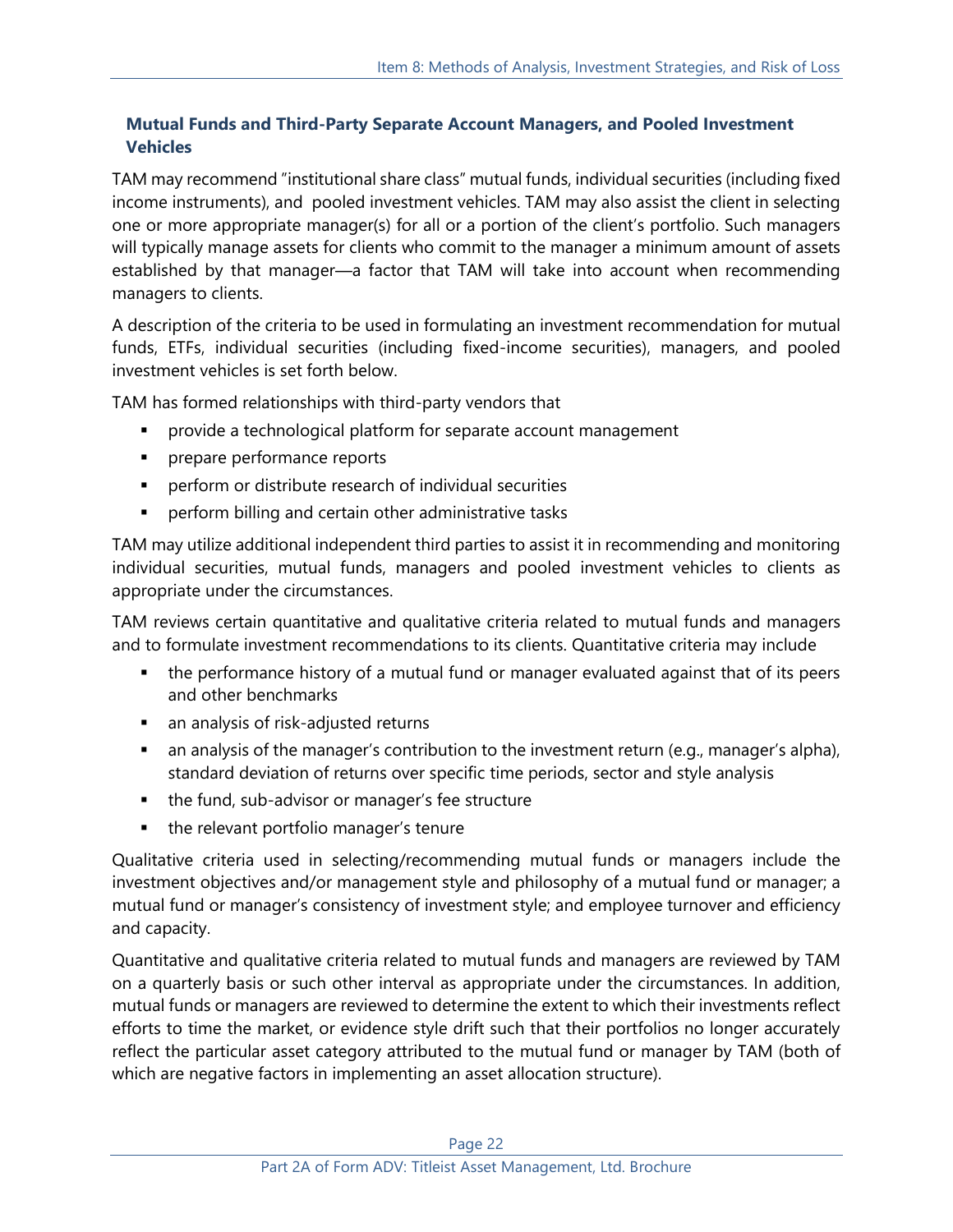TAM may negotiate reduced account minimum balances and reduced fees with managers under various circumstances (e.g., for clients with minimum level of assets committed to the manager for specific periods of time, etc.). There can be no assurance that clients will receive any reduced account minimum balances or fees, or that all clients, even if apparently similarly situated, will receive any reduced account minimum balances or fees available to some other clients. Also, account minimum balances and fees may significantly differ between clients. Each client's individual needs and circumstances will determine portfolio weighting, which can have an impact on fees given the funds or managers utilized. TAM will endeavor to obtain equal treatment for its clients with funds or managers, but cannot assure equal treatment.

TAM will regularly review the activities of mutual funds and managers utilized for the client. Clients that engage managers or who invest in mutual funds should first review and understand the disclosure documents of those managers or mutual funds, which contain information relevant to such retention or investment, including information on the methodology used to analyze securities, investment strategies, fees and conflicts of interest. Similarly, clients qualified to invest in pooled investment vehicles should review the private placement memoranda or other disclosure materials relating to such vehicles before making a decision to invest.

# **Material Risks of Investment Instruments**

TAM generally invests in the following types of securities:

- **Equity securities**
- Mutual fund securities
- Exchange-traded funds
- Exchange-traded notes
- Fixed income securities
- **■** Municipal securities
- **•** Private placements (for advisory clients only)
- Pooled investment vehicles
- Structured products
- Corporate debt obligations
- Fixed equity annuities
- Fixed equity indexed annuities
- Variable annuities
- Real Estate Investment Trusts ("REITs")
- Hedge funds (for advisory clients only)
- Private Equity (for advisory clients only)
- **•** Preferred Securities
- Convertible Securities
- **Derivatives**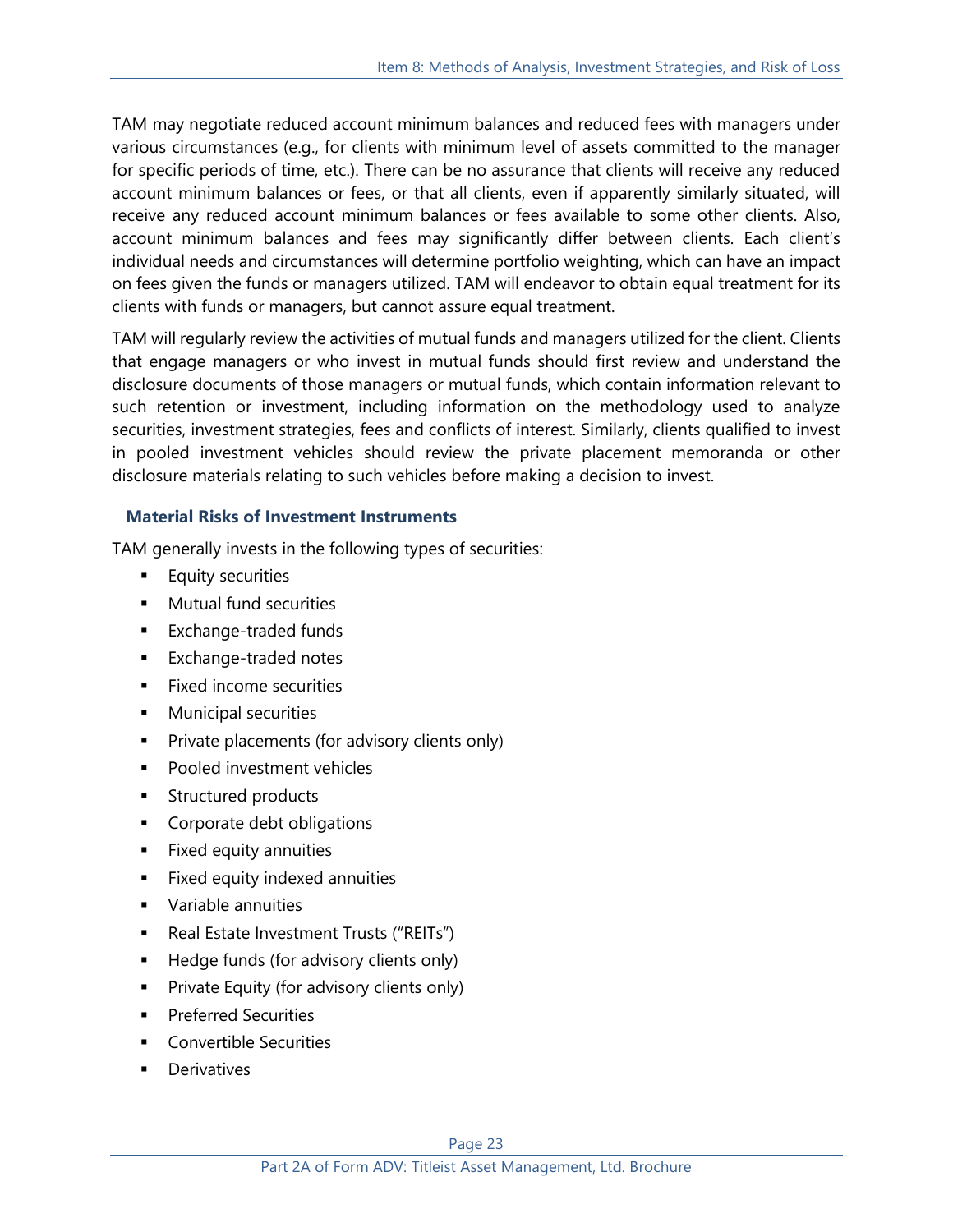## **Equity Securities**

Investing in individual companies involves inherent risk. The major risks relate to the company's capitalization, quality of the company's management, quality and cost of the company's services, the company's ability to manage costs, efficiencies in the manufacturing or service delivery process, management of litigation risk, and the company's ability to create shareholder value (i.e., increase the value of the company's stock price). Foreign securities, in addition to the general risks of equity securities, have geopolitical risk, financial transparency risk, currency risk, regulatory risk and liquidity risk.

## **Mutual Fund Securities**

Investing in mutual funds carries inherent risk. The major risks of investing in a mutual fund include the quality and experience of the portfolio management team and its ability to create fund value by investing in securities that have positive growth, the amount of individual company diversification, the type and amount of industry diversification, and the type and amount of sector diversification within specific industries. In addition, mutual funds tend to be tax inefficient and therefore investors may pay capital gains taxes on fund investments while not having yet sold the fund.

## **Exchange-Traded Funds ("ETFs")**

ETFs are investment companies whose shares are bought and sold on a securities exchange. An ETF holds a portfolio of securities designed to track a particular market segment or index. Some examples of ETFs are SPDRs<sup>®</sup>, streetTRACKS<sup>®</sup>, DIAMONDS<sup>SM</sup>, NASDAQ 100 Index Tracking Stock<sup>SM</sup> ("QQQs  $^{SM}$ ") iShares<sup>®</sup> and VIPERs<sup>®</sup>. ETFs have embedded expenses that the client indirectly bears.

Investing in ETFs involves risk. Specifically, ETFs, depending on the underlying portfolio and its size, can have wide price (bid and ask) spreads, thus diluting or negating any upward price movement of the ETF or enhancing any downward price movement. Also, ETFs require more frequent portfolio reporting by regulators and are thereby more susceptible to actions by hedge funds that could have a negative impact on the price of the ETF. Certain ETFs may employ leverage, which creates additional volatility and price risk depending on the amount of leverage utilized, the collateral and the liquidity of the supporting collateral.

Further, the use of leverage (i.e., employing the use of margin) generally results in additional interest costs to the ETF. Certain ETFs are highly leveraged and therefore have additional volatility and liquidity risk. Volatility and liquidity can severely and negatively impact the price of the ETF's underlying portfolio securities, thereby causing significant price fluctuations of the ETF.

## **Exchange-Traded Notes ("ETN")**

ETNs are structured debt securities. ETN liabilities are unsecured general obligations of the issuer. Most ETNs are designed to track a particular market segment or index. ETNs have expenses associated with their operation. When a fund invests in an ETN, in addition to directly bearing expenses associated with its own operations, it will bear its pro rata portion of the ETN's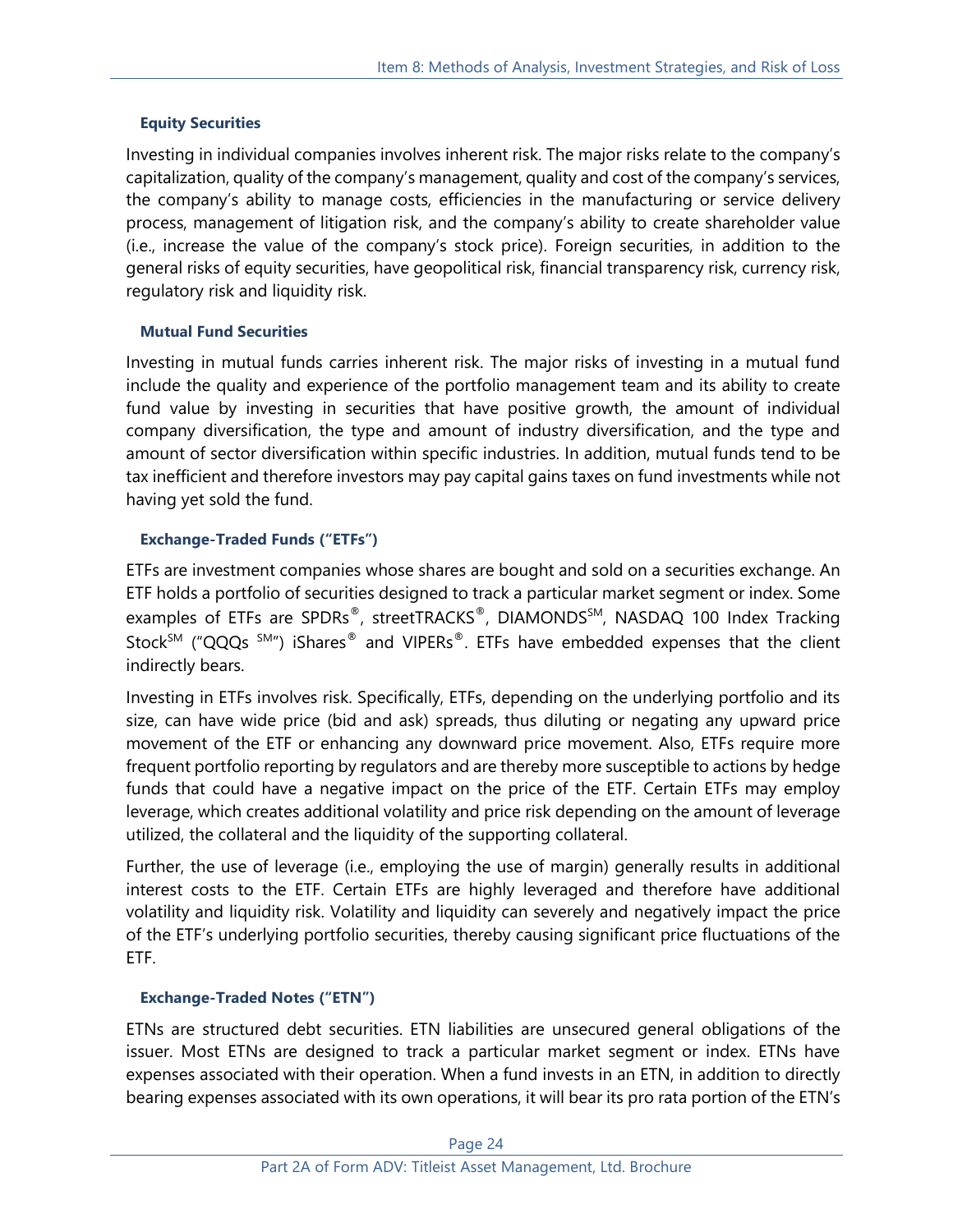expenses. The risks of owning an ETN generally reflect the risks of owning the underlying securities the ETN is designed to track, although lack of liquidity in an ETN could result in it being more volatile than the underlying portfolio of securities. In addition, because of ETN expenses, compared to owning the underlying securities directly it may be more costly to own an ETN. The value of an ETN security should also be expected to fluctuate with the credit rating of the issuer.

### **Fixed Income Securities**

Fixed income securities carry additional risks than those of equity securities described above. These risks include the company's ability to retire its debt at maturity, the current interest rate environment, the coupon interest rate promised to bondholders, legal constraints, jurisdictional risk (U.S or foreign) and currency risk. If bonds have maturities of ten years or greater, they will likely have greater price swings when interest rates move up or down. The shorter the maturity the less volatile the price swings. Foreign bonds have liquidity and currency risk.

## **Municipal Securities**

Municipal securities carry additional risks than those of corporate and bank-sponsored debt securities described above. These risks include the municipality's ability to raise additional tax revenue or other revenue (in the event the bonds are revenue bonds) to pay interest on its debt and to retire its debt at maturity. Municipal bonds are generally tax free at the federal level, but may be taxable in individual states other than the state in which both the investor and municipal issuer is domiciled.

#### **Private Placements**

Private placements carry significant risk in that companies using the private placement market conduct securities offerings that are exempt from registration under the federal securities laws, which means that investors do not have access to public information and such investors are not provided with the same amount of information that they would receive if the securities offering was a public offering. Moreover, many companies using private placements do so to raise equity capital in the start-up phase of their business, or require additional capital to complete another phase in their growth objective. In addition, the securities issued in connection with private placements are restricted securities, which means that they are not traded on a secondary market, such as a stock exchange, and they are thus illiquid and cannot be readily converted to cash.

#### **Pooled Investment Vehicles**

A pooled investment vehicle, such as a commodity pool or investment company, is generally offered only to investors who meet specified suitability, net worth and annual income criteria. Pooled investment vehicles sell securities through private placements and thus are illiquid and subject to a variety of risks that are disclosed in each pooled investment vehicle's confidential private placement memorandum or disclosure document. Investors should read these documents carefully and consult with their professional advisors prior to committing investment dollars. Because many of the securities involved in pooled investment vehicles do not have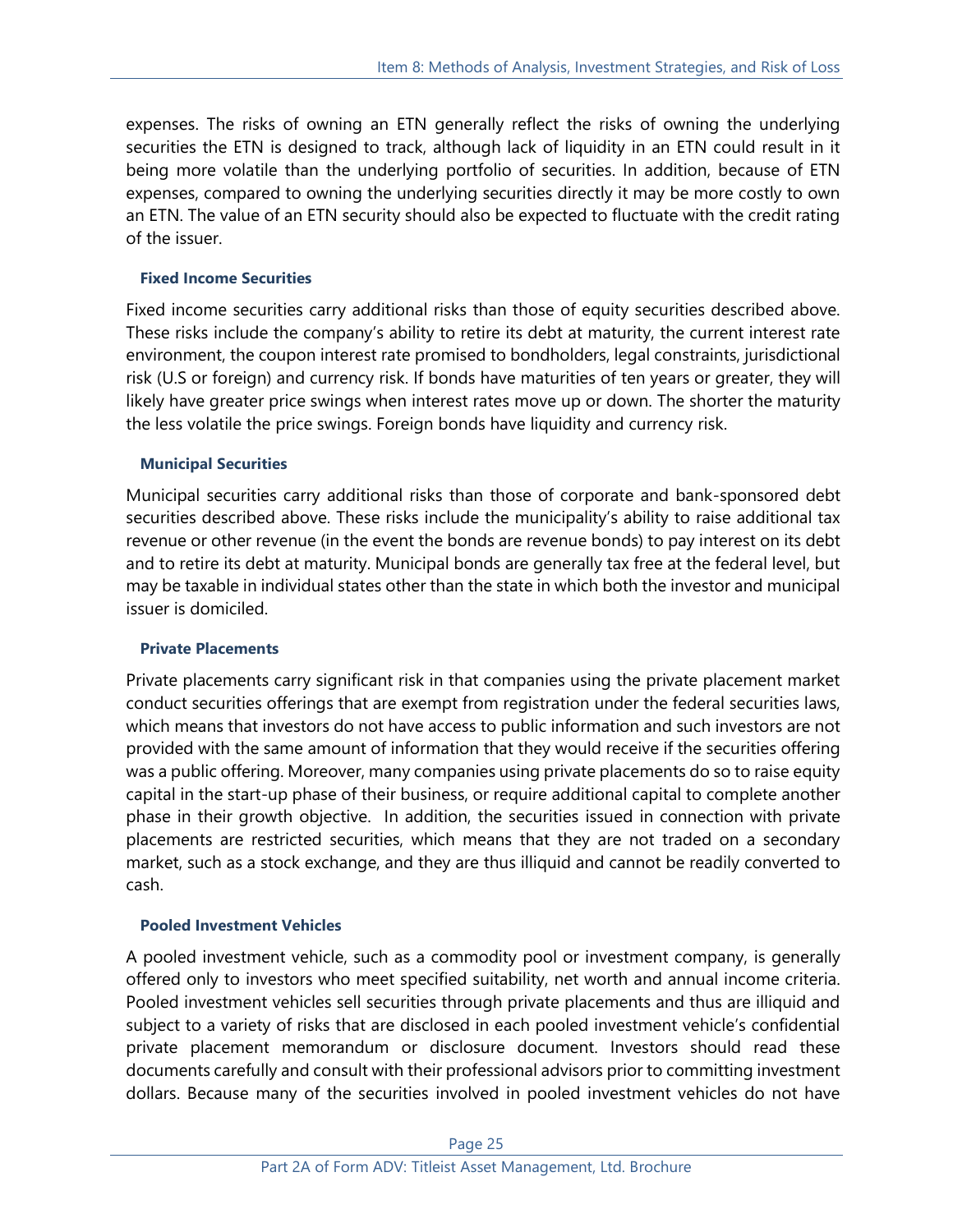transparent trading markets from which accurate and current pricing information can be derived, or in the case of private equity investments where portfolio security companies are privately held with no publicly traded market, the firm will be unable to monitor or verify the accuracy of such performance information.

## **Structured Products**

Structured products are designed to facilitate highly customized risk-return objectives. While structured products come in many different forms, they typically consist of a debt security that is structured to make interest and principal payments based upon various assets, rates or formulas. Many structured products include an embedded derivative component. Structured products may be structured in the form of a security, in which case these products may receive benefits provided under federal securities law, or they may be cast as derivatives, in which case they are offered in the over-the-counter market and are subject to no regulation.

Investment in structured products includes significant risks, including valuation, liquidity, price, credit and market risks. One common risk associated with structured products is a relative lack of [liquidity](http://www.investopedia.com/terms/l/liquidity.asp) due to the highly customized nature of the [investment.](http://www.investopedia.com/articles/optioninvestor/07/structured_products.asp) Moreover, the full extent of returns from the complex performance features is often not realized until maturity. As such, structured products tend to be more of [a buy-and-hold](http://www.investopedia.com/terms/b/buyandhold.asp) investment decision rather than a means of getting in and out of a position with speed and efficiency.

Another risk with structured products is the [credit quality](http://www.investopedia.com/terms/c/creditquality.asp) of the issuer. Although the cash flows are derived from other sources, the products themselves are legally considered to be the issuing financial institution's liabilities. The vast majority of structured products are from high investment grade issuers only. Also, there is a lack of pricing transparency. There is no uniform standard for pricing, making it harder to compare the net-of-pricing attractiveness of alternative structured product offerings than it is, for instance, to compare the net [expense ratios](http://www.investopedia.com/terms/e/expenseratio.asp) of different mutual funds or commissions among broker-dealers.

## **Corporate Debt Obligations**

Corporate debt obligations include corporate bonds, debentures, notes, commercial paper and other similar corporate debt instruments. Companies use these instruments to borrow money from investors. The issuer pays the investor a fixed or variable rate of interest and must repay the amount borrowed at maturity. Commercial paper (short-term unsecured promissory notes) is issued by companies to finance their current obligations and normally has a maturity of less than nine months. In addition, the firm may also invest in corporate debt securities registered and sold in the United States by foreign issuers (Yankee bonds) and those sold outside the U.S. by foreign or U.S. issuers (Eurobonds).

## **Fixed Equity Annuities**

A fixed annuity is a contract between an insurance company and a customer, typically called the annuitant. The contract obligates the company to make a series of fixed annuity payments to the annuitant for the duration of the contract. The annuitant surrenders a lump sum of cash in exchange for monthly payments that are guaranteed by the insurance company. Please note the following risks: (i) Spending power risk. Social Security retirement benefits have cost-of-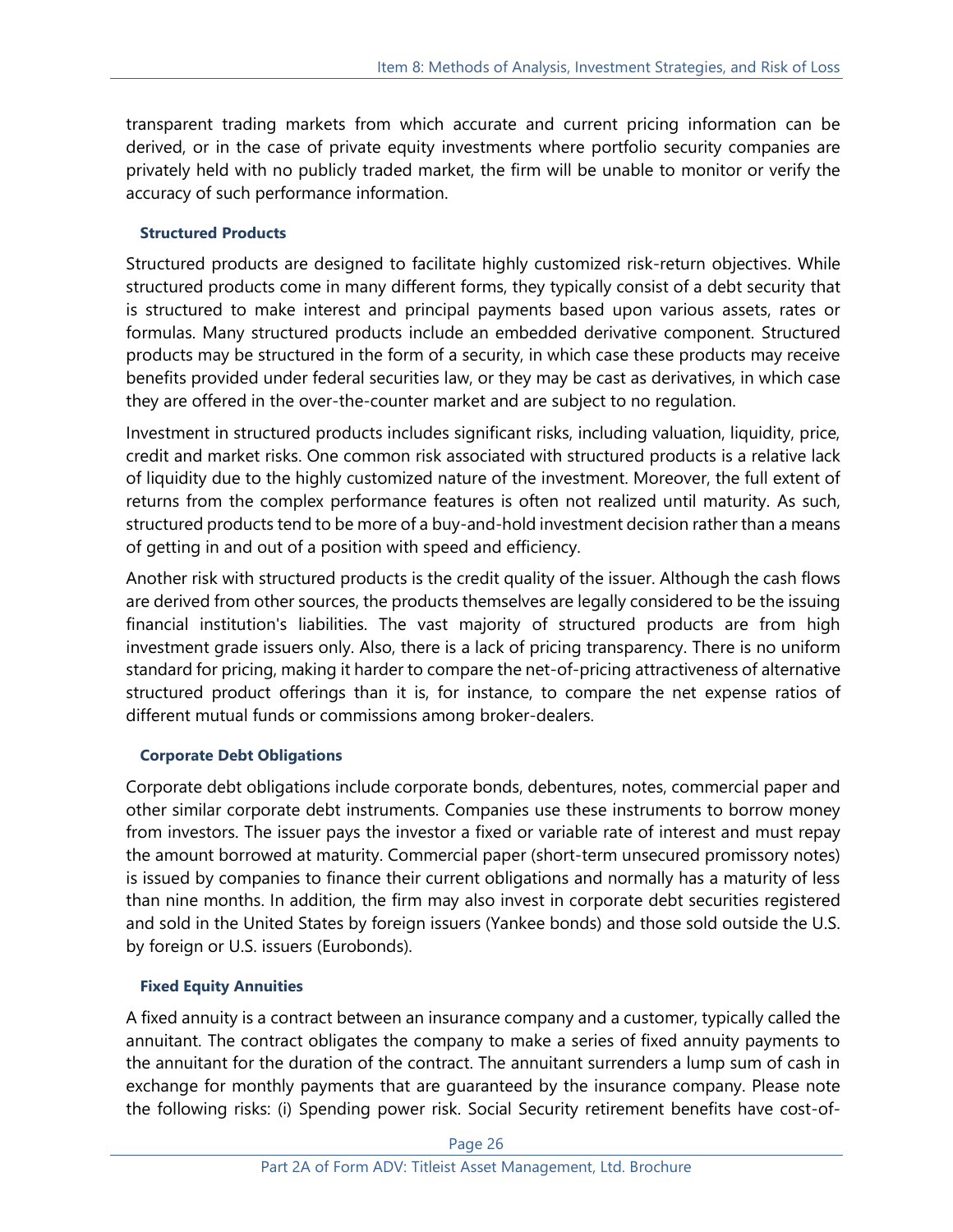living adjustments. Most fixed annuities do not. Consequently, the spending power provided by the monthly payment may decline significantly over the life of the annuity contract because of inflation, (ii) Death and survivorship risk. In a conventional fixed annuity, once the annuitant has turned over a lump sum premium to the insurance company, it will not be returned. The annuitant could die after receiving only a few monthly payments, but the insurance company may not be obligated to give the annuitant's estate any of the money back. A related risk is based on the financial consequences for a surviving spouse. In a standard single-life annuity contract, a survivor receives nothing after the annuitant dies. That may put a severe dent in a spouse's retirement income. To counteract this risk, consider a joint life annuity. (iii) Company failure risk. Private annuity contracts are not guaranteed by the FDIC, SIPC, or any other federal agency. If the insurance company that issues an annuity contract fails, no one in the federal government is obligated to protect the annuitant from financial loss. Most states have guaranty associations that provide a level of protection to citizens in that state if an insurance company also doing business in that state fails. A typical limit of state protection, if it applies at all, is \$100,000. To control this risk, contact the state insurance commissioner to confirm that your state has a guaranty association and to learn the guarantee limits applicable to a fixed annuity contract. Based on that information, consider dividing fixed annuity contracts among multiple insurance companies to obtain the maximum possible protection. Also check the financial stability and credit ratings of the annuity insurance companies being considered. A.M. Best and Standard & Poor's publish ratings information.

## **Fixed Equity Indexed Annuities**

An equity-indexed annuity is a type of fixed annuity that is distinguished by the interest yield return being partially based on an equities index, typically the S&P 500.The returns (in the form of interest credited to the contract) can consist of a guaranteed minimum interest rate and an interest rate linked to a market index. The guaranteed minimum interest rate usually ranges from 1 to 3 percent on at least 87.5 percent of the premium paid. As long as the company offering the annuity is fiscally sound enough to meet its obligations, you will be guaranteed to receive this return no matter how the market performs. Your index-linked returns will depend on how the index performs but, generally speaking, an investor with an indexed annuity will not see his or her rate of return fully match the positive rate of return of the index to which the annuity is linked — and could be significantly less. One major reason for this is that returns are subject to contractual limitations in the form of caps and participation rates. Participation rates are the percentage of an index's returns that are credited to the annuity. For instance, if your annuity has a participation rate of 75 percent, then your index-linked returns would only amount to 75 percent of the gains associated with the index. Interest caps, meanwhile, essentially mean that during big bull markets, investors won't see their returns go sky-high. For instance, if an index rises 12 percent, but an investor's annuity has a cap of 7 percent, his or her returns will be limited to 7 percent.

Some indexed annuity contracts allow the issuer to change these fees, participation rates and caps from time to time. Investors should also be aware that trying to withdraw the principal amount from a fixed indexed annuity during a certain period — usually within the first 9 or 10 years after the annuity was purchased — can result in fees known as surrender charges, and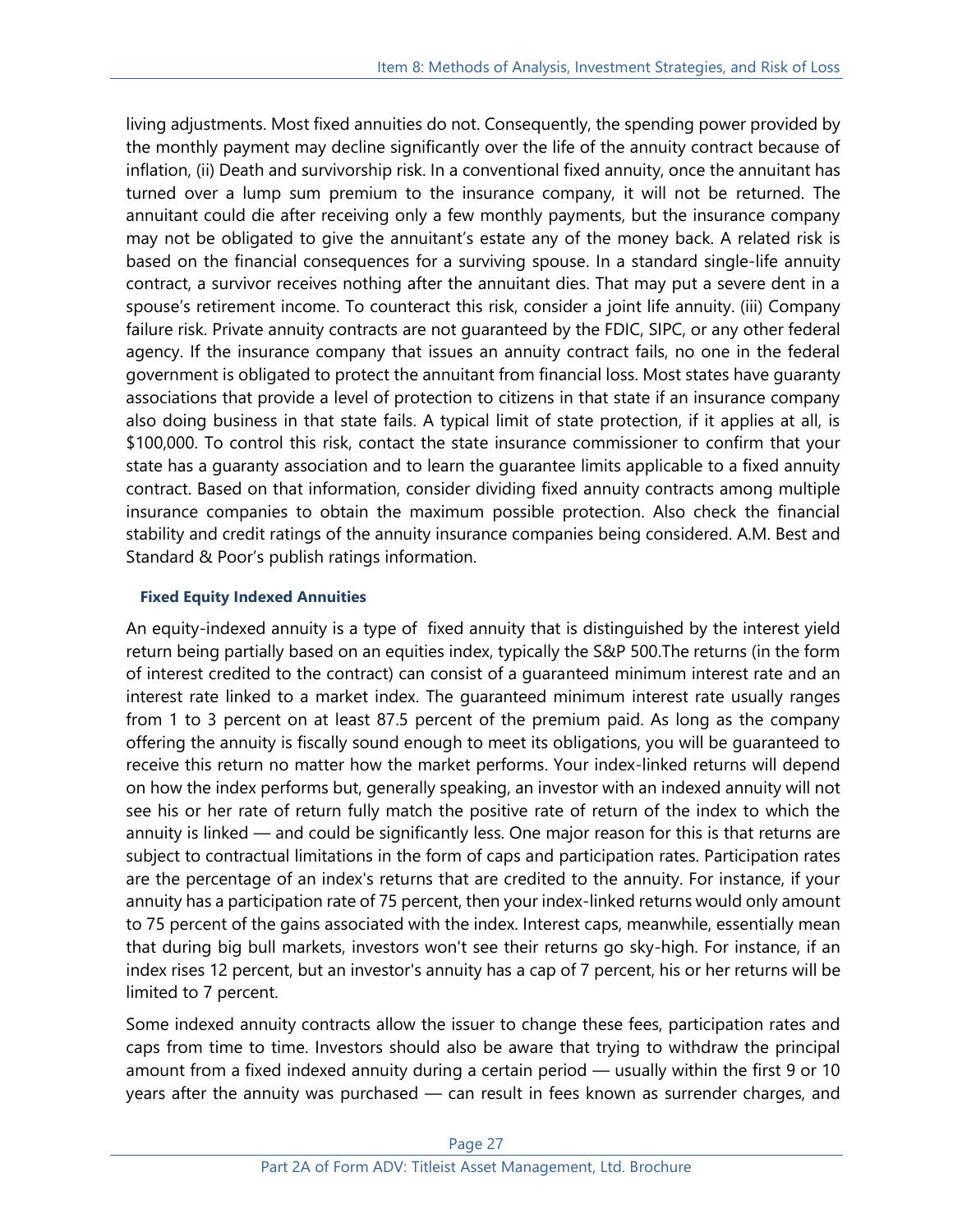could also trigger tax penalties. In fact, under some contracts if withdrawals are taken amounts already credited will be forfeited. After paying surrender charges an investor could lose money by surrendering their indexed annuity too soon.

## **Variable Annuities**

Variable Annuities are long-term financial products designed for retirement purposes. In essence, annuities are contractual agreements in which payment(s) are made to an insurance company, which agrees to pay out an income or a lump sum amount at a later date. There are contract limitations and fees and charges associated with annuities, administrative fees, and charges for optional benefits. They also may carry early withdrawal penalties and surrender charges, and carry additional risks such as the insurance carrier's ability to pay claims. Moreover, variable annuities carry investment risk similar to mutual funds. Investors should carefully review the terms of the variable annuity contract before investing.

## **Real Estate Investment Trusts ("REITs")**

A REIT is a tax designation for a corporate entity which pools capital of many investors to purchase and manage real estate. Many REITs invest in income-producing properties in the office, industrial, retail, and residential real estate sectors. REITs are granted special tax considerations, which can significantly reduce or eliminate corporate income taxes. In order to qualify as a REIT and for these special tax considerations, REITs are required by law to distribute 90% of their taxable income to investors. REITs can be traded on a public exchange like a stock, or be offered as a non-traded REIT. REITs, both public exchange-traded and non-traded, are subject to risks including volatile fluctuations in real estate prices, as well as fluctuations in the costs of operating or managing investment properties, which can be substantial. Many REITs obtain management and operational services from companies and service providers that are directly or indirectly related to the sponsor of the REIT, which presents a potential conflict of interest that can impact returns on investments.

Non-traded REITs include: (i) A REIT that is registered with the Securities and Exchange Commission (SEC) but is not listed on an exchange or over-the-counter market (non-exchange traded REIT); or, (i) a REIT that is sold pursuant to an exemption to registration (Private REIT). Non-traded REITs are generally blind pool investment vehicles. Blind pools are limited partnerships that do not explicitly state their future investments prior to beginning their capitalraising phase. During this period of capital-raising, non-traded REITs often pay distributions to their investors.

The risks of non-traded REITs are varied and significant. Because they are not exchange-traded investments, they often lack a developed secondary market, thus making them illiquid investments. As blind pool investment vehicles, non-traded REITs' initial share prices are not related to the underlying value of the properties. This is because non-traded REITs begin and continue to purchase new properties as new capital is raised. Thus, one risk for non-traded REITs is the possibility that the blind pool will be unable to raise enough capital to carry out its investment plan. After the capital raising phase is complete, non-traded REIT shares are infrequently re-valued and thus may not reflect the true net asset value of the underlying real estate investments. Non-traded REITs often offer investors a redemption program where the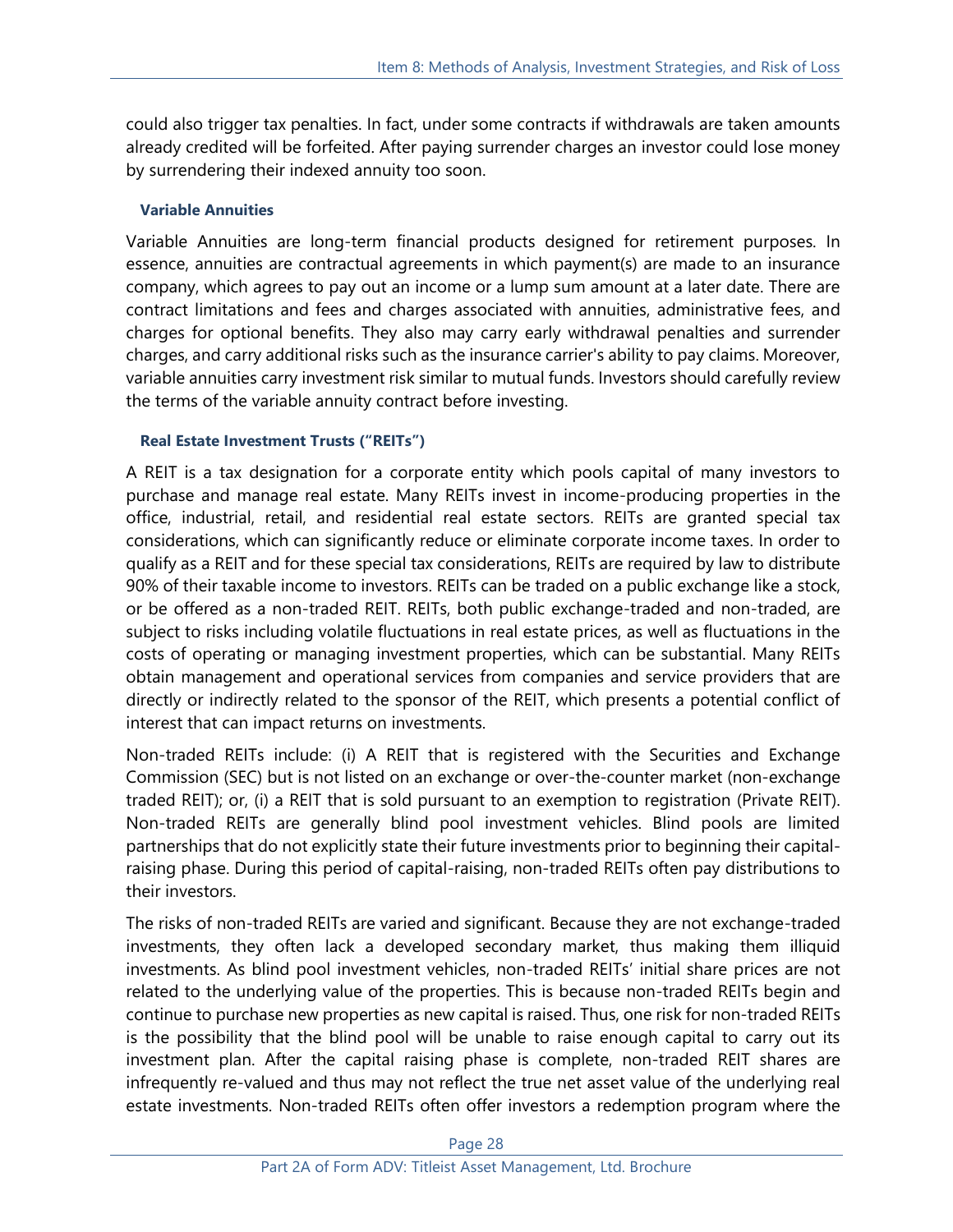shares can be sold back to the sponsor; however, those redemption programs are often subject to restrictions and may be suspended at the sponsor's discretion. While non-traded REITs may pay distributions to investors at a stated target rate during the capital-raising phases, the funds used to pay such distributions may be obtained from sources other than cash flow from operations, and such financing can increase operating costs.

With respect to publicly traded REITs, publicly traded REITs may be subject to additional risks and price fluctuations in the public market due to investors' expectations of the individual REIT, the real estate market generally, specific sectors, the current yield on such REIT, and the current liquidity available in public market. Although publicly traded REITs offer investors liquidity, there can be constraints based upon current supply and demand. An investor when liquidating may receive less than the intrinsic value of the REIT.

## **Hedge Funds**

A hedge fund is an alternative investment vehicle suitable for sophisticated investors, such as institutions and individuals that typically meet the Qualified Investor standard under the Investment Advisers Act of 1940. Hedge funds may invest in traditional securities, such as stocks, bonds, commodities and real estate, but they typically use sophisticated (and risky) investments, strategies, and techniques. Hedge funds typically use long-short strategies, which invest in some balance of long positions (which means buying stocks) and short positions (which means selling stocks with borrowed money, then buying them back later when their price has, ideally, fallen).

Additionally, many hedge funds invest in "derivatives," which are contracts to buy or sell another security at a specified price. Many hedge funds also use leverage, which is essentially investing with borrowed money—a strategy that could significantly increase return potential, but also creates greater risk of loss.

Third, hedge funds are structured as private funds, exempt from registration, have limited liquidity, and complex tax structures. Most hedge funds, in contrast, seek to generate returns over a specific period of time called a "lockup period," during which investors cannot sell their shares.

Hedge fund managers earn a "management fee," typically in the range of 1% to 2% of the net asset value of the fund. In addition, the hedge fund manager receives a percentage of the returns they earn for investors (performance-based fee), which typically is 20% of the net profits over some hurdle or minimum return to the fund investors. Performance-based fee structures may lead the hedge fund managers to invest aggressively to achieve higher returns, increasing investor risk. Investors looking to invest in hedge funds and alternative investment vehicles are urged to carefully review the fund's offering documents, related investor agreements, and disclosures prior to investing.

## **Private Equity**

Private equity is an ownership interest in a company or portion of a company that is not publicly owned, quoted, or traded on a stock exchange. Private equity takes an ownership interest in a company with the goal of enhancing the company's value by bringing about change. Compared to public equity, long-term results of private equity investments are less dependent on overall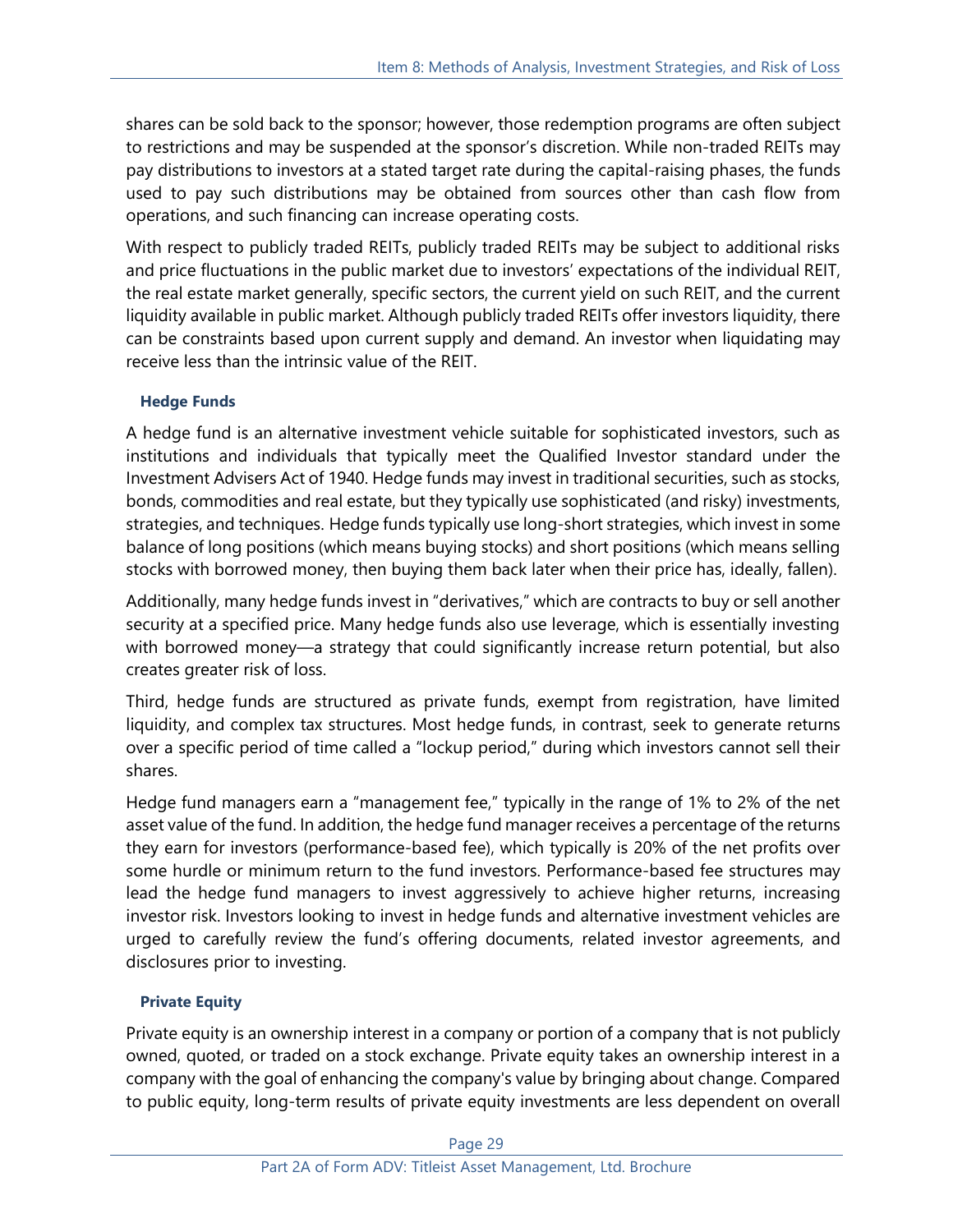market performance. Private equity investments are subject to certain risks such as market and investment style risk. Investments are highly illiquid and subject to greater risk. These risks include lack of liquidity, lack of valuation transparency, conflicts of interest, higher management fees, and complex tax structures. Private equity investments may require a longer holding period and are highly speculative and may result in a loss of invested capital. The strategies discussed may only be appropriate for certain qualified investors.

#### **Preferred Securities**

Preferred securities typically are considered to be between standard debt and equity in the capital structure, and can have both bond-like and stock-like qualities. They are generally subject to both types of risks, including interest rate, credit, and prepayment or call risk, as well as deferral or omission of distributions, subordination to bonds and more senior debt, and limited voting rights. Because the preferred securities market is comprised primarily of securities issued by companies in the financial services industry, these securities may have greater industryspecific risk and changing tax treatments. Furthermore, certain preferred securities have a fixedto-floating rate structure, meaning that they pay a fixed coupon rate for a specified period of time and then convert to a floating rate coupon for the duration of the issuance or until the security is called. The dividend rate on fixed-to-floating rate preferred securities may be more susceptible to decline when interest rates are falling. A secondary risk associated with declining interest rates is the risk that income earned by an account on floating rate securities may decline due to lower coupon payments on the floating-rate securities.

#### **Convertible Securities**

Convertible securities are subject to the risks of stocks when the underlying stock price is high relative to the conversion price (because more of the security's value resides in the conversion feature) and debt securities when the underlying stock price is low relative to the conversion price (because the conversion feature is less valuable). A convertible security is not as sensitive to interest rate changes as a similar non-convertible debt security, and generally have less potential for gain or loss than the underlying stock. Interest-rate movements may affect the share price and yield. Bond prices generally move in the opposite direction of interest rates. As such, as the price of bonds adjust to a rise in interest rates, the bonds share price may decline.

#### **Derivatives**

Some ETFs use derivatives, such as swaps, options and futures, among others. Derivative instruments may be illiquid, difficult to value and leveraged so that small changes may produce disproportionate losses to a client. Over-the-counter derivatives, such as swaps, are also subject to counterparty risk, which is the risk that the other party in the transaction will not fulfill its contractual obligation. Losses from investments in derivatives can result from a lack of correlation between the value of those derivatives and the value of the underlying asset or index. In addition, there is a risk that the performance of the derivatives to replicate the performance of a particular asset or asset class may not accurately track the performance of that asset or asset class.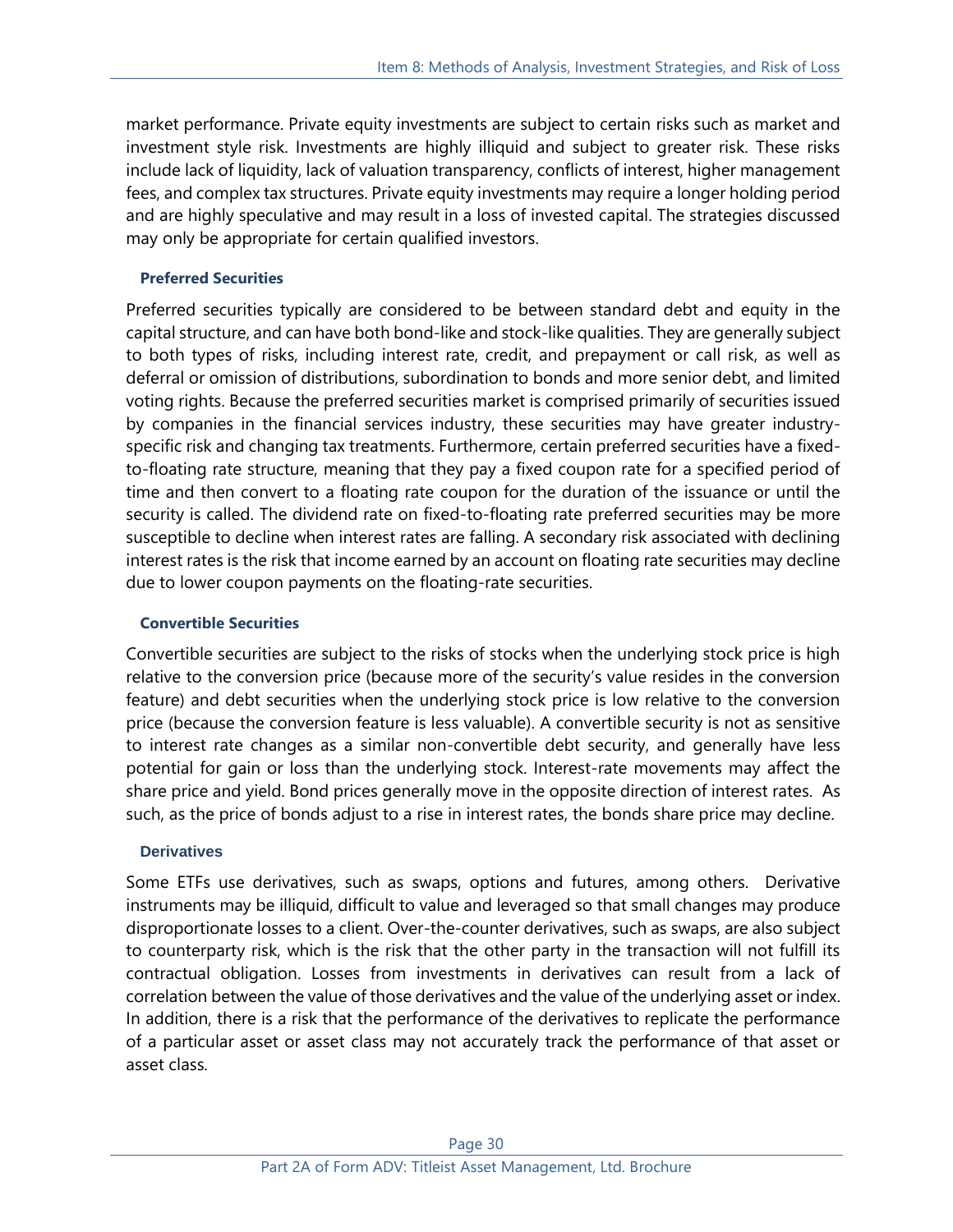# **B. Investment Strategy and Method of Analysis Material Risks**

Our investment strategy is custom-tailored to the client's goals, investment objectives, risk tolerance, and personal and financial circumstances.

## **Margin Leverage**

Although TAM, as a general business practice, does not utilize leverage, there may be instances in which the use of leverage may be appropriate for certain clients and situations or requested by the clients for personal use. In this regard, please review the following:

The use of margin leverage enhances the overall risk of investment gain and loss to the client's investment portfolio. For example, investors are able to control \$2 of a security for \$1. So if the price of a security rises by \$1, the investor earns a 100% return on their investment. Conversely, if the security declines by \$.50, then the investor loses 50% of their investment.

The use of margin leverage entails borrowing, which results in additional interest costs to the investor.

Broker-dealers who carry customer accounts require a minimum equity requirement when clients utilize margin leverage. The minimum equity requirement is stated as a percentage of the value of the underlying collateral security with an absolute minimum dollar requirement. For example, if the price of a security declines in value to the point where the excess equity used to satisfy the minimum requirement dissipates, the broker-dealer will require the client to deposit additional collateral to the account in the form of cash or marketable securities. A deposit of securities to the account will require a larger deposit, as the security being deposited is included in the computation of the minimum equity requirement. In addition, when leverage is utilized and the client needs to withdraw cash, the client must sell a disproportionate amount of collateral securities to release enough cash to satisfy the withdrawal amount based upon similar reasoning as cited above.

Regulations concerning the use of margin leverage are established by the Federal Reserve Board and vary if the client's account is held at a broker-dealer versus a bank custodian. Broker-dealers and bank custodians may apply more stringent rules as they deem necessary.

## **Short-Term Trading**

Although TAM, as a general business practice, does not utilize short-term trading, there may be instances in which short-term trading may be necessary or an appropriate strategy. In this regard, please read the following:

There is an inherent risk for clients who trade frequently in that high-frequency trading creates substantial transaction costs that in the aggregate could negatively impact account performance.

## **Short Selling**

TAM generally does not engage in short selling but reserves the right to do so in the exercise of its sole judgment. Short selling involves the sale of a security that is borrowed rather than owned. When a short sale is effected, the investor is expecting the price of the security to decline in value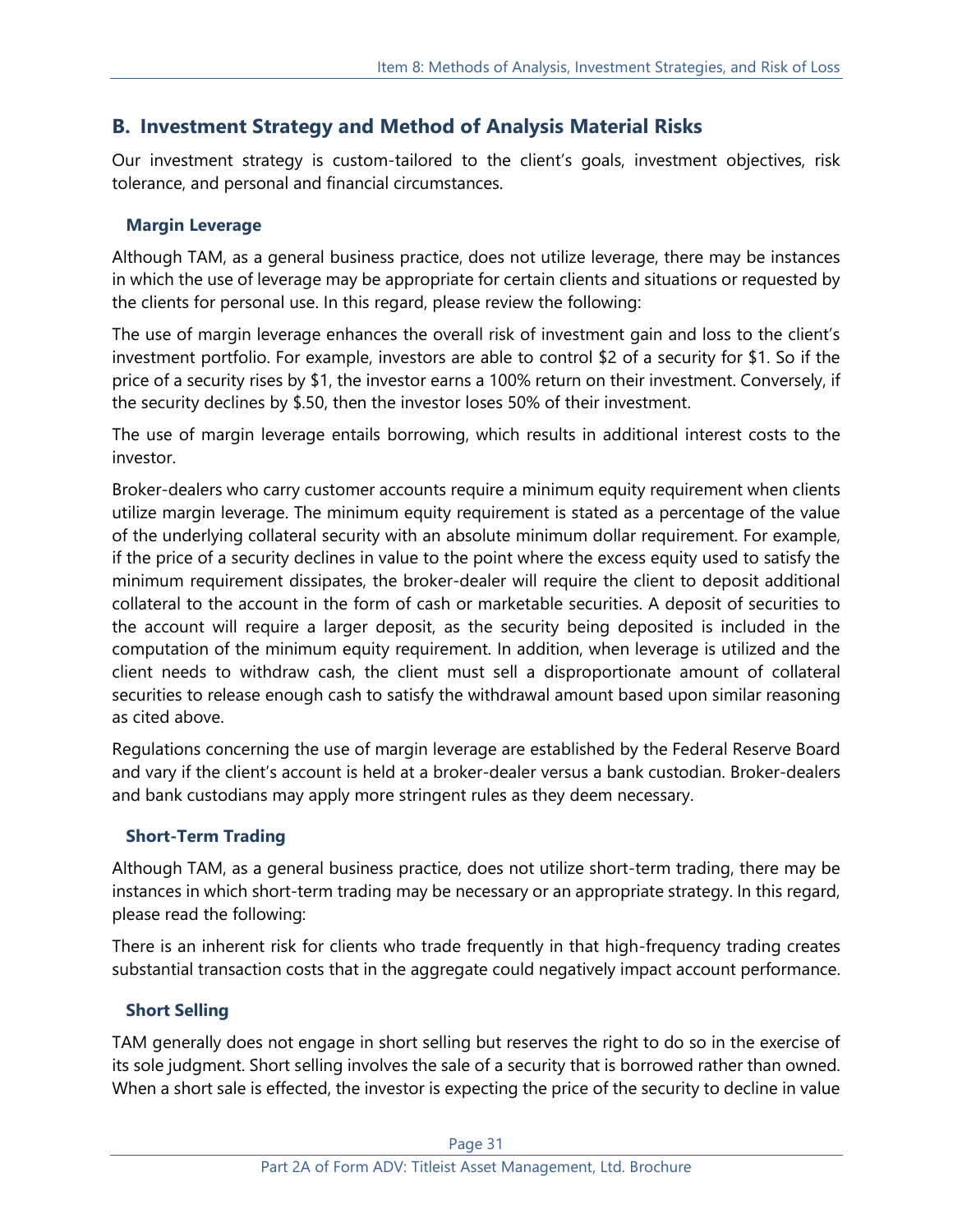so that a purchase or closeout of the short sale can be effected at a significantly lower price. The primary risks of effecting short sales is the availability to borrow the stock, the unlimited potential for loss, and the requirement to fund any difference between the short credit balance and the market value of the security.

## **Technical Trading Models**

Technical trading models are mathematically driven based upon historical data and trends of domestic and foreign market trading activity, including various industry and sector trading statistics within such markets. Technical trading models, through mathematical algorithms, attempt to identify when markets are likely to increase or decrease and identify appropriate entry and exit points. The primary risk of technical trading models is that historical trends and past performance cannot predict future trends, and there is no assurance that the mathematical algorithms employed are designed properly, updated with new data, and can accurately predict future market, industry, and sector performance.

## **Option Strategies**

Various option strategies give the holder the right to acquire or sell underlying securities at the contract strike price up until expiration of the option. Each contract is worth 100 shares of the underlying security. Options entail greater risk but allow an investor to have market exposure to a particular security or group of securities without the capital commitment required to purchase the underlying security or groups of securities. In addition, options allow investors to hedge security positions held in the portfolio. For detailed information on the use of options and option strategies, please contact the Options Clearing Corporation for the current Options Risk Disclosure Statement.

TAM as part of its investment strategy may employ the following option strategies:

- Covered call writing
- Long call options purchases
- Long put options purchases
- Option spreading

#### **Covered Call Writing**

Covered call writing is the sale of in-, at-, or out-of-the-money call option against a long security position held in the client portfolio. This type of transaction is used to generate income. It also serves to create downside protection in the event the security position declines in value. Income is received from the proceeds of the option sale. Such income may be reduced to the extent it is necessary to buy back the option position prior to its expiration. This strategy may involve a degree of trading velocity, transaction costs and significant losses if the underlying security has volatile price movement. Covered call strategies are generally suited for companies with little price volatility.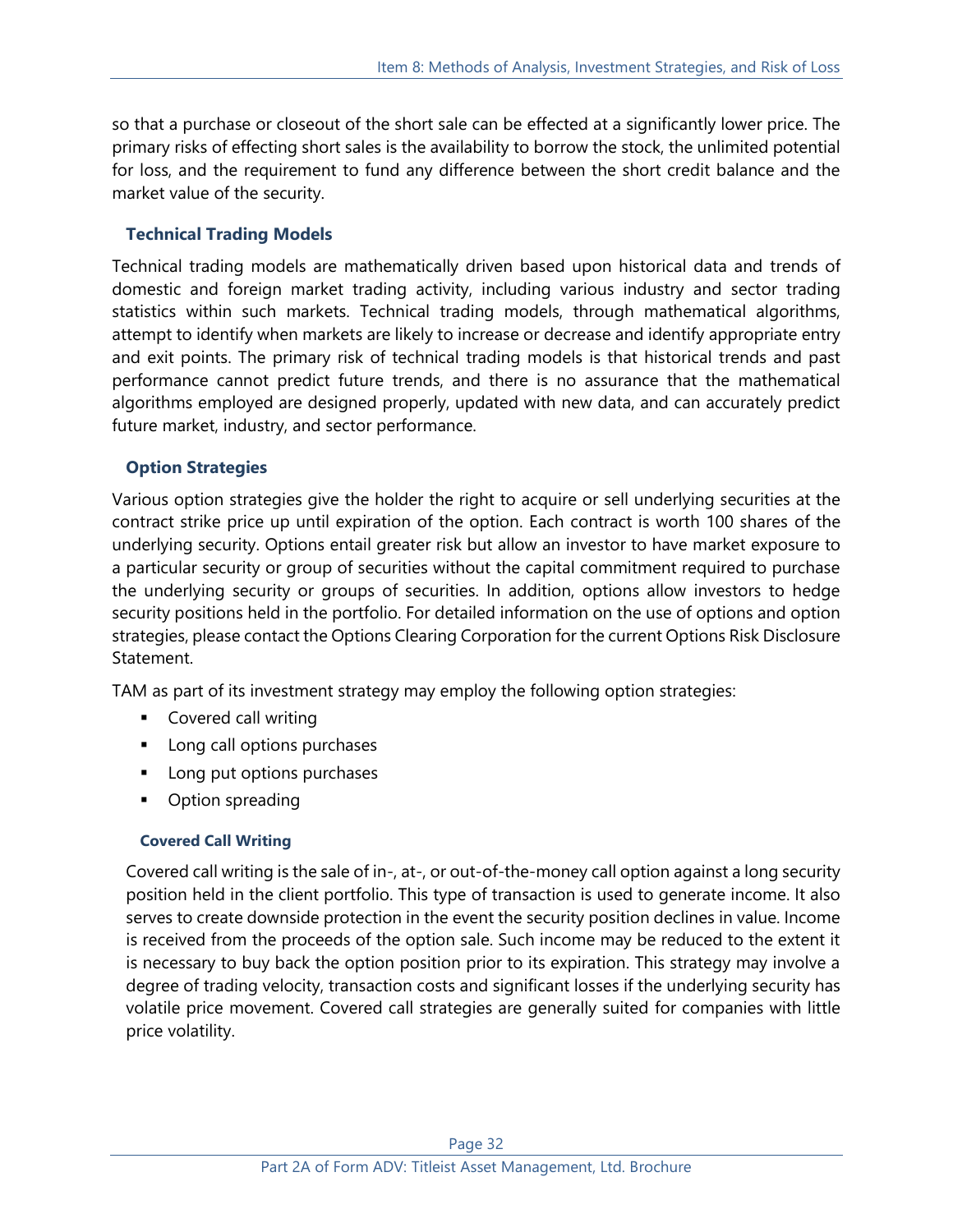#### **Long Call Option Purchases**

Long call option purchases allow the option holder to be exposed to the general market characteristics of a security without the outlay of capital necessary to own the security. Options are wasting assets and expire (usually within nine months of issuance), and as a result can expose the investor to significant loss.

#### **Long Put Option Purchases**

Long put option purchases allow the option holder to sell or "put" the underlying security at the contract strike price at a future date. If the price of the underlying security declines in value, the value of the long put option increases. In this way long puts are often used to hedge a long stock position. Options are wasting assets and expire (usually within nine months of issuance), and as a result can expose the investor to significant loss.

#### **Option Spreading**

Option spreading usually involves the purchase of a call option and the sale of a call option at a higher contract strike price, both having the same expiration month. The purpose of this type of transaction is to allow the holder to be exposed to the general market characteristics of a security without the outlay of capital to own the security, and to offset the cost by selling the call option with a higher contract strike price. In this type of transaction, the spread holder "locks in" a maximum profit, defined as the difference in contract prices reduced by the net cost of implementing the spread. There are many variations of option spreading strategies; please contact the Options Clearing Corporation for a current Options Risk Disclosure Statement that discusses each of these strategies.

# **C. Concentration Risks**

There is an inherent risk for clients who have their investment portfolios heavily weighted in one security, one industry or industry sector, one geographic location, one investment manager, one type of investment instrument (equities versus fixed income). Clients who have diversified portfolios, as a general rule, incur less volatility and therefore less fluctuation in portfolio value than those who have concentrated holdings. Concentrated holdings may offer the potential for higher gain, but also offer the potential for significant loss.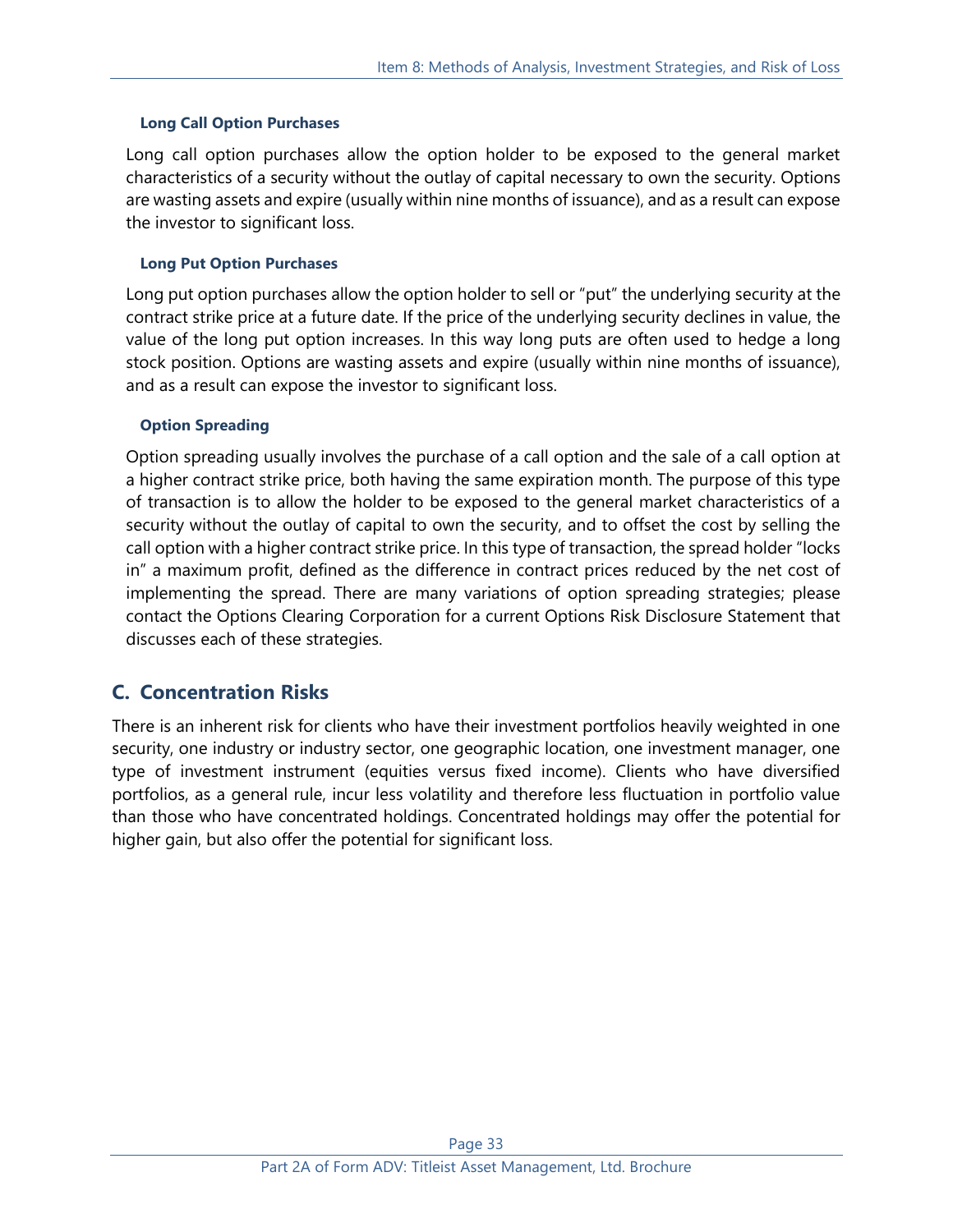# <span id="page-33-0"></span>**Item 9: Disciplinary Information**

# **A. Criminal or Civil Actions**

There is nothing to report on this item.

# **B. Administrative Enforcement Proceedings**

On December 4, 2015, the firm was issued a fine of \$5,000 by FINRA for failing to report TRACE transactions in TRACE-eligible bonds withing 15 minutes of the time of execution. The findings stated that in addition, the firm reported inaccurate execution times for the transactions. The transactions were reported from one minute to 15 days late. Additional information can be found by accessing [Investor.gov/CRS](https://www.investor.gov/CRS) for a free and simple search tool to research our firm and our financial professionals.

# **C. Self-Regulatory Organization Enforcement Proceedings**

There is nothing to report on this item.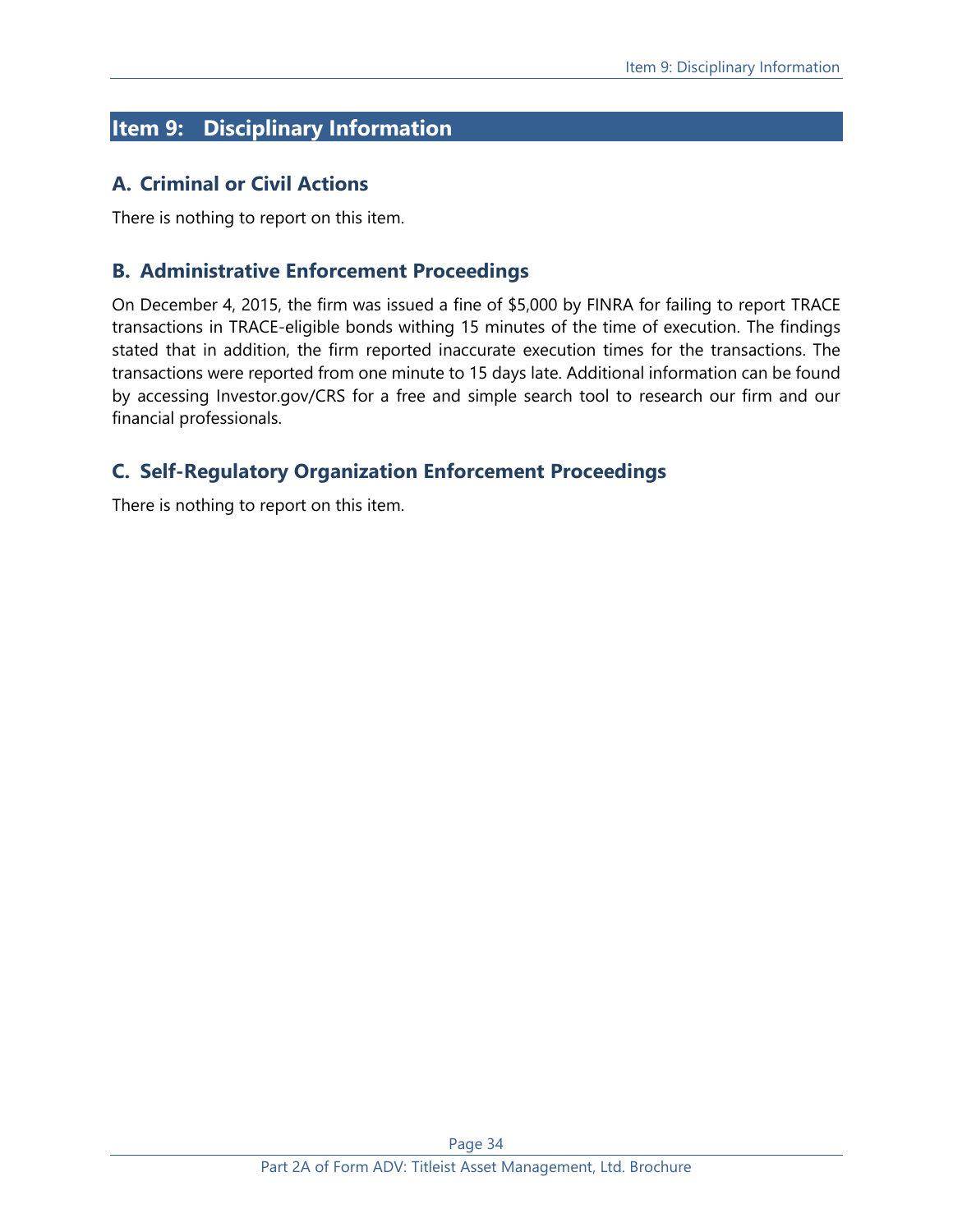# <span id="page-34-0"></span>**Item 10: Other Financial Industry Activities and Affiliations**

# **A. Broker-Dealer or Representative Registration**

In addition to being a registered investment adviser, TAM is also a FINRA-registered brokerdealer. Please see conflicts of interest described below.

# **B. Futures or Commodity Registration**

Neither TAM nor its affiliates are registered as a commodity firm, futures commission merchant, commodity pool operator or commodity trading advisor and do not have an application to register pending.

# **C. Material Relationships Maintained by this Advisory Business and Conflicts of Interest**

## **Registered Representatives/Insurance Agents**

Certain management personnel and representatives at TAM are also registered representatives of the firm in its capacity as a FINRA member broker‐dealer. As registered representatives of the broker‐dealer, these individuals, in a separate capacity than their role providing ongoing feebased investment advice, can effect securities transactions for which they will receive separate, yet customary compensation. While TAM and these individuals endeavor at all times to put the interest of clients first as part of the fiduciary duties owed to advisory clients, clients should be aware that the receipt of additional compensation itself creates a conflict of interest and may affect the judgment of these individuals when making recommendations.

Some management personnel and representatives at TAM, in their individual capacities, are agents for various insurance companies. As such, these individuals are able to receive separate, yet customary commission compensation resulting from implementing product transactions on behalf of advisory clients. Clients, however, are not under any obligation to engage these individuals when considering implementation of advisory recommendations. The implementation of any or all recommendations is solely at the discretion of the client.

Clients should be aware that the receipt of additional compensation by TAM and its management persons or representatives creates a conflict of interest that may impair its objectivity and its representatives when making advisory recommendations. TAM endeavors at all times to put the interest of its clients first as part of the fiduciary duties inherent in serving as a registered investment advisor.

## **Shorebird Capital, LP**

Shorebird Capital, LP, is registered with the SEC as a related adviser under rule 203A-2(b) that is under common control with TAM. Due to this relationship, certain conflicts of interest exist.

TAM and Shorebird Capital, LP, have entered into a shared services agreement whereby individuals associated with TAM and/or Shorebird devote time and resources to each other. Under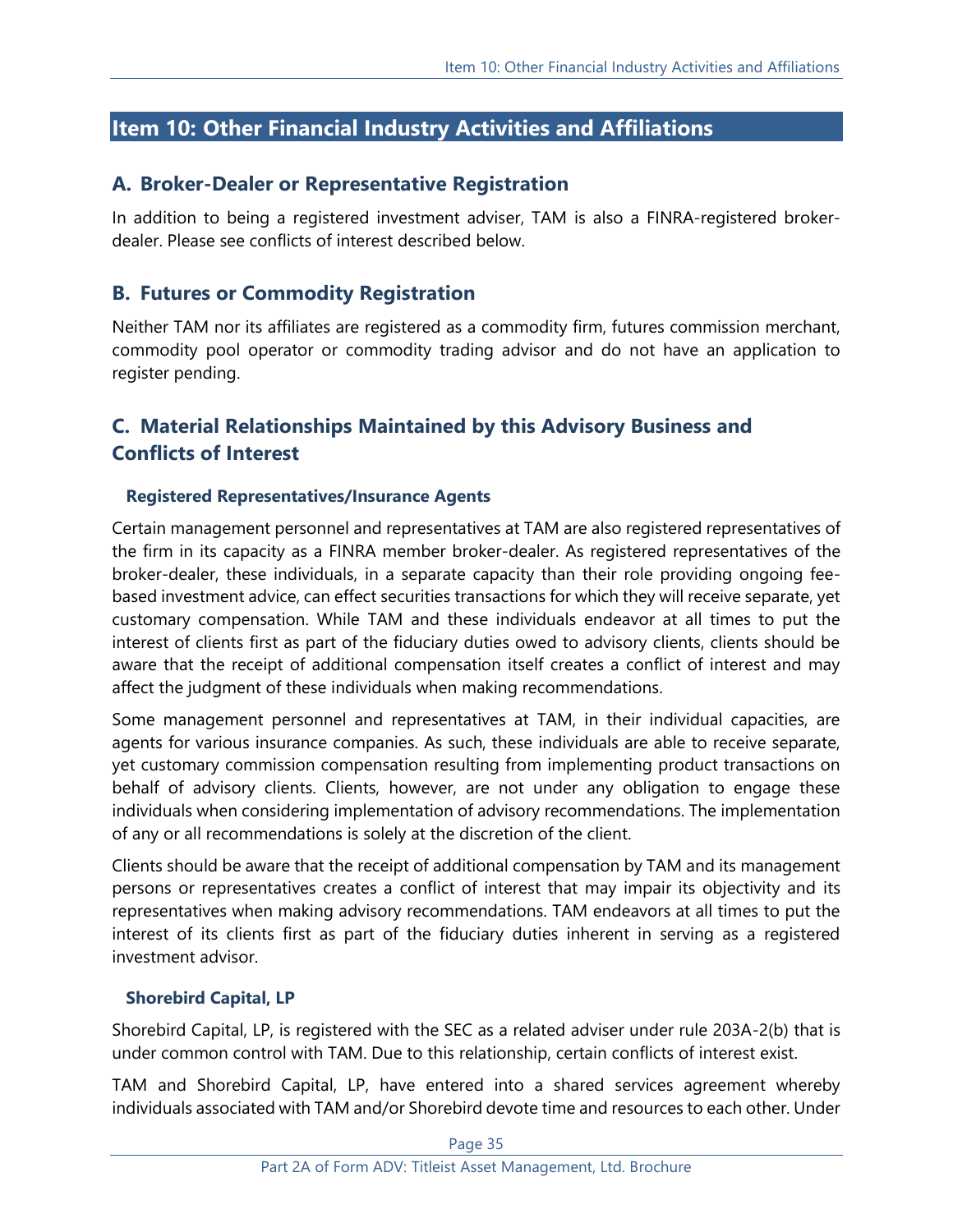the shared services agreement, the affiliates also share office space, back office support, personnel, and vendor systems.

Mr. Byron L. Fields is a Managing Partner of TAM. Mr. Fields is also registered with and a limited partner of the related advisor, Shorebird Capital, LP, and member of its General Partner, Shorebird Capital GP, LLC. Mr. Fields has a controlling stake in TAM, Shorebird Capital, LP, and its General Partner.

Mr. Joe-Ben O'Banion is a Managing Partner of TAM. Mr. O'Banion also has a minority, noncontrolling interest in the related advisor's General Partner, Shorebird Capital GP, LLC. Mr. O'Banion has no management duties, responsibilities or otherwise for Shorebird Capital, LP, or its General Partner.

Mr. Russell C. King is a Partner of TAM. Mr. King also has a minority, non-controlling interest in the related advisor's General Partner, Shorebird Capital GP, LLC. Mr. King has no management duties, responsibilities or otherwise for Shorebird Capital, LP, or its General Partner.

Mr. Austin Graff is the sole Member of Shorebird Avocet Fund GP, LLC, the General Partner to Shorebird Avocet Fund, LP. Mr. Graff is the Portfolio Manager of Shorebird Avocet Fund, LP. Shorebird Capital, LP serves as the Registered Investment Advisor for Shorebird Avocet Fund, LP. Mr. Graff is registered with both TAM and the related advisor as an IAR. Mr. Graff does not have a controlling stake in either Advisor.

# **Shorebird Avocet Fund, LP**

TAM's affiliate Shorebird Capital GP, LLC, manages the Shorebird Avocet Fund, LP ("Avocet Fund"). As a result of the affiliate relationship, there is an economic interest in TAM recommending the Avocet Fund to its clients. Clients are under no obligation to utilize or invest in the Avocet Fund. A description of the Avocet Fund's risks, conflicts, management structure, investment methodology, and related matters are discussed in the Avocet Fund's offering documents.

## **Terra Vineda Investments, LLC**

Terra Vineda Investments, LLC ("Terra Vineda") is co-owned by one of TAM's principals and a TAM advisory client who serves as managing member to Terra Vineda ("Terra Vineda Managing Member"). This entity was created for a specific investment purpose. Please be advised that TAM has an economic incentive to recommend investments in which its affiliate Terra Vineda is an investor. There is a conflict of interest in that TAM may preference Terra Vineda or the Terra Vineda Managing Member with respect to investment allocations, investment opportunities, and allocation of our time. Although the firm has Code of Ethics procedures designed to ensure our recommendations are in our clients' best interests, you should be aware of such conflict of interest.

## **TrueShares Low Volatility Equity Income ETF (DIVZ)**

TAM has entered into a sub-advisory agreement to serve as sub-adviser to TrueMark Investments, the adviser to TrueShares Low Volatility Equity Income ETF (DIVZ) (the "Fund"). TAM's sub-adviser compensation structure creates an economic incentive for TAM to utilize DIVZ in its advisory client portfolios. As previously stated in Item 5 of this brochure, ETF embedded fees are in addition to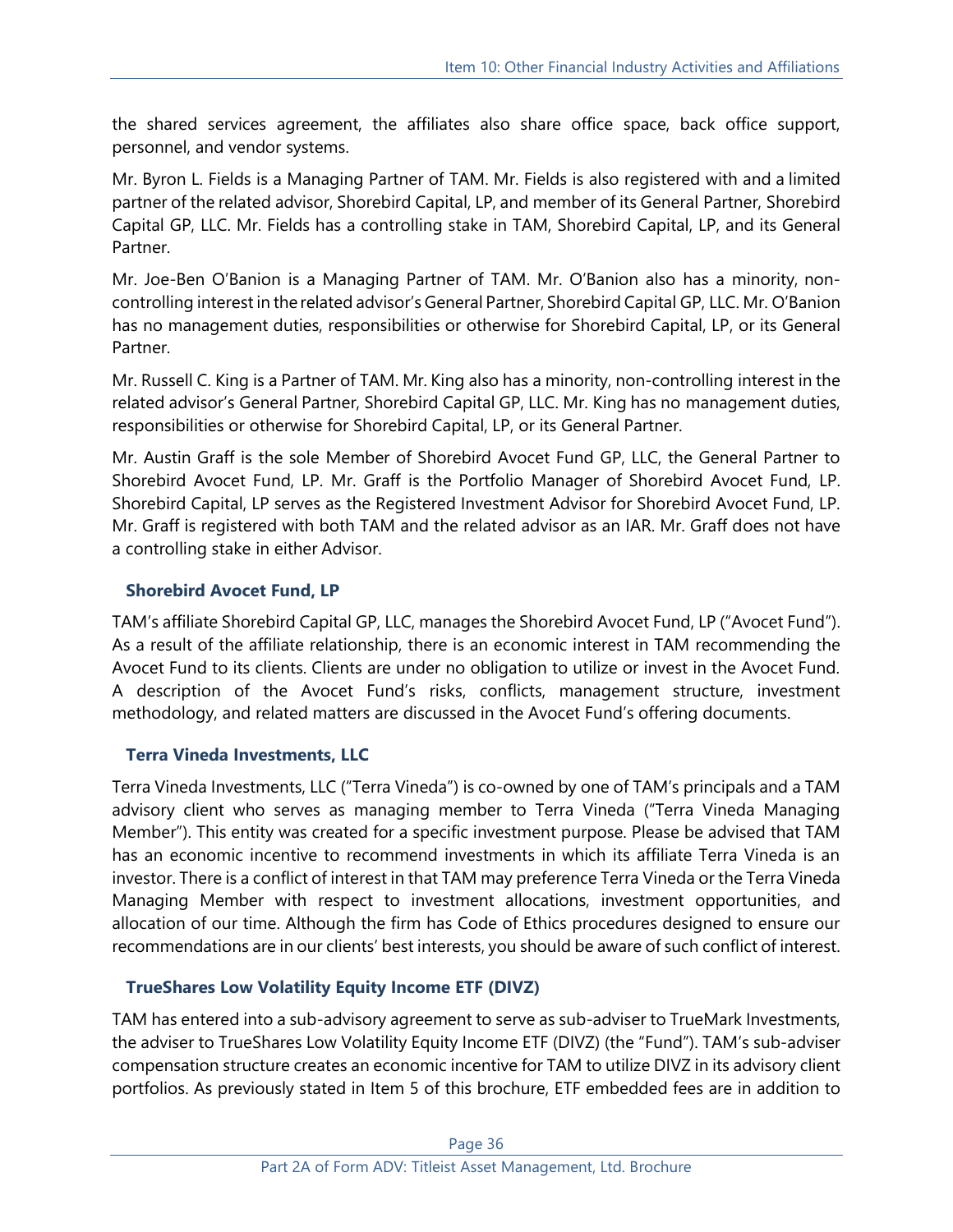TAM advisory fees. Clients are under no obligation to utilize the Fund. Detailed information on the Fund is provided in the Fund's prospectus and statement of additional information ("SAI").

## **TAM-Managed Model Portfolios**

TAM offers a customized and individualized investment program for clients. TAM may use DIVZ (TAM sub-advised ETF) in the management of its TAM managed model portfolio strategies. A specific asset allocation strategy is crafted to focus on the specific client's goals and objectives. TAM offers the following types of strategies:

- **■** Titleist Allocation Strategies
- **E** Titleist Dividend Growth Strategy
- **E** Avocet Strategy (managed by Shorebird Capital, LP, an affiliate of TAM)

Bear in mind the firm has an economic incentive to use its proprietary products in the management of a client portfolio. Clients are not obligated to utilize proprietary products or TAMmanaged model portfolios. Also, it is important to note that the Avocet model portfolio is managed by its affiliate, Shorebird Capital, L.P., a registered investment adviser. TAM has an economic interest in utilizing strategies and managed products of its affiliate. Clients are under no obligation to utilize such affiliate strategy.

# **D. Recommendation or Selection of Other Investment Advisors and Conflicts of Interest**

Although TAM may recommend separate account managers, it does not receive any form of referral or solicitor compensation from the separate account manager or client.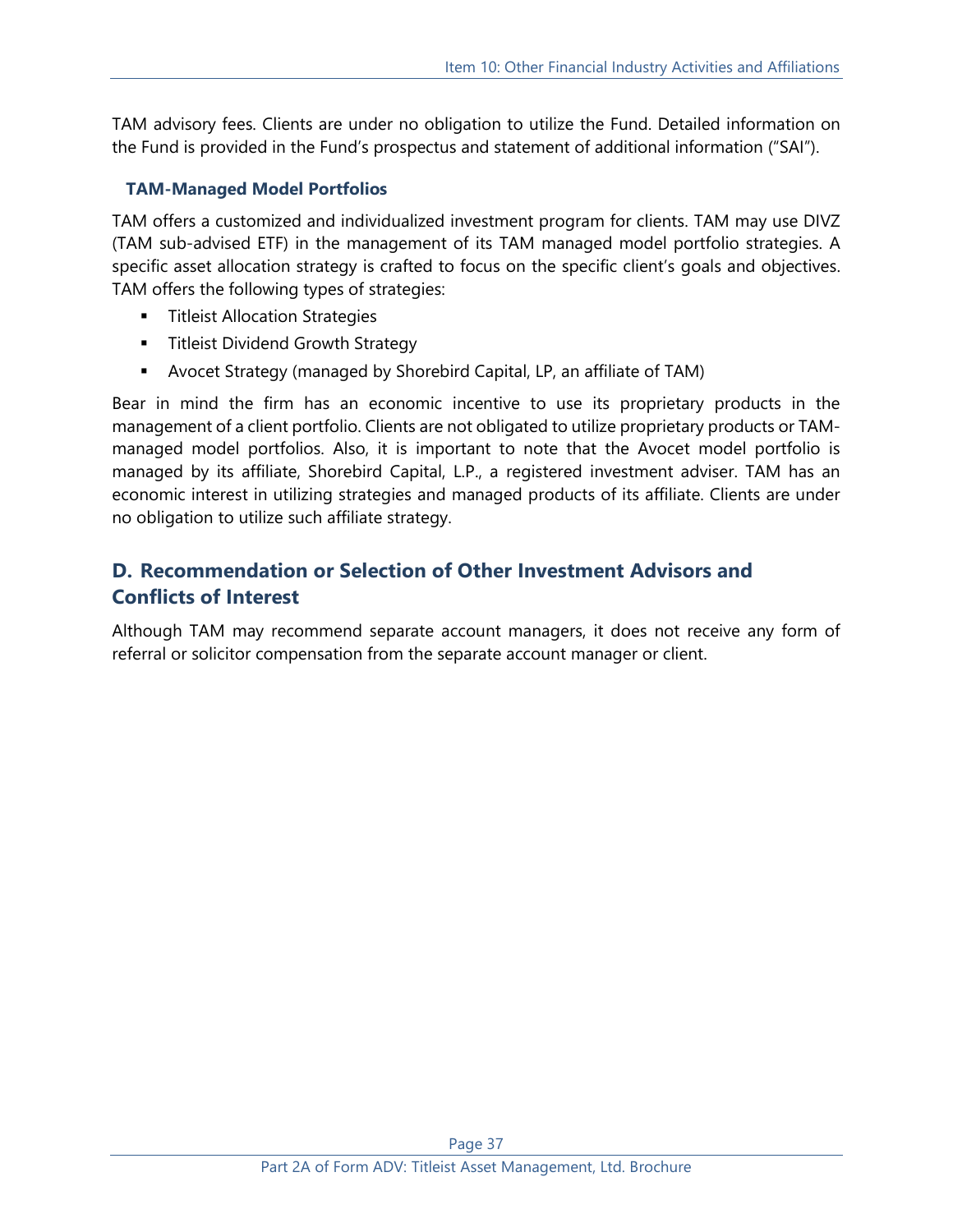# <span id="page-37-0"></span>**Item 11: Code of Ethics, Participation or Interest in Client Transactions and Personal Trading**

# **A. Code of Ethics Description**

In accordance with the Advisers Act, TAM has adopted policies and procedures designed to detect and prevent insider trading. In addition, TAM has adopted a Code of Ethics (the "Code"). Among other things, the Code includes written procedures governing the conduct of TAM's advisory and access persons. The Code also imposes certain reporting obligations on persons subject to the Code. The Code and applicable securities transactions are monitored by the chief compliance officer of TAM. TAM will send clients a copy of its Code of Ethics upon written request.

TAM has policies and procedures in place to ensure that the interests of its clients are given preference over those of TAM, its affiliates and its employees. For example, there are policies in place to prevent the misappropriation of material non-public information, and such other policies and procedures reasonably designed to comply with federal and state securities laws.

# **B. Investment Recommendations Involving a Material Financial Interest and Conflicts of Interest**

TAM may engage in principal trading (i.e., the practice of selling stock to clients from a firm's proprietary account or buying stocks from clients into a firm's proprietary account). In addition, TAM may recommend securities to advisory clients in which it or one of its affiliates has some proprietary or ownership interest.

# **C. Advisory Firm Purchase or Sale of Same Securities Recommended to Clients and Conflicts of Interest**

TAM, its affiliates, employees and their families, trusts, estates, charitable organizations and retirement plans established by it may purchase or sell the same securities as are purchased or sold for clients in accordance with its Code of Ethics policies and procedures. The personal securities transactions by advisory representatives and employees may raise potential conflicts of interest when they trade in a security that is:

- owned by the client, or
- considered for purchase or sale for the client.

Such conflict generally refers to the practice of front-running (trading ahead of the client), which TAM specifically prohibits. TAM has adopted policies and procedures that are intended to address these conflicts of interest. These policies and procedures:

- require our advisory representatives and employees to act in the client's best interest
- **•** prohibit fraudulent conduct in connection with the trading of securities in a client account
- **•** prohibit employees from personally benefitting by causing a client to act, or fail to act in making investment decisions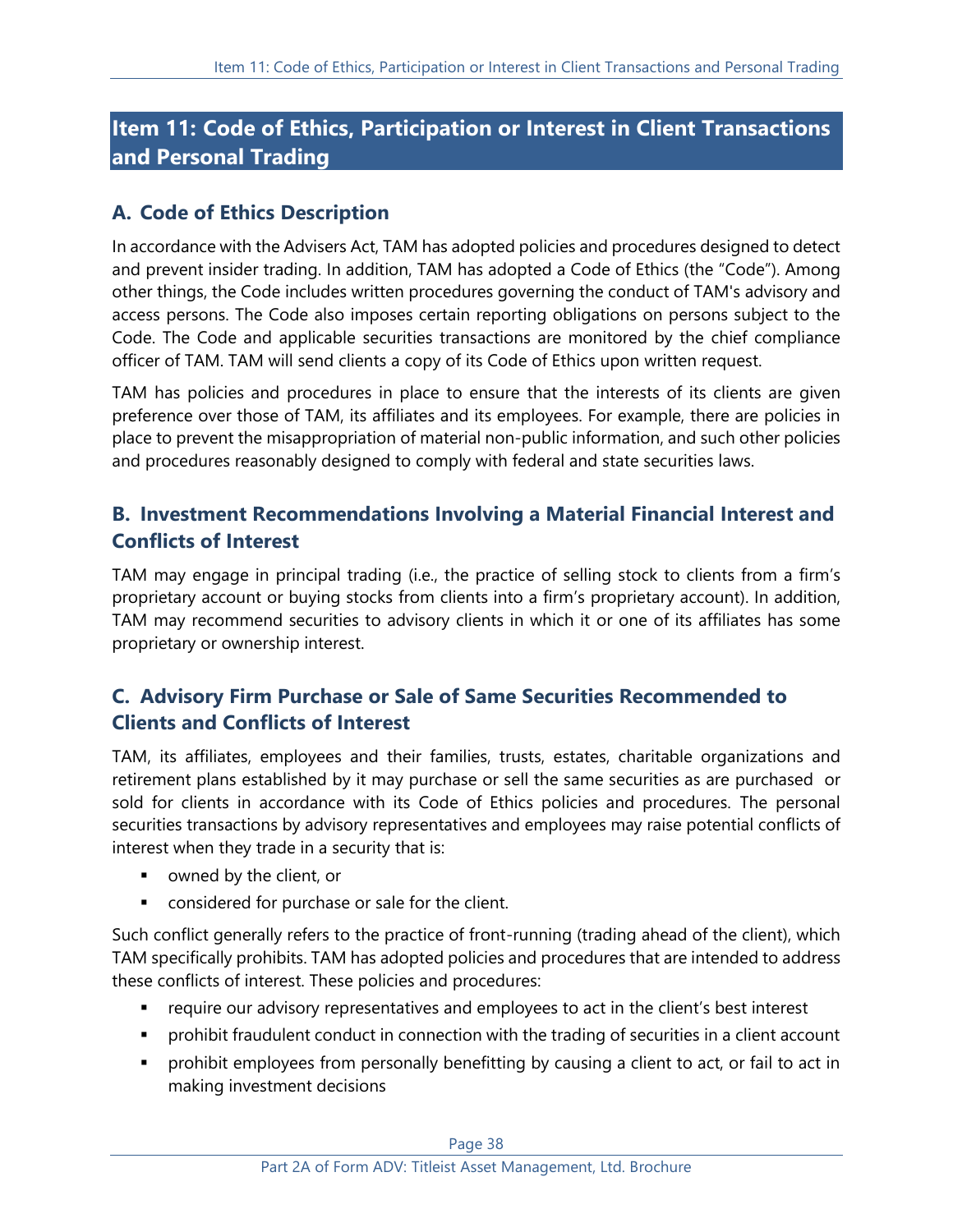- **•** prohibit the firm or its employees from profiting or causing others to profit on knowledge of completed or contemplated client transactions
- **EXEDEE** allocate investment opportunities in a fair and equitable manner
- **•** provide for the review of transactions to discover and correct any trades that result in an advisory representative or employee benefitting at the expense of a client.

Advisory representatives and employees must follow TAM's procedures when purchasing or selling the same securities purchased or sold for the client.

# **D. Client Securities Recommendations or Trades and Concurrent Advisory Firm Securities Transactions and Conflicts of Interest**

TAM, its affiliates, employees and their families, trusts, estates, charitable organizations, and retirement plans established by it may effect securities transactions for their own accounts that differ from those recommended or effected for other TAM clients. TAM will make a reasonable attempt to trade securities in client accounts at or prior to trading the securities in its affiliate, corporate, employee or employee-related accounts. Trades executed the same day will likely be subject to an average pricing calculation. It is the policy of TAM to place the clients' interests above those of TAM and its employees.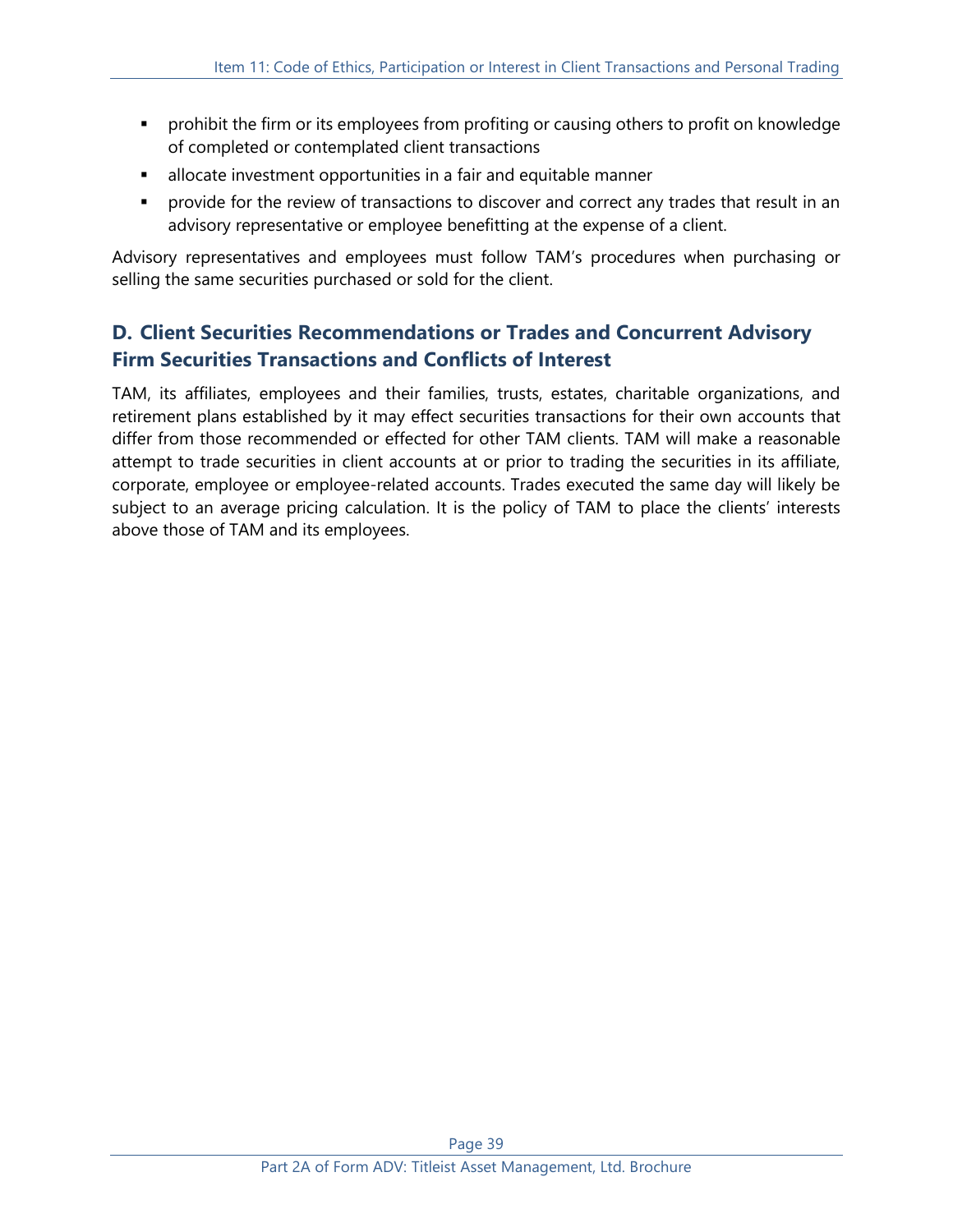# <span id="page-39-0"></span>**Item 12: Brokerage Practices**

# **A. Factors Used to Select Broker-Dealers for Client Transactions**

## **Custodian Recommendations**

TAM may recommend that clients establish brokerage accounts with one or more of the qualified custodians listed below to maintain custody of clients' assets and to effect trades for their accounts:

- Charles Schwab & Co, Inc.
- Fidelity Investments®
- T.D. Ameritrade Institutional
- Raymond James Financial Services, Inc.
- **EXECTE:** SEI Investments Company
- **EXAMOS Clearing, LLC**

AXOS Clearing is required to be used for TAM's broker-dealer activities. Advisory accounts may utilize Schwab, Fidelity, T.D. Ameritrade, Raymond James, or SEI. Clients in TAM's wrap fee program are required to establish accounts with T.D. Ameritrade.

Although TAM may recommend that clients establish accounts at a custodian, it is the client's decision to custody assets with the custodian. TAM is independently owned and operated and not affiliated with the custodian. For TAM client accounts maintained in its custody, the custodian generally does not charge separately for custody services but is compensated by account holders through commissions and other transaction-related or asset-based fees for securities trades that are executed through the custodian or that settle into custodian accounts.

TAM considers the financial strength, reputation, operational efficiency, cost, execution capability, level of customer service, and related factors in recommending broker-dealers or custodians to advisory clients.

The final determination to engage a broker-dealer or custodian recommended by TAM will be made by and in the sole discretion of the client. The client recognizes that broker-dealers and/or custodians have different cost and fee structures and trade execution capabilities. As a result, there may be disparities with respect to the cost of services and/or the transaction prices for securities transactions executed on behalf of the client. Clients are responsible for assessing the commissions and other costs charged by broker-dealers and/or custodians.

#### **How We Select Brokers/Custodians to Recommend**

TAM seeks to recommend a custodian/broker who will hold client assets and execute transactions on terms that are overall most advantageous when compared to other available providers and their services. We consider a wide range of factors, including, among others, the following:

**EXECT** combination of transaction execution services along with asset custody services (generally without a separate fee for custody)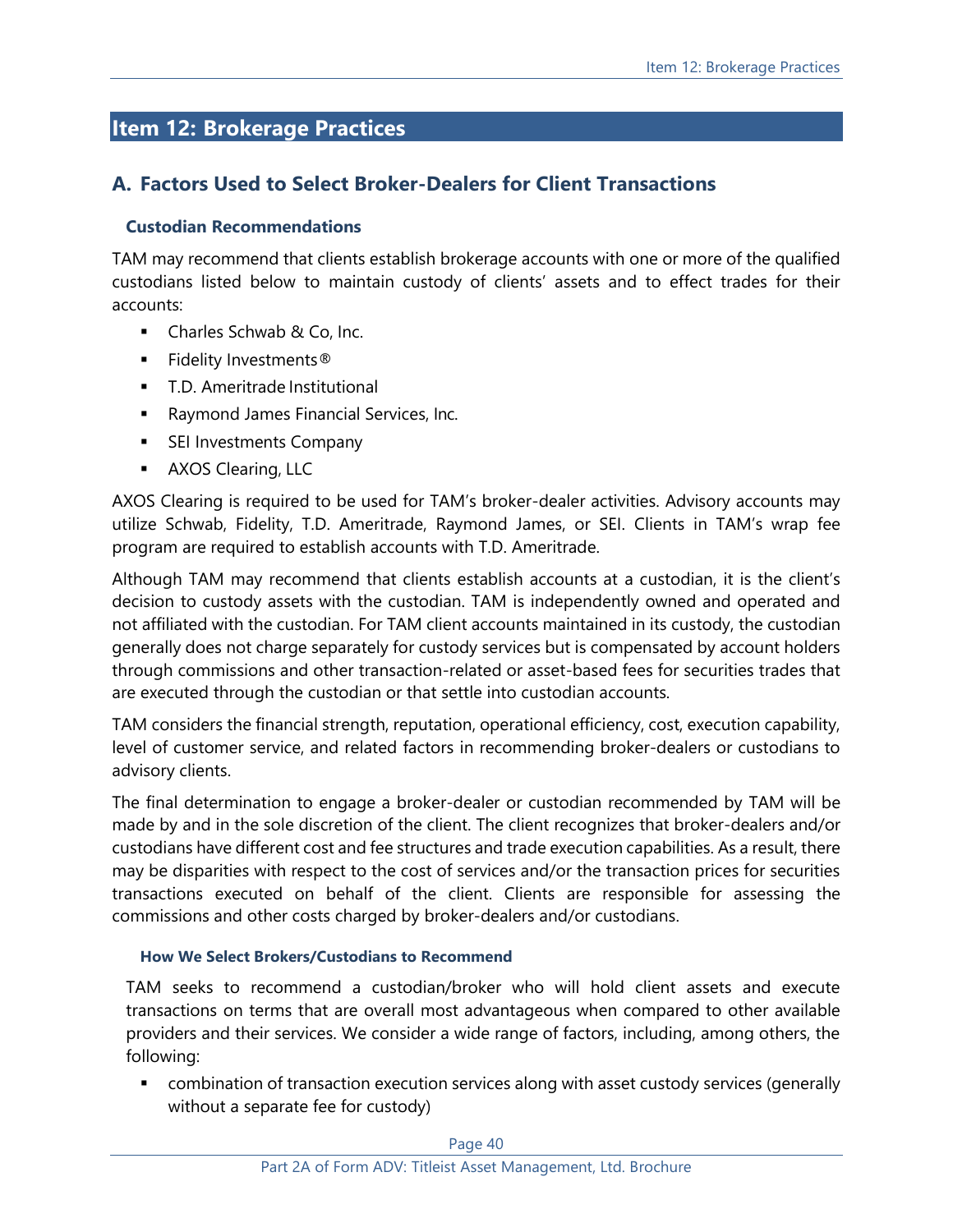- capability to execute, clear, and settle trades (buy and sell securities for client accounts)
- **•** capabilities to facilitate transfers and payments to and from accounts (wire transfers, check requests, bill payment, etc.)
- breadth of investment products made available (stocks, bonds, mutual funds, exchangetraded funds (ETFs), etc.)
- **■** availability of investment research and tools that assist us in making investment decisions
- quality of services
- competitiveness of the price of those services (commission rates, margin interest rates, other fees, etc.) and willingness to negotiate them
- reputation, financial strength, and stability of the provider
- their prior service to us and our other clients
- availability of other products and services that benefit us, as discussed below

#### **Soft Dollar Arrangements**

TAM does not utilize soft dollar arrangements. TAM does not direct brokerage transactions to executing brokers for research and brokerage services.

#### **Institutional Trading and Custody Services**

The custodian provides TAM with access to its institutional trading and custody services, which are typically not available to the custodian's retail investors. These services generally are available to independent investment advisors on an unsolicited basis, at no charge to them so long as a certain minimum amount of the advisor's clients' assets are maintained in accounts at a particular custodian. The custodian's brokerage services include the execution of securities transactions, custody, research, and access to mutual funds and other investments that are otherwise generally available only to institutional investors or would require a significantly higher minimum initial investment.

#### **Other Products and Services**

Custodian also makes available to TAM other products and services that benefit TAM but may not directly benefit its clients' accounts. Many of these products and services may be used to service all or some substantial number of TAM's accounts, including accounts not maintained at custodian. The custodian may also make available to TAM software and other technology that

- provide access to client account data (such as trade confirmations and account statements)
- facilitate trade execution and allocate aggregated trade orders for multiple client accounts
- **•** provide research, pricing and other market data
- facilitate payment of TAM's fees from its clients' accounts
- **EXECT** assist with back-office functions, recordkeeping and client reporting

The custodian may also offer other services intended to help TAM manage and further develop its business enterprise. These services may include

■ compliance, legal and business consulting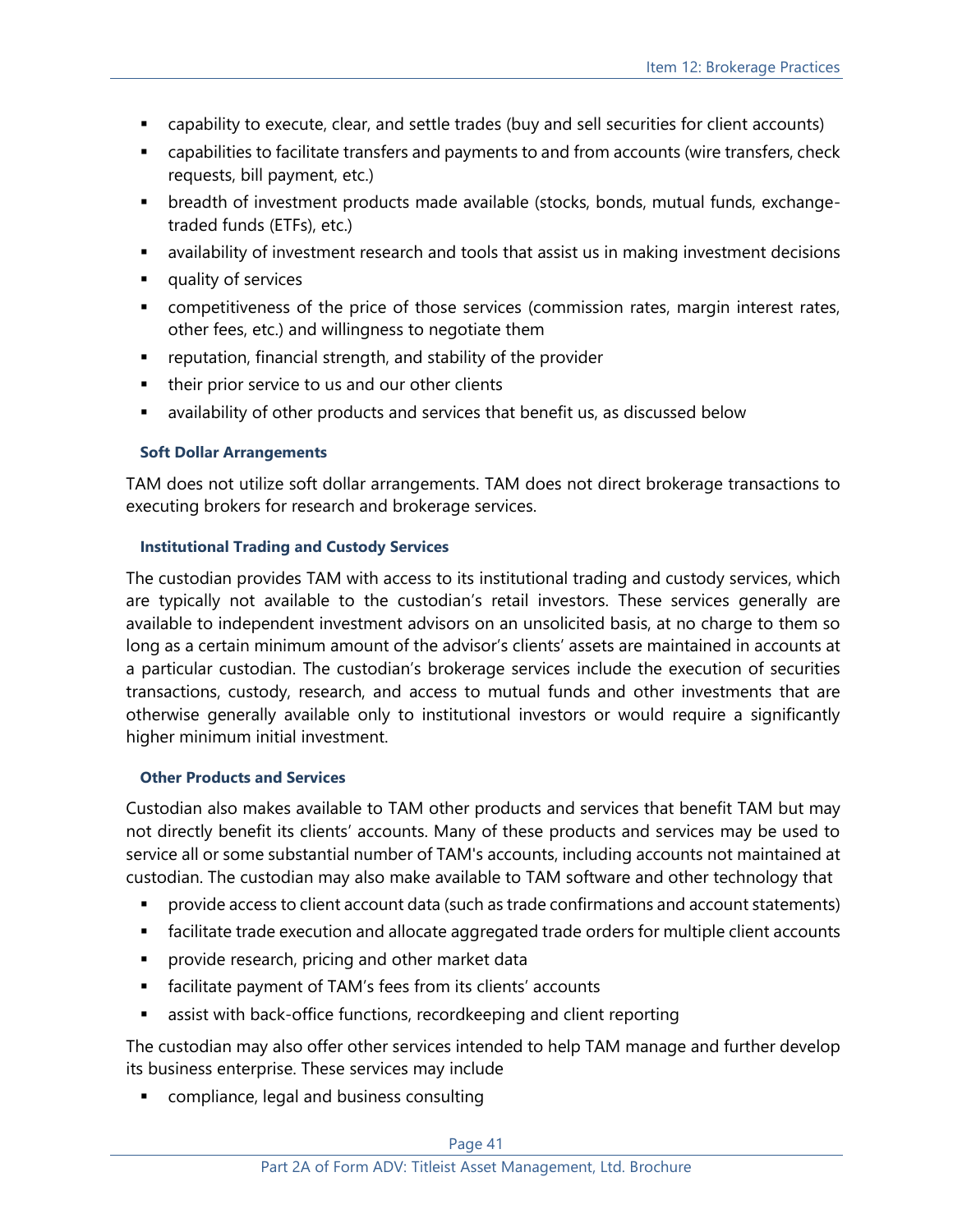- publications and conferences on practice management and business succession
- access to employee benefits providers, human capital consultants and insurance providers

The custodian may also provide other benefits such as educational events or occasional business entertainment of TAM personnel. In evaluating whether to recommend that clients custody their assets at the custodian, TAM may take into account the availability of some of the foregoing products and services and other arrangements as part of the total mix of factors it considers, and not solely the nature, cost or quality of custody and brokerage services provided by the custodian, which may create a potential conflict of interest.

#### **Independent Third Parties**

The custodian may make available, arrange, and/or pay third-party vendors for the types of services rendered to TAM. The custodian may discount or waive fees it would otherwise charge for some of these services or all or a part of the fees of a third party providing these services to TAM.

#### **Additional Compensation Received from Custodians**

TAM may participate in institutional customer programs sponsored by broker-dealers or custodians. TAM may recommend these broker-dealers or custodians to clients for custody and brokerage services. There is no direct link between TAM's participation in such programs and the investment advice it gives to its clients, although TAM receives economic benefits through its participation in the programs that are typically not available to retail investors. These benefits may include the following products and services (provided without cost or at a discount):

- Receipt of duplicate client statements and confirmations
- Research-related products and tools
- Consulting services
- Access to a trading desk serving TAM participants
- Access to block trading (which provides the ability to aggregate securities transactions for execution and then allocate the appropriate shares to client accounts)
- The ability to have advisory fees deducted directly from client accounts
- **EXP** Access to an electronic communications network for client order entry and account information
- **EXEL** Access to mutual funds with no transaction fees and to certain institutional money managers
- **EXEDE EXECOURGE IS DESCOUNTED FOR SHOW THE DEADER IS CONTEX** Discounts on complance, management products or services provided to TAM by third-party vendors

The custodian may also pay for business consulting and professional services received by TAM's related persons, and may pay or reimburse expenses (including client transition expenses, travel, lodging, meals and entertainment expenses for TAM's personnel to attend conferences). Some of the products and services made available by such custodian through its institutional customer programs may benefit TAM but may not benefit its client accounts. These products or services may assist TAM in managing and administering client accounts, including accounts not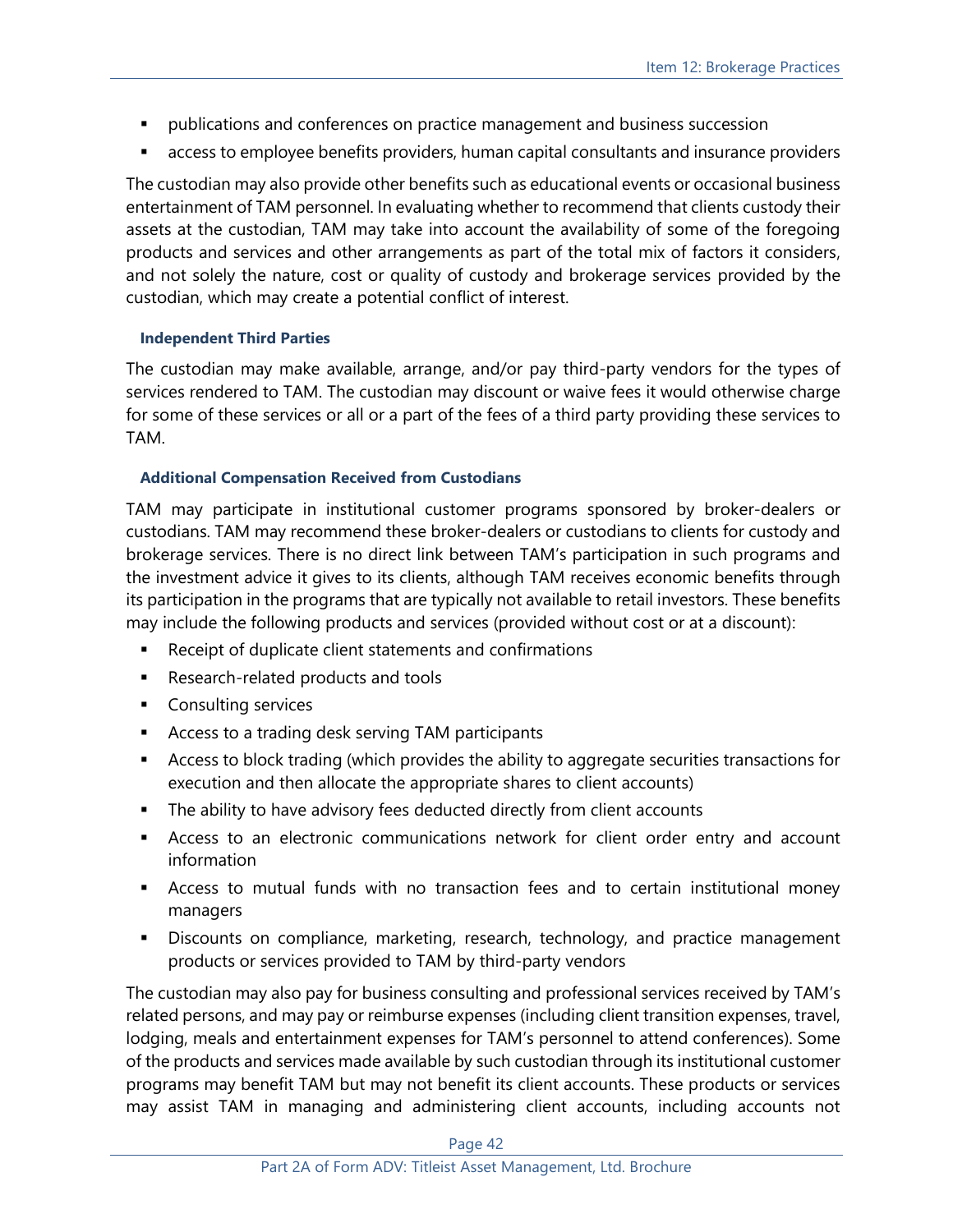maintained at the custodian as applicable. Other services made available through the programs are intended to help TAM manage and further develop its business enterprise. The benefits received by TAM or its personnel through participation in these programs do not depend on the amount of brokerage transactions directed to the broker-dealer.

TAM also participates in similar institutional advisor programs offered by other independent broker-dealers or trust companies, and its continued participation may require TAM to maintain a predetermined level of assets at such firms. In connection with its participation in such programs, TAM will typically receive benefits similar to those listed above, including research, payments for business consulting and professional services received by TAM's related persons, and reimbursement of expenses (including travel, lodging, meals and entertainment expenses for TAM's personnel to attend conferences sponsored by the broker-dealer or trust company).

As part of its fiduciary duties to clients, TAM endeavors at all times to put the interests of its clients first. Clients should be aware, however, that the receipt of economic benefits by TAM or its related persons in and of itself creates a potential conflict of interest and may indirectly influence TAM's recommendation of broker-dealers for custody and brokerage services.

#### **The Firm's Interest in Custodian's Services**

The availability of these services from the custodian benefits the firm because the firm does not have to produce or purchase them. The firm does not have to pay for the custodian's services so long as a certain minimum of client assets is kept in accounts at the custodian. Custodian's services may give the firm an incentive to recommend that clients maintain their accounts with the custodian based on the firm's interest in receiving the custodian's services that benefit the firm's business rather than based on the client's interest in receiving the best value in custody services and the most favorable execution of client transactions. This is a potential conflict of interest. The firm believes, however, that the selection of the custodian as custodian and broker is in the best interest of clients. It is primarily supported by the scope, quality, and price of the custodian's services and not the custodian's services that benefit only the firm.

#### **Conflicts of Interest - Transaction Fee & Distribution Fee**

If TAM carries advisory accounts at AXOS Clearing please be advised of the following:

The management fee clients pay to TAM does not include execution charges for its non-wrap program accounts, such as custodian transaction fees. Through the firm's clearing arrangement with AXOS Clearing, advisory clients are charged a ticket charge for each securities transaction, which includes a premium added by TAM to AXOS Clearing's standard transaction charges. Since the amount of AXOS Clearing's portion of the total ticket charge will vary depending on the type of security and because TAM retains the balance, TAM has economic incentives to recommend securities for which TAM retains a higher portion of the total ticket charge, to increase the number of trades in client accounts, and to recommend that clients utilize TAM as introducing broker and AXOS Clearing as the clearing broker.

Although TAM believes that the transaction fees are reasonable in light of the overall services TAM and AXOS Clearing provide, clients may be able to obtain lower transaction fees through another custodian, such as Schwab, with which TAM maintains an institutional custodian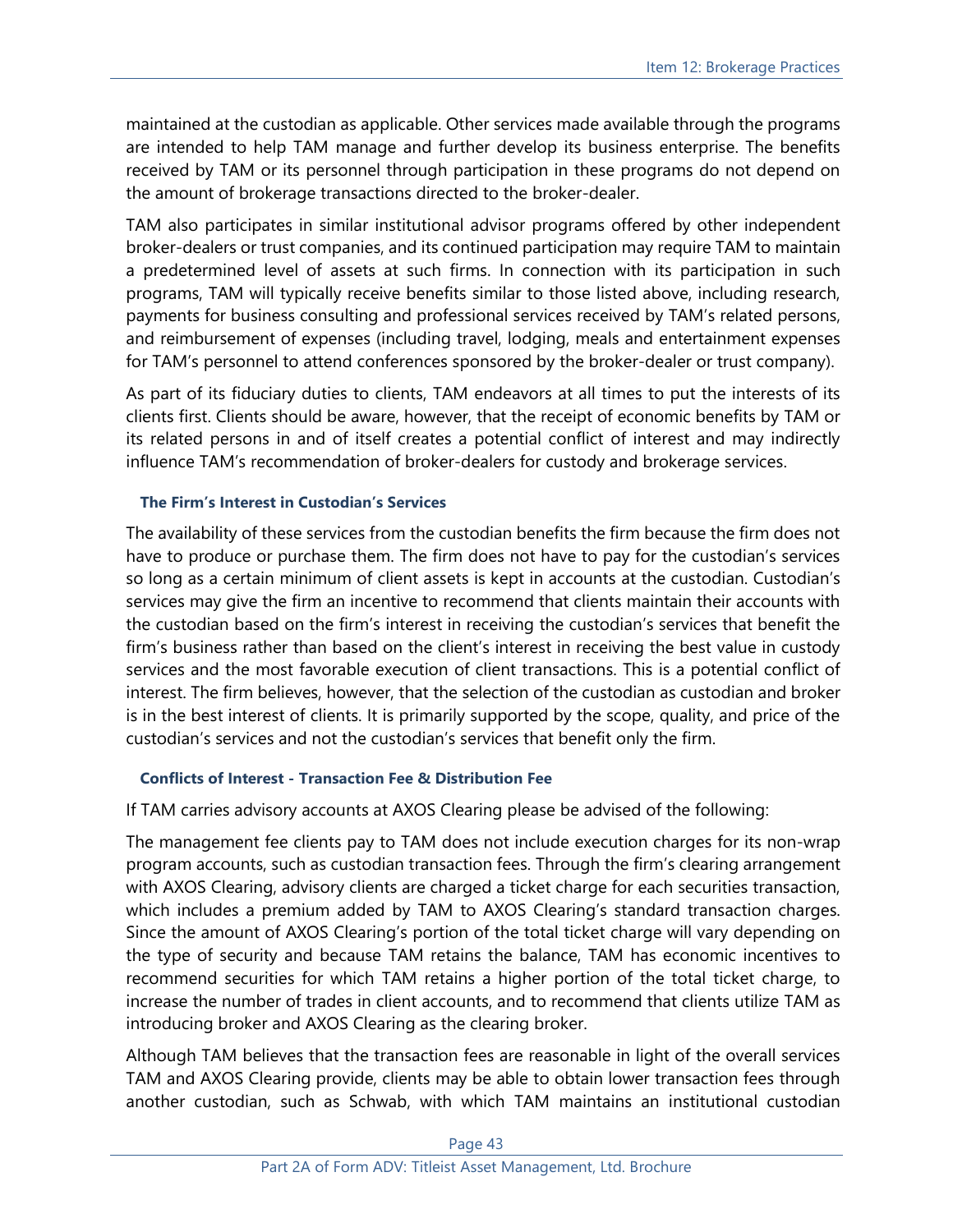arrangement. In any event, clients will incur brokerage and other transaction costs, which may be higher or lower than those charged by other firms.

As discussed above, TAM may recommend mutual funds to advisory clients that pay continuing 12b-1 fees to TAM or its representatives. To the extent mutual funds with embedded 12b-1 or similar distribution expenses are recommended for advisory accounts, TAM will offset the 12b-1 fees incurred in advisory clients' accounts. TAM endeavors to use institutional share classes where available.

In addition, various other custodial, transaction, and account administration-related fees or charges assessed or received by AXOS Clearing typically will include an amount that is paid to TAM for its role in assisting with the handling of returned checks, shipping and handling expenses, and account administration and shareholder servicing fees paid in connection with the sale of certain NTF Funds. Under arrangements between AXOS Clearing and certain mutual funds or their sponsors, AXOS Clearing will receive 12b-1 fees or revenue sharing payments from NTF funds. AXOS Clearing does not share those payments with TAM in its capacity as a FINRA member broker-dealer. TAM has an economic incentive in limiting its recommendations to those available through the AXOS Clearing platform because AXOS's receipt of such fees may influence the amount of services it provides to TAM.

TAM does utilize other custodial platforms and clients are free to use the alternative custodians. Please be mindful that services may vary by custodian and certain of such services may benefit TAM versus its clients.

#### **Brokerage for Client Referrals**

TAM does not engage in the practice of directing brokerage commissions in exchange for the referral of advisory clients.

#### **Directed Brokerage**

#### **TAM Recommendations**

TAM typically recommends the custodians listed under "Custodian Recommendations" above as custodian for clients' funds and securities and to execute securities transactions on its clients' behalf.

Clients should be aware that to the extent that advisory client transactions are executed through AXOS Clearing such advisory clients will pay ticket and confirmation charges on their transactions that will include an additional fee charged by TAM in its role for servicing these transactions for clients.

#### **Client-Directed Brokerage**

Occasionally, clients may direct TAM to use a particular broker-dealer to execute portfolio transactions for their account or request that certain types of securities not be purchased for their account. Clients who designate the use of a particular broker-dealer should be aware that they will lose any possible advantage TAM derives from aggregating transactions. Such client trades are typically effected after the trades of clients who have not directed the use of a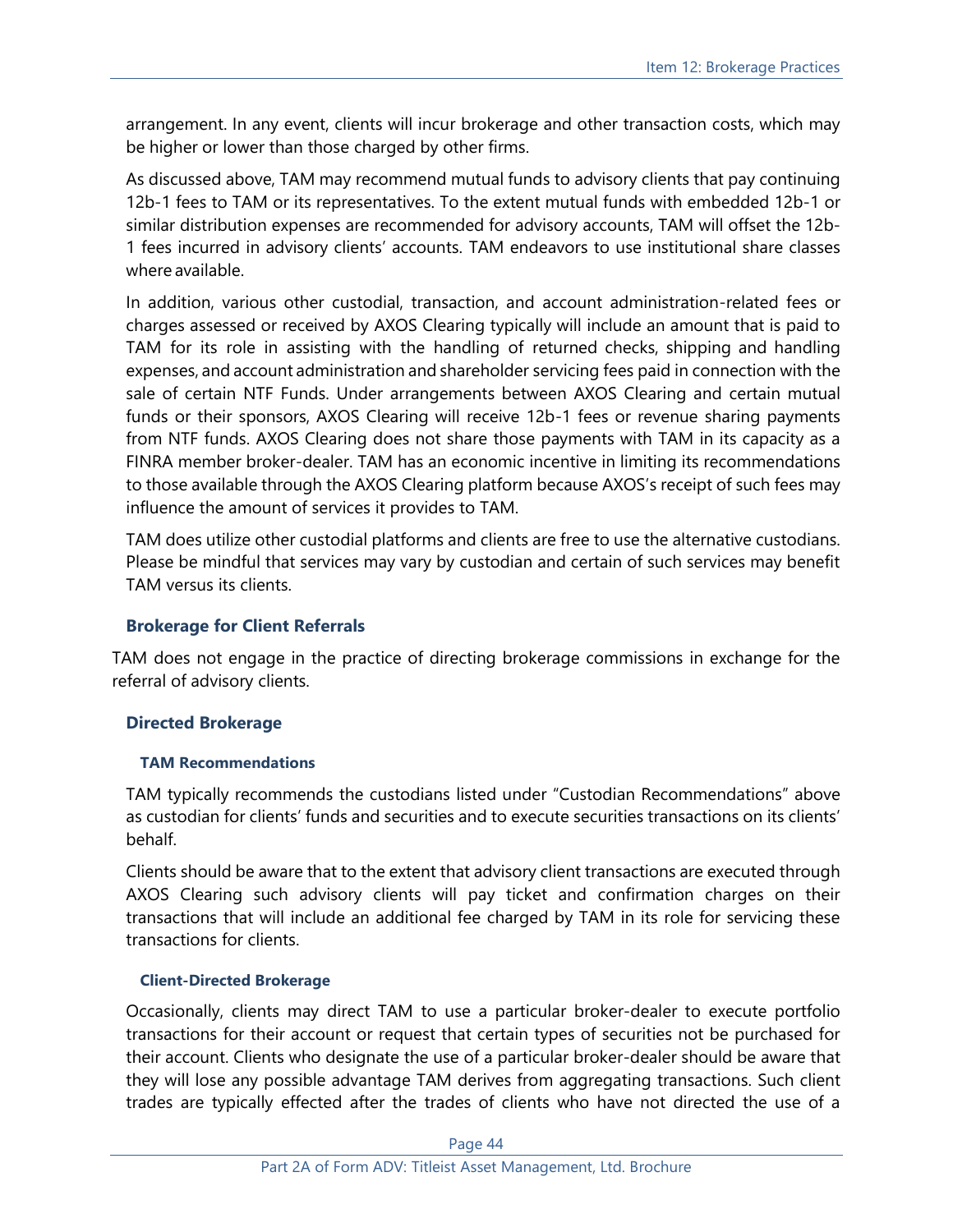particular broker-dealer. TAM loses the ability to aggregate trades with other TAM advisory clients, potentially subjecting the client to inferior trade execution prices as well as higher commissions.

# **B. Aggregating Securities Transactions for Client Accounts**

#### **Best Execution**

TAM, pursuant to the terms of its investment advisory agreement with clients, has discretionary authority to determine which securities are to be bought and sold, and the amount of such securities. TAM recognizes that the analysis of execution quality involves a number of factors, both qualitative and quantitative. TAM will follow a process in an attempt to ensure that it is seeking to obtain the most favorable execution under the prevailing circumstances when placing client orders. These factors include but are not limited to the following:

- The financial strength, reputation and stability of the broker
- **•** The efficiency with which the transaction is effected
- The ability to effect prompt and reliable executions at favorable prices (including the applicable dealer spread or commission, if any)
- **The availability of the broker to stand ready to effect transactions of varying degrees of** difficulty in the future
- The efficiency of error resolution, clearance and settlement
- Block trading and positioning capabilities
- Performance measurement
- Online access to computerized data regarding customer accounts
- Availability, comprehensiveness, and frequency of brokerage and research services
- Commission rates
- The economic benefit to the client
- Related matters involved in the receipt of brokerage services

Consistent with its fiduciary responsibilities, TAM seeks to ensure that clients receive best execution with respect to clients' transactions by blocking client trades to reduce commissions and transaction costs. To the best of TAM's knowledge, these custodians provide high-quality execution, and TAM's clients do not pay higher transaction costs in return for such execution.

Commission rates and securities transaction fees charged to effect such transactions are established by the client's independent custodian and/or broker-dealer. Based upon its own knowledge of the securities industry, TAM believes that such commission rates are competitive within the securities industry. Lower commissions or better execution may be able to be achieved elsewhere.

#### **Security Allocation**

Since TAM may be managing accounts with similar investment objectives, TAM may aggregate orders for securities for such accounts. In such event, allocation of the securities so purchased or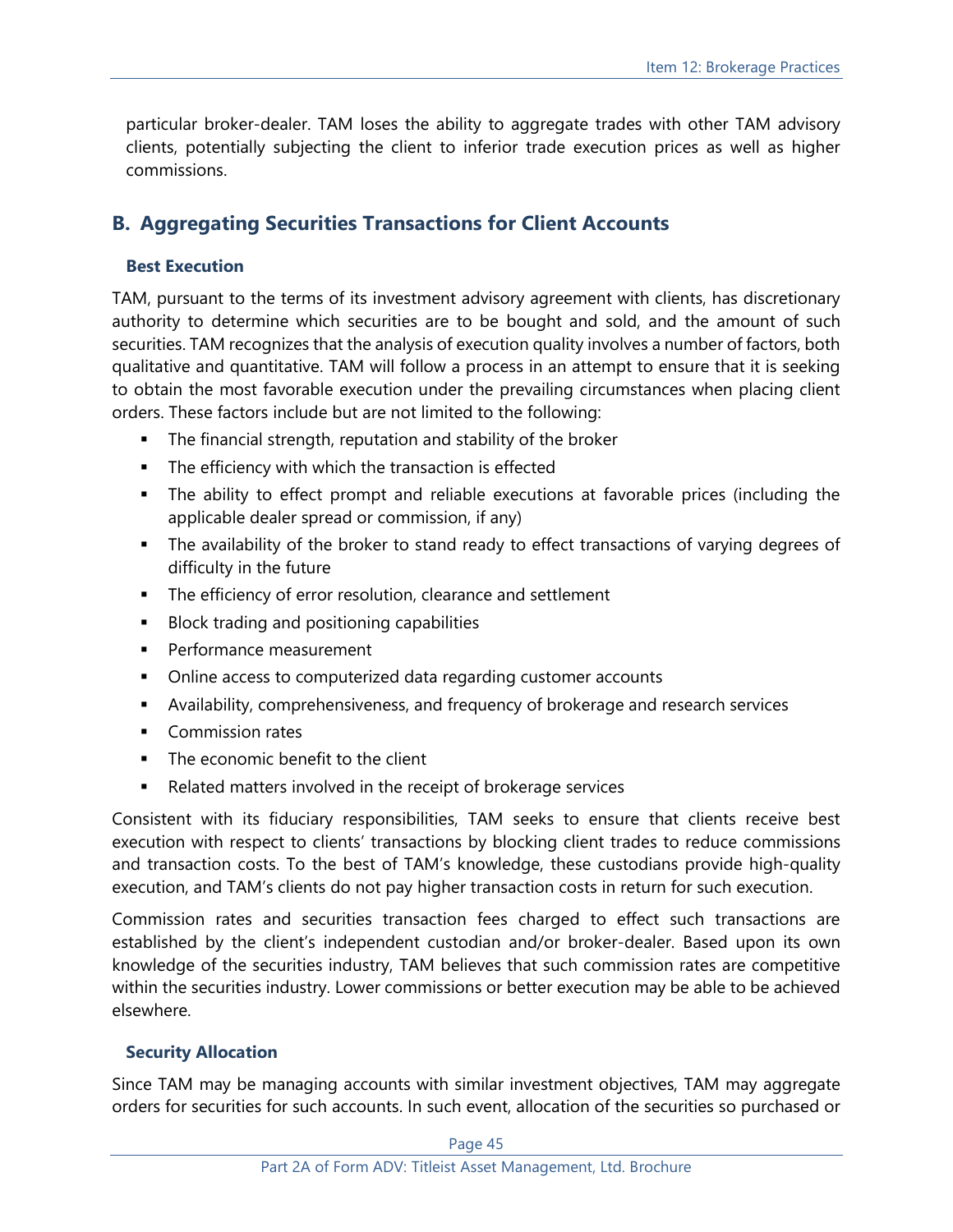sold, as well as expenses incurred in the transaction, is made by TAM in the manner it considers to be the most equitable and consistent with its fiduciary obligations to such accounts.

TAM's allocation procedures seek to allocate investment opportunities among clients in the fairest possible way, taking into account the clients' best interests. TAM will follow procedures to ensure that allocations do not involve a practice of favoring or discriminating against any client or group of clients. Account performance is never a factor in trade allocations.

TAM's advice to certain clients and entities and the action of TAM for those and other clients are frequently premised not only on the merits of a particular investment, but also on the suitability of that investment for the particular client in light of his or her applicable investment objective, guidelines and circumstances. Thus, any action of TAM with respect to a particular investment may, for a particular client, differ or be opposed to the recommendation, advice, or actions of TAM to or on behalf of other clients.

# **Order Aggregation**

Orders for the same security entered on behalf of more than one client will generally be aggregated (i.e., blocked or bunched) subject to the aggregation being in the best interests of all participating clients. Subsequent orders for the same security entered during the same trading day may be aggregated with any previously unfilled orders. Subsequent orders may also be aggregated with filled orders if the market price for the security has not materially changed and the aggregation does not cause any unintended duration exposure. All clients participating in each aggregated order will receive the average price and, subject to minimum ticket charges and possible step outs, pay a pro rata portion of commissions.

To minimize performance dispersion, "strategy" trades should be aggregated and average priced. However, when a trade is to be executed for an individual account and the trade is not in the best interests of other accounts, then the trade will only be performed for that account. This is true even if TAM believes that a larger size block trade would lead to best overall price for the security being transacted.

## **Allocation of Trades**

All allocations will be made prior to the close of business on the trade date. In the event an order is "partially filled," the allocation will be made in the best interests of all the clients in the order, taking into account all relevant factors including, but not limited to, the size of each client's allocation, clients' liquidity needs and previous allocations. In most cases, accounts will get a pro forma allocation based on the initial allocation. This policy also applies if an order is "over-filled."

TAM acts in accordance with its duty to seek best price and execution and will not continue any arrangements if TAM determines that such arrangements are no longer in the best interest of its clients.

# **Trade Errors**

From time-to-time TAM may make an error in submitting a trade order on the client's behalf. When this occurs, TAM may place a correcting trade with the broker-dealer. If an investment gain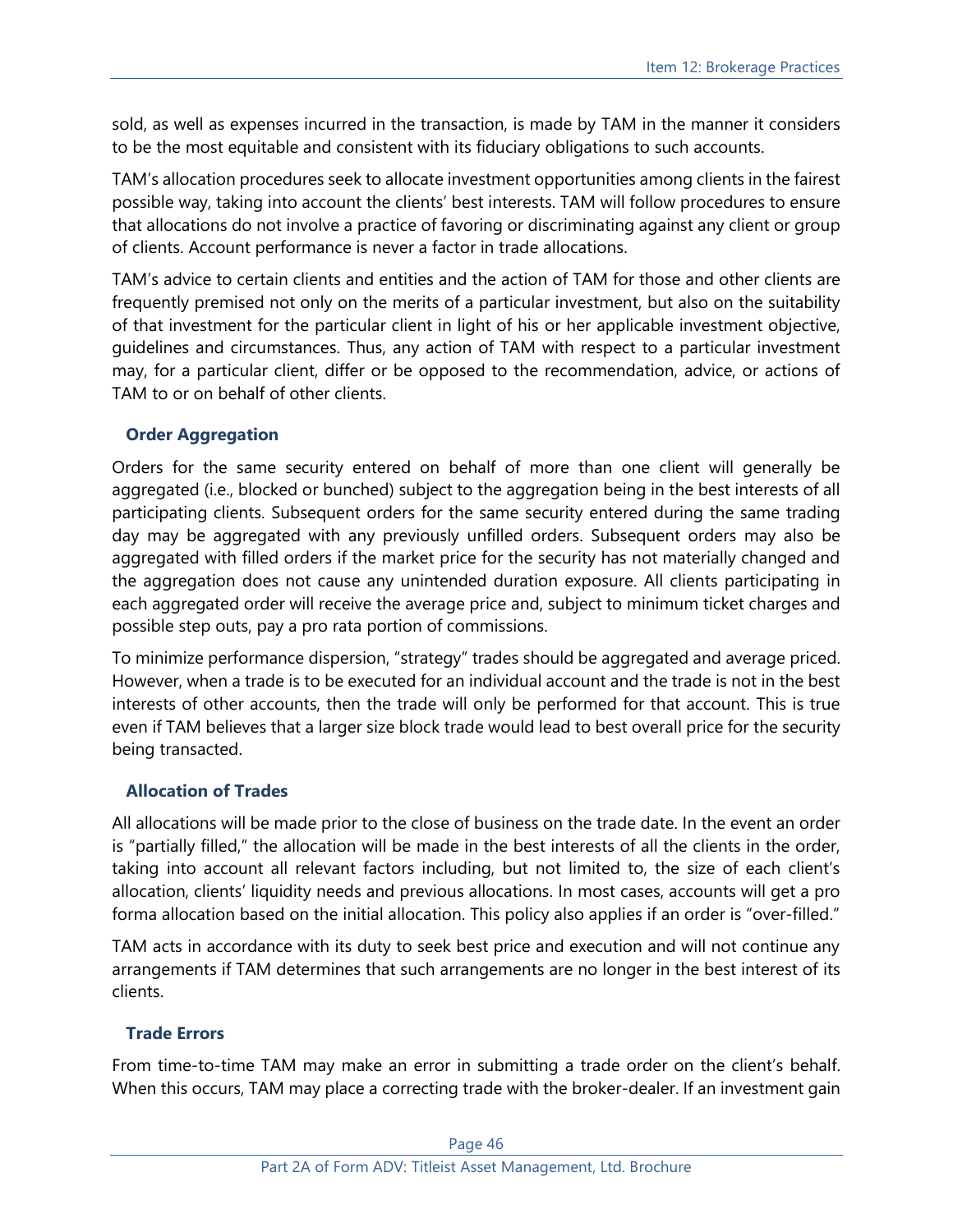results from the correcting trade, the gain will remain in client's account unless the same error involved other client account(s) that should have received the gain, it is not permissible for client to retain the gain, or TAM confers with client and client decides to forego the gain (e.g., due to tax reasons).

If the gain does not remain in client's account and Schwab is the custodian, Schwab will donate the amount of any gain \$100 and over to charity. If a loss occurs greater than \$100, TAM will pay for the loss. Schwab will maintain the loss or gain (if such gain is not retained in client's account) if it is under \$100 to minimize and offset its administrative time and expense. Generally, if related trade errors result in both gains and losses in client's account, they may be "netted."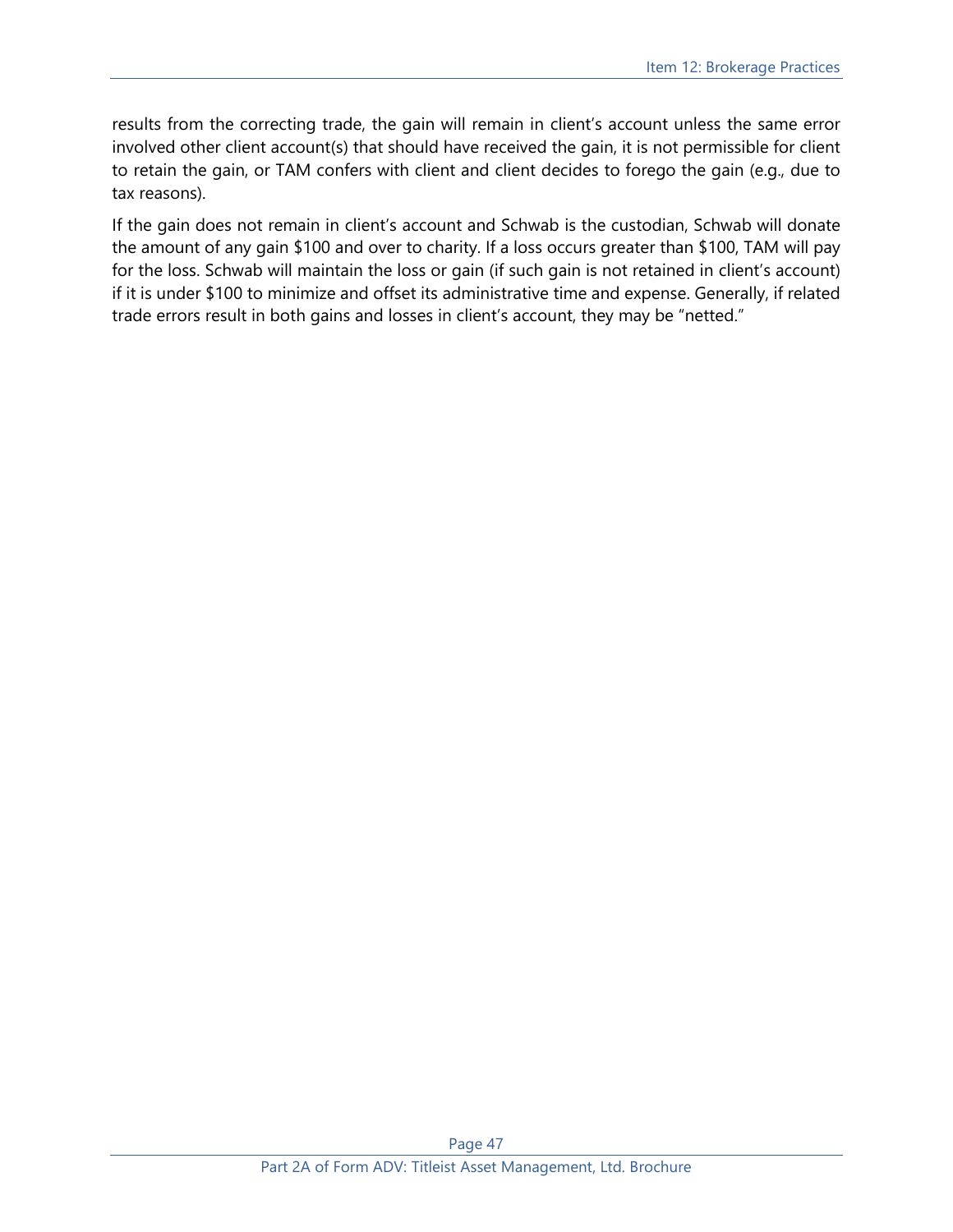# <span id="page-47-0"></span>**Item 13: Review of Accounts**

# **A. Schedule for Periodic Review of Client Accounts and Advisory Persons Involved**

Account reviews are provided in connection with advisory accounts. TAM's representatives will contact clients at least annually for the purpose of reviewing their account and to determine if there have been changes in their financial situation or investment objectives. The underlying investments held in client accounts are reviewed on a more frequent basis. Triggering factors for changes to underlying portfolios include the relative valuation changes between asset classes, valuation of the individual security, or economic or political changes that change the perceived risk/reward ratio of a sector or sub-sector of the global or national economy. Portfolios are reviewed on an ongoingbasis.

# **B. Review of Client Accounts on Non-Periodic Basis**

TAM may perform ad hoc reviews on an as-needed basis if there have been material changes in the client's investment objectives or risk tolerance, or a material change in how TAM formulates investment advice.

# **C. Content of Client-Provided Reports and Frequency**

TAM reports to the client on a quarterly basis or at some other interval agreed upon with the client, information on contributions and withdrawals in the client's investment portfolio, and the performance of the client's portfolio measured against appropriate benchmarks (including benchmarks selected by the client).

TAM may provide quarterly newsletters covering general financial and investment topics, explaining current views of the global economies and factors driving investment decisions.

The client's independent custodian provides account statements directly to the client no less frequently than quarterly. The custodian's statement is the official record of the client's securities account and supersedes any statements or reports created on behalf of the client by TAM.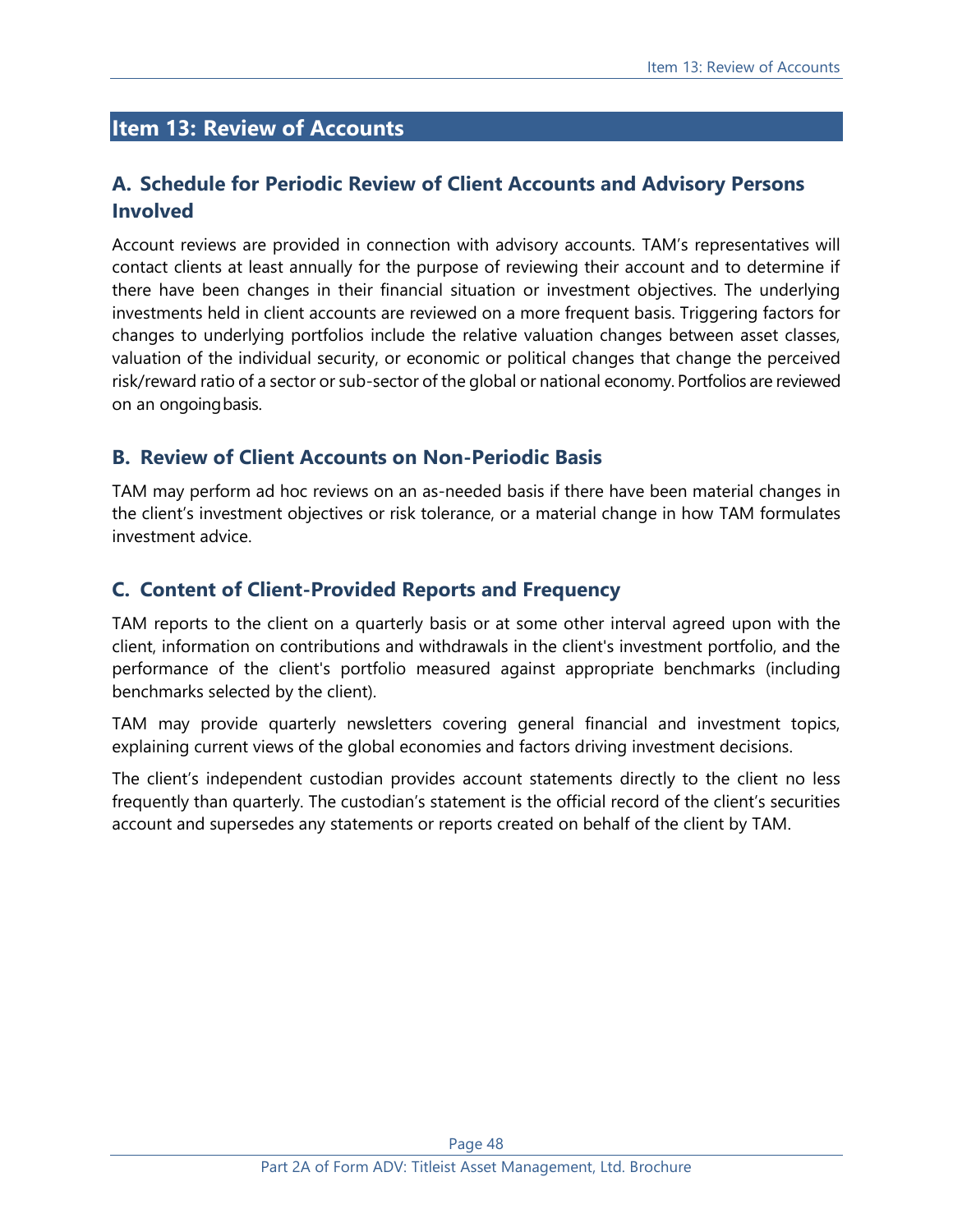# <span id="page-48-0"></span>**Item 14: Client Referrals and Other Compensation**

# **A. Economic Benefits Provided to the Advisory Firm from External Sources and Conflicts of Interest**

Please refer to the disclosures in Items 10 and 12 regarding referrals to third-party service providers and benefits the firm receives from its custodian(s). TAM may receive economic benefits for referring clients to third-party service providers. You are under no obligation to utilize any service provider recommended to you by TAM or its affiliates.

# **B. Advisory Firm Payments for Client Referrals**

TAM does not pay for client referrals.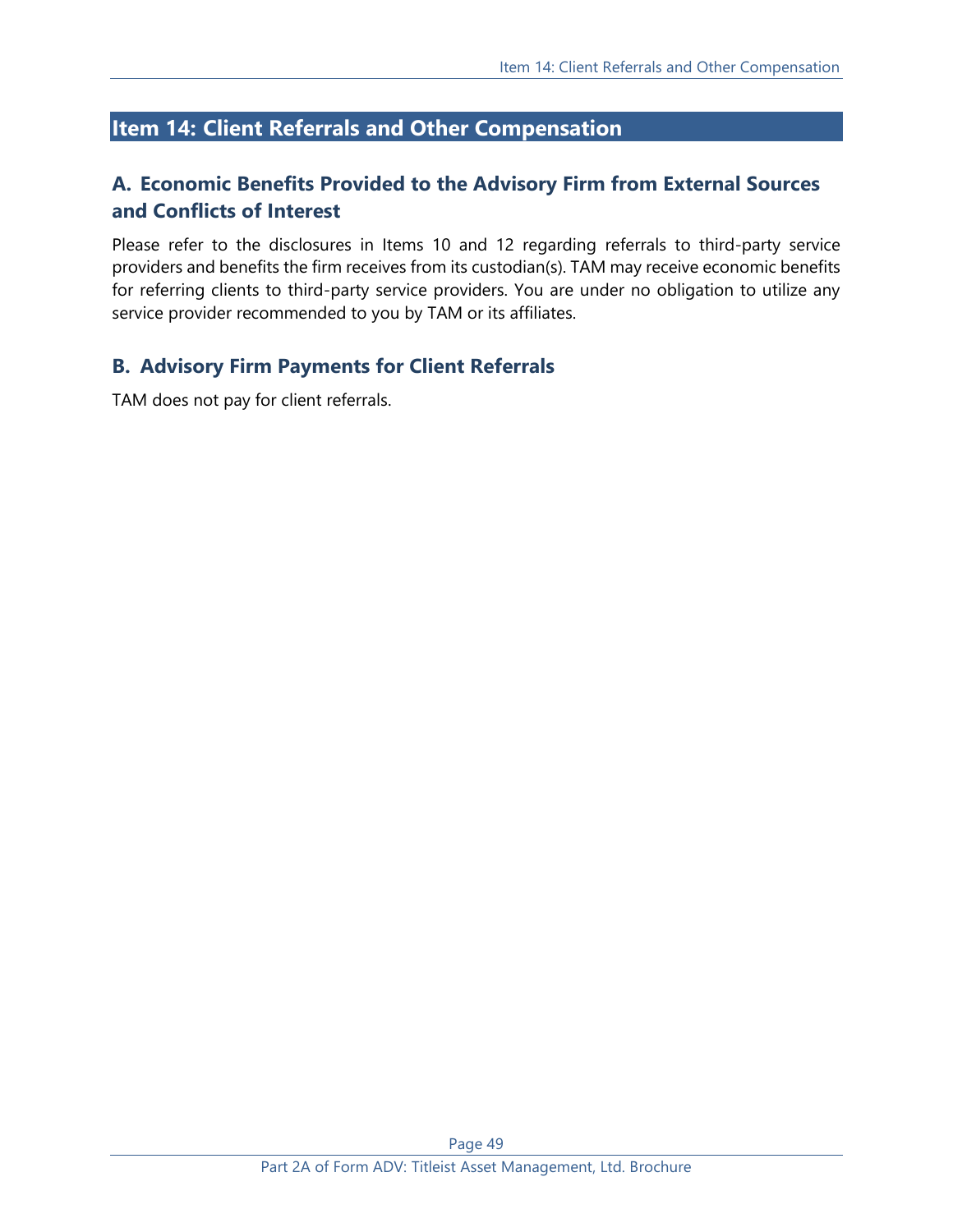# <span id="page-49-0"></span>**Item 15: Custody**

TAM is considered to have custody of client assets for purposes of the Advisers Act for the following reasons:

- **The client authorizes us to instruct their custodian to deduct our advisory fees directly** from the client's account. The custodian maintains actual custody of clients' assets.
- Our authority to direct client requests, utilizing standing instructions, for wire transfer of funds for first-party money movement and third-party money movement (checks and/or journals, ACH, Fed-wires). The firm has elected to meet the SEC's seven conditions to avoid the surprise custody exam, as outlined below:
	- 1. The client provides an instruction to the qualified custodian, in writing, that includes the client's signature, the third party's name, and either the third party's address or the third party's account number at a custodian to which the transfer should be directed.
	- 2. The client authorizes the investment adviser, in writing, either on the qualified custodian's form or separately, to direct transfers to the third party either on a specified schedule or from time to time.
	- 3. The client's qualified custodian performs appropriate verification of the instruction, such as a signature review or other method to verify the client's authorization, and provides a transfer of funds notice to the client promptly after each transfer.
	- 4. The client has the ability to terminate or change the instruction to the client's qualified custodian.
	- 5. The investment adviser has no authority or ability to designate or change the identity of the third party, the address, or any other information about the third party contained in the client's instruction.
	- 6. The investment adviser maintains records showing that the third party is not a related party of the investment adviser or located at the same address as the investment adviser.
	- 7. The client's qualified custodian sends the client, in writing, an initial notice confirming the instruction and an annual notice reconfirming the instruction.

Individual advisory clients will receive at least quarterly account statements directly from their custodian containing a description of all activity, cash balances, and portfolio holdings in their accounts. Clients are urged to compare the account balance(s) shown on their account statements to the quarter-end balance(s) on their custodian's monthly statement. The custodian's statement is the official record of the account.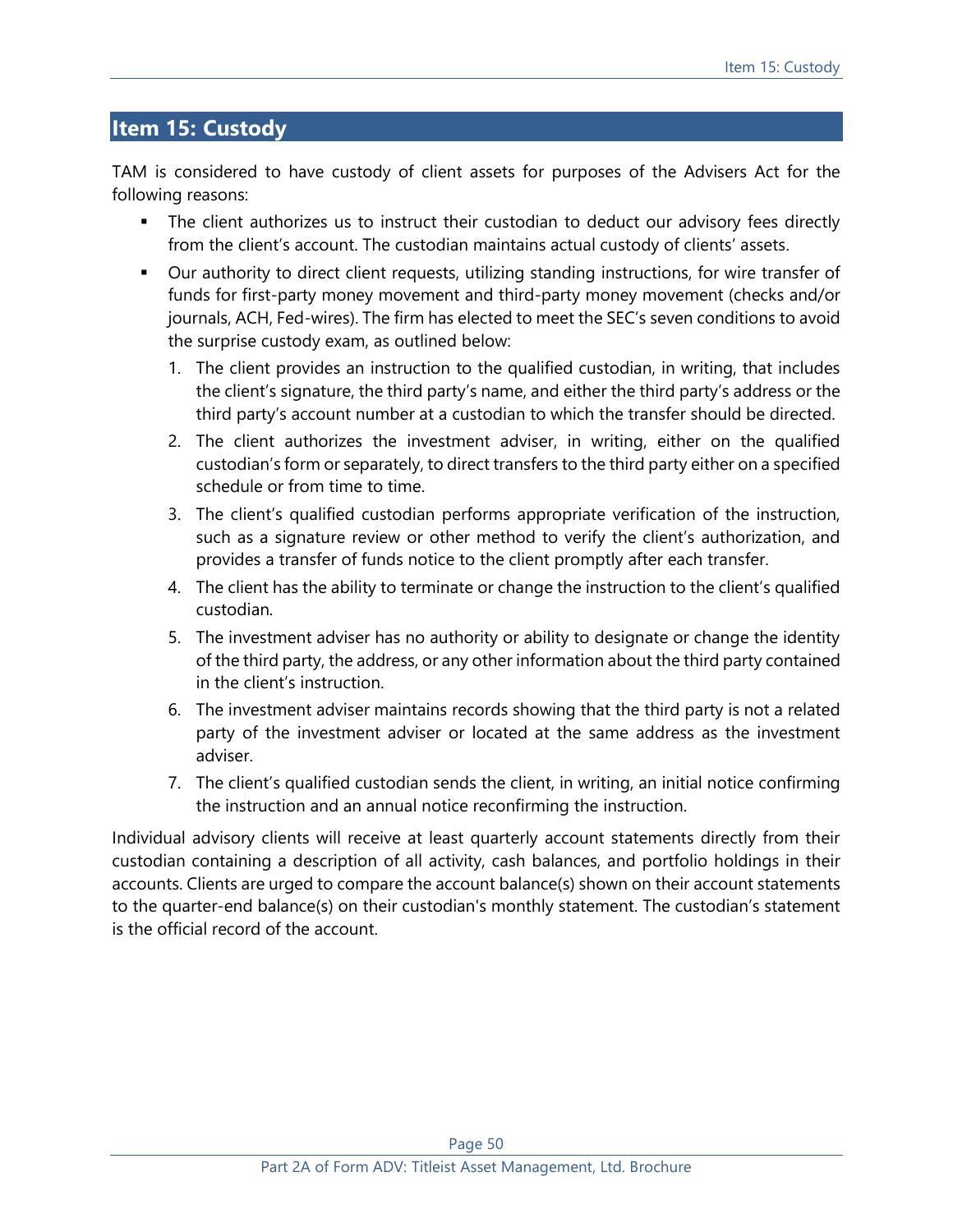# <span id="page-50-0"></span>**Item 16: Investment Discretion**

Clients may grant a limited power of attorney to TAM with respect to trading activity in their accounts by signing the appropriate custodian limited power of attorney form. In those cases, TAM will exercise full discretion as to the nature and type of securities to be purchased and sold, the amount of securities for such transactions, the amount of securities for such transactions, the amount of commissions to be paid, and the executing broker to be used. Investment limitations may be designated by the client as outlined in the investment advisory agreement. In addition, subject to the terms of its investment advisory agreement, TAM may be granted discretionary authority for the retention of independent third-party investment management firms. Investment limitations may be designated by the client as outlined in the investment advisory agreement. Please see the applicable third-party manager's disclosure brochure for detailed information relating to discretionary authority.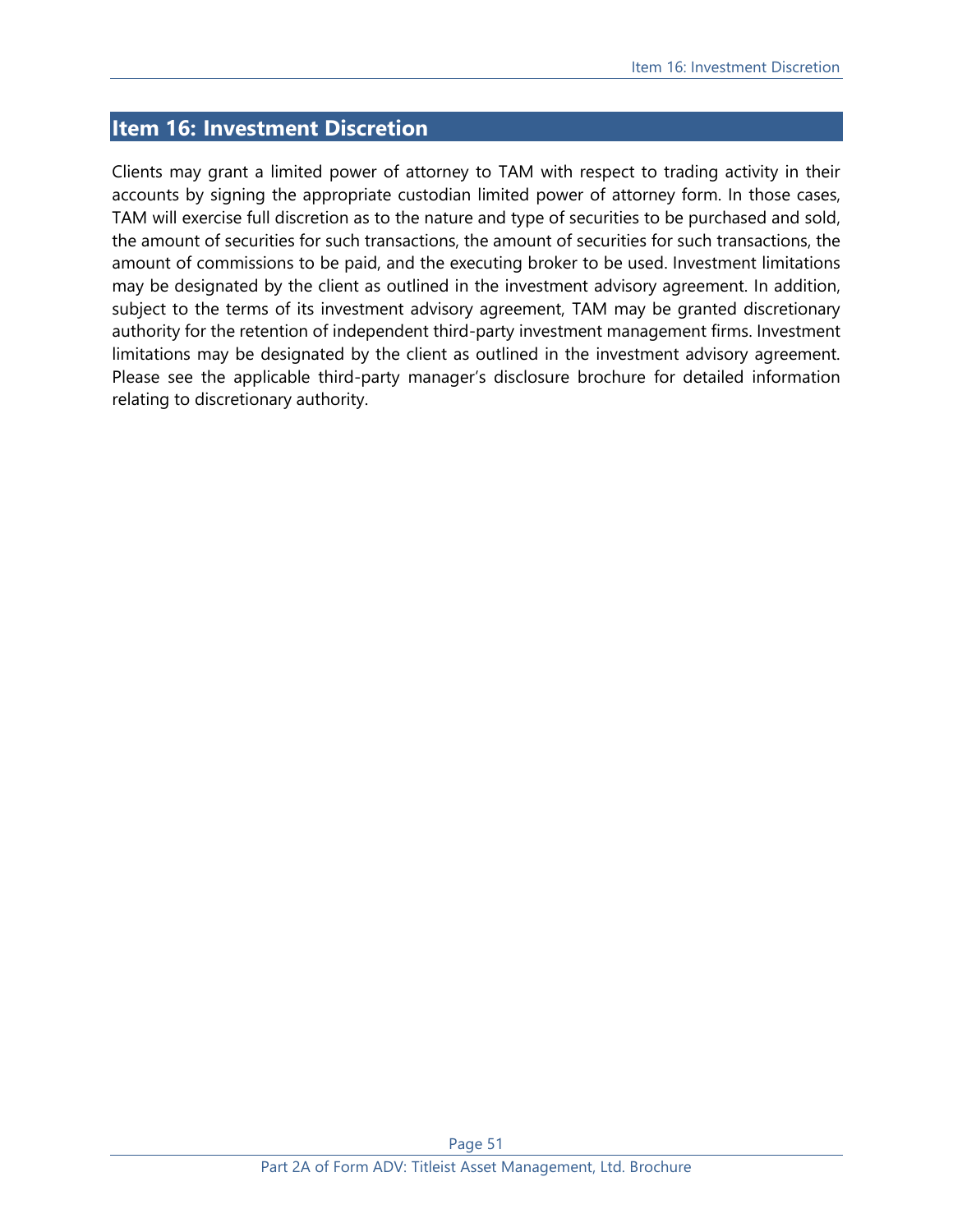# <span id="page-51-0"></span>**Item 17: Voting Client Securities**

TAM does not take discretion with respect to voting proxies on behalf of its clients. TAM will endeavor to make recommendations to clients on voting proxies regarding shareholder vote, consent, election or similar actions solicited by, or with respect to, issuers of securities beneficially held as part of TAM supervised and/or managed assets. In no event will TAM take discretion with respect to voting proxies on behalf of its clients.

Except as required by applicable law, TAM will not be obligated to render advice or take any action on behalf of clients with respect to assets presently or formerly held in their accounts that become the subject of any legal proceedings, including bankruptcies.

From time to time, securities held in the accounts of clients will be the subject of class action lawsuits. TAM has no obligation to determine if securities held by the client are subject to a pending or resolved class action lawsuit. TAM also has no duty to evaluate a client's eligibility or to submit a claim to participate in the proceeds of a securities class action settlement or verdict. Furthermore, TAM has no obligation or responsibility to initiate litigation to recover damages on behalf of clients who may have been injured as a result of actions, misconduct, or negligence by corporate management of issuers whose securities are held by clients.

Where TAM receives written or electronic notice of a class action lawsuit, settlement, or verdict affecting securities owned by a client, it will forward all notices, proof of claim forms, and other materials to the client. Electronic mail is acceptable where appropriate and where the client has authorized contact in this manner.